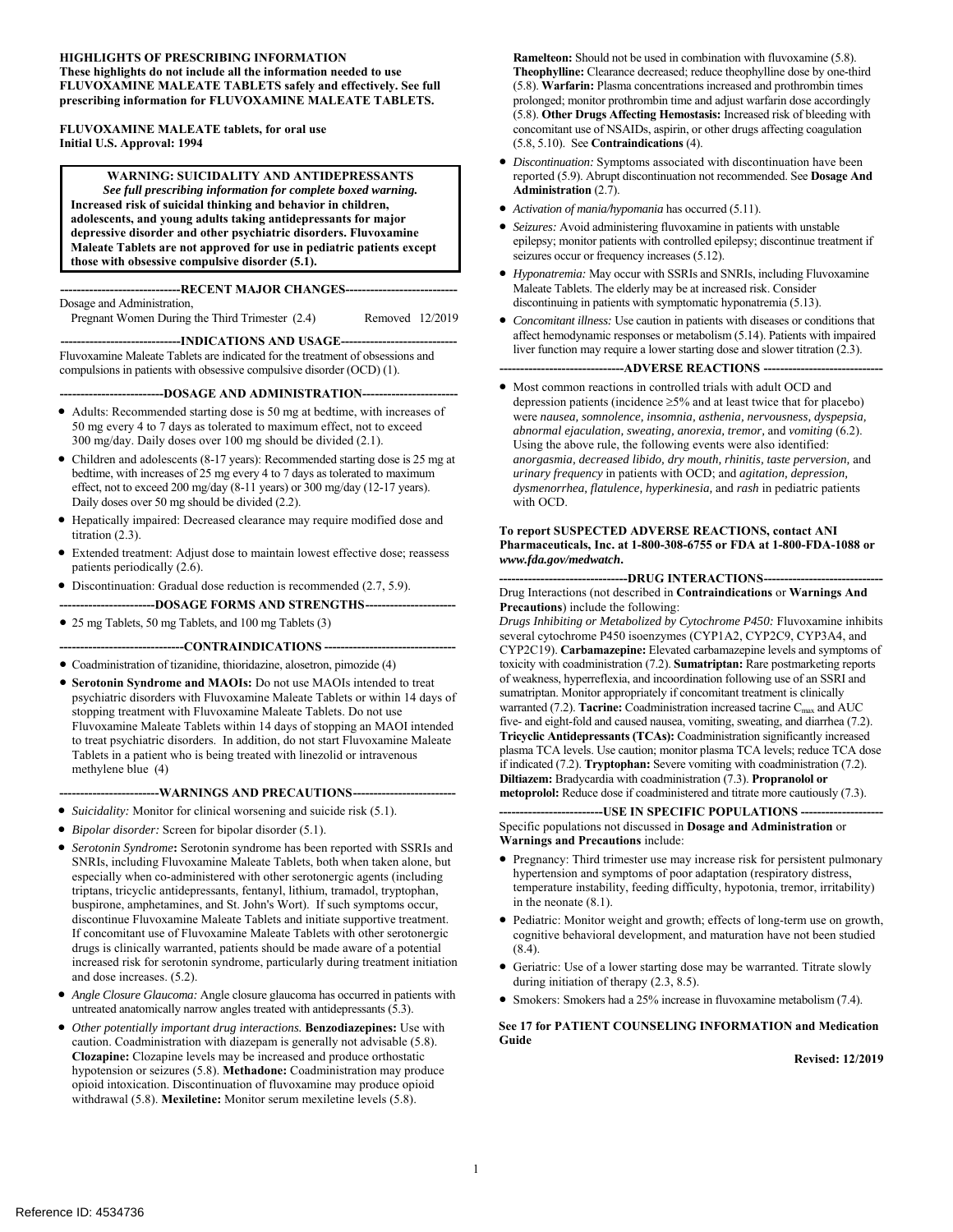#### **FULL PRESCRIBING INFORMATION: CONTENTS\* SUICIDALITY AND ANTIDEPRESSANT DRUGS**

- **1 INDICATIONS AND USAGE**
- 1.1 Obssesive-Compulsive Disorder
- **2 DOSAGE AND ADMINISTRATION**
- 2.1 Adults<br>2.2 Pediatr
- 2.2 Pediatric Population (children and adolescents)
- 2.3 Elderly or Hepatically Impaired Patients
- $2.4$ Switching a Patient To or From a Monoamine Oxidase Inhibitor (MAOI) Intended to Treat Psychiatric Disorders
- $25$  Linezolid or Methylene Blue 2.5 Use of Fluvoxamine Maleate Tablets with Other MAOIs such as
- 2.6 Maintenance/Continuation Extended Treatment
- 2.7 Discontinuation of Treatment with Fluvoxamine Maleate Tablets<br>3 DOSAGE FORMS AND STRENGTHS
- **3 DOSAGE FORMS AND STRENGTHS**
- **4 CONTRAINDICATIONS**
- **5 WARNINGS AND PRECAUTIONS**
- 5.1 Clinical Worsening and Suicide Risk
- 5.2 Serotonin Syndrome
- 5.3 Angle Closure Glaucoma<br>5.4 Potential Thioridazine Int
- Potential Thioridazine Interaction
- 5.5 Potential Tizanidine Interaction
- 5.6 Potential Pimozide Interaction
- 5.7 Potential Alosetron Interaction
- 5.8 Other Potentially Important Drug Interactions
- 5.9 Discontinuation of Treatment with Fluvoxamine Maleate Tablets
- 5.10 Abnormal Bleeding
- 5.11 Activation of Mania/Hypomania
- 5.12 Seizures
- 5.13 Hyponatremia
- 5.14 Use in Patients with Concomitant Illness
- 5.15 Laboratory Tests
- **6 ADVERSE REACTIONS**
- 6.1 Adverse Reactions Leading to Treatment Discontinuation
- 6.2 Incidence in Controlled Trials
- 6.3 Other Adverse Reactions in OCD Pediatric Population
- 6.4 Male and Female Sexual Dysfunction with SSRIs
- 6.5 Vital Sign Changes
- 6.6 Laboratory Changes<br>6.7 ECG Changes
- **ECG Changes**
- 6.8 Other Reactions Observed During the Premarketing Evaluation of Fluvoxamine Maleate Tablets
- 6.9 Postmarketing Reports
- **7 DRUG INTERACTIONS**<br>7.1 Potential Interactions with I
- Potential Interactions with Drugs that Inhibit or are Metabolized by Cytochrome P450 Isoenzymes
- 7.2 CNS Active Drugs<br>7.3 Other Drugs
- Other Drugs
- 74 Effects of Smoking on Fluvoxamine Metabolism
- 7.5 Electroconvulsive Therapy (ECT)
- **8 USE IN SPECIFIC POPULATIONS**<br>8.1 Pregnancy
- 8.1 Pregnancy
- 8.2 Lactation
- 8.3 Females and Males of Reproductive Potential
- 8.4 Pediatric Use<br>8.5 Geriatric Use
- Geriatric Use
- **9 DRUG ABUSE AND DEPENDENCE**
- 9.1 Controlled Substance
- 9.3 Dependence<br>10 OVERDOS
- **10 OVERDOSAGE**
- **11 DESCRIPTION**
- **12 CLINICAL PHARMACOLOGY**
- 12.1 Mechanism of Action
- 12.2 Pharmacodynamics
- 12.3 Pharmacokinetics
- **13 NONCLINICAL TOXICOLOGY**
- 13.1 Carcinogenesis, Mutagenesis, Impairment of Fertility
- **14 CLINICAL STUDIES**
- 14.1 Adult OCD Studies
- 14.2 Adult OCD Maintenance Study
- 14.3 Pediatric OCD Study
- **16 HOW SUPPLIED/STORAGE AND HANDLING**
- **17 PATIENT COUNSELING INFORMATION**

\*Sections or subsections omitted from the full prescribing information are not listed.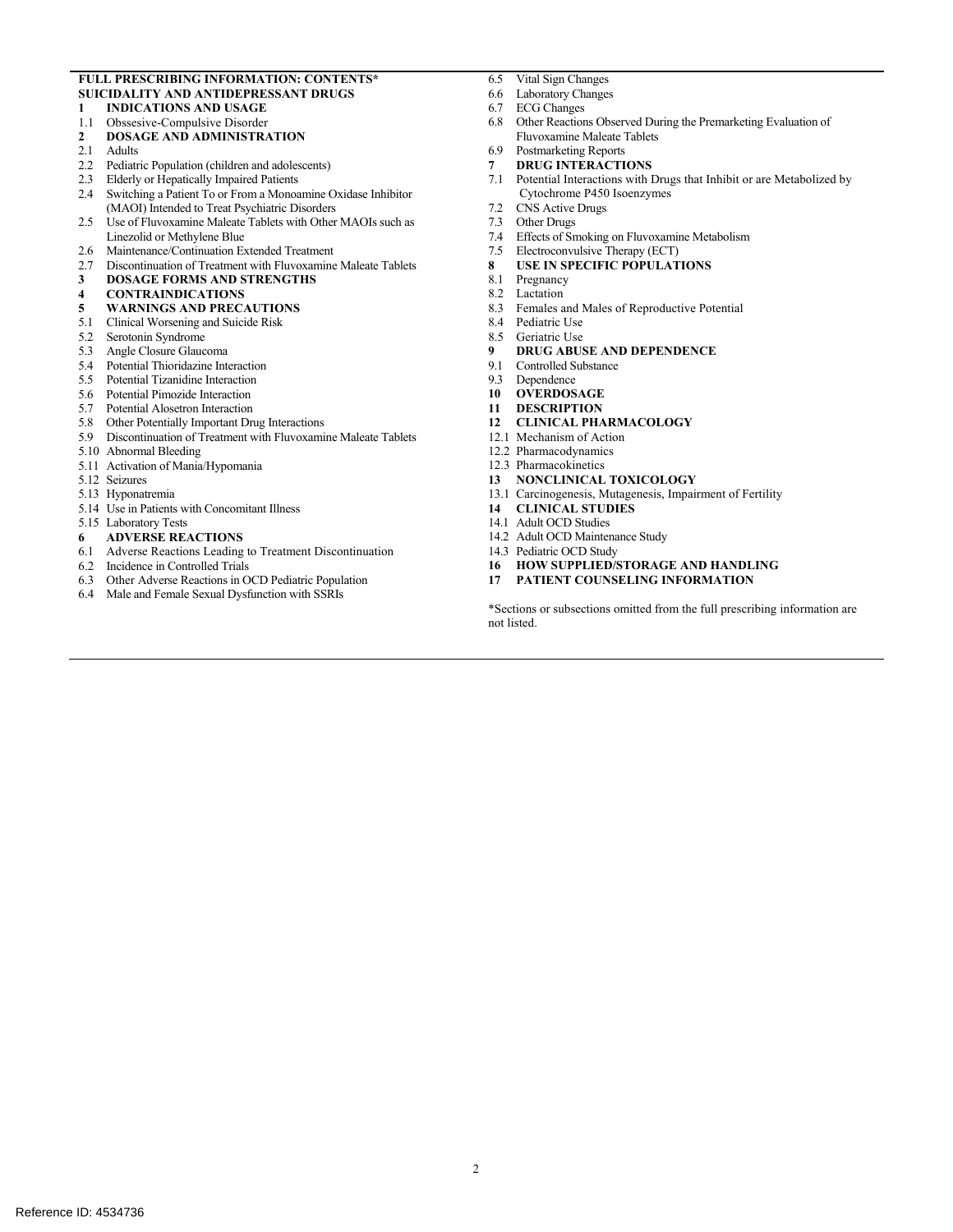# **WARNING: SUICIDALITY AND ANTIDEPRESSANT DRUGS**

**Antidepressants increased the risk compared to placebo of suicidal thinking and behavior (suicidality) in children, adolescents, and young adults in short-term studies of major depressive disorder (MDD) and other psychiatric disorders. Anyone considering the use of Fluvoxamine Maleate Tablets or any other antidepressant in a child, adolescent, or young adult must balance this risk with the clinical need. Short-term studies did not show an increase in the risk of suicidality with antidepressants compared to placebo in adults beyond age 24; there was a reduction in risk with antidepressants compared to placebo in adults aged 65 and older. Depression and certain other psychiatric disorders are themselves associated with increases in the risk of suicide. Patients of all ages who are started on antidepressant therapy should be monitored appropriately and observed closely for clinical worsening, suicidality, or unusual changes in behavior. Families and caregivers should be advised of the need for close observation and communication with the prescriber. Fluvoxamine Maleate Tablets are not approved for use in pediatric patients except for patients with obsessive compulsive disorder (OCD)** *[see Warnings and Precautions (5.1)]***.** 

# **1 INDICATIONS AND USAGE**

# **1.1 Obsessive-Compulsive Disorder**

Fluvoxamine Maleate Tablets are indicated for the treatment of obsessions and compulsions in patients with obsessive compulsive disorder (OCD), as defined in DSM-III-R or DSM-IV. The obsessions or compulsions cause marked distress, are time-consuming, or significantly interfere with social or occupational functioning.

Obsessive compulsive disorder is characterized by recurrent and persistent ideas, thoughts, impulses or images (obsessions) that are ego-dystonic and/or repetitive, purposeful, and intentional behaviors (compulsions) that are recognized by the person as excessive or unreasonable.

 The efficacy of Fluvoxamine Maleate Tablets was established in four trials in outpatients with OCD: two 10 week trials in adults, one 10-week trial in pediatric patients (ages 8-17), and one maintenance trial in adults *[see Clinical Studies (14)]*.

# **2 DOSAGE AND ADMINISTRATION**

# **2.1 Adults**

The recommended starting dose for Fluvoxamine Maleate Tablets in adult patients is 50 mg, administered as a single daily dose at bedtime. In the controlled clinical trials establishing the effectiveness of Fluvoxamine Maleate Tablets in OCD, patients were titrated within a dose range of 100 to 300 mg/day. Consequently, the dose should be increased in 50 mg increments every 4 to 7 days, as tolerated, until maximum therapeutic benefit is achieved, not to exceed 300 mg per day. It is advisable that a total daily dose of more than 100 mg should be given in two divided doses. If the doses are not equal, the larger dose should be given at bedtime.

# **2.2 Pediatric Population (children and adolescents)**

The recommended starting dose for Fluvoxamine Maleate Tablets in pediatric populations (ages 8-17 years) is 25 mg, administered as a single daily dose at bedtime. In a controlled clinical trial establishing the effectiveness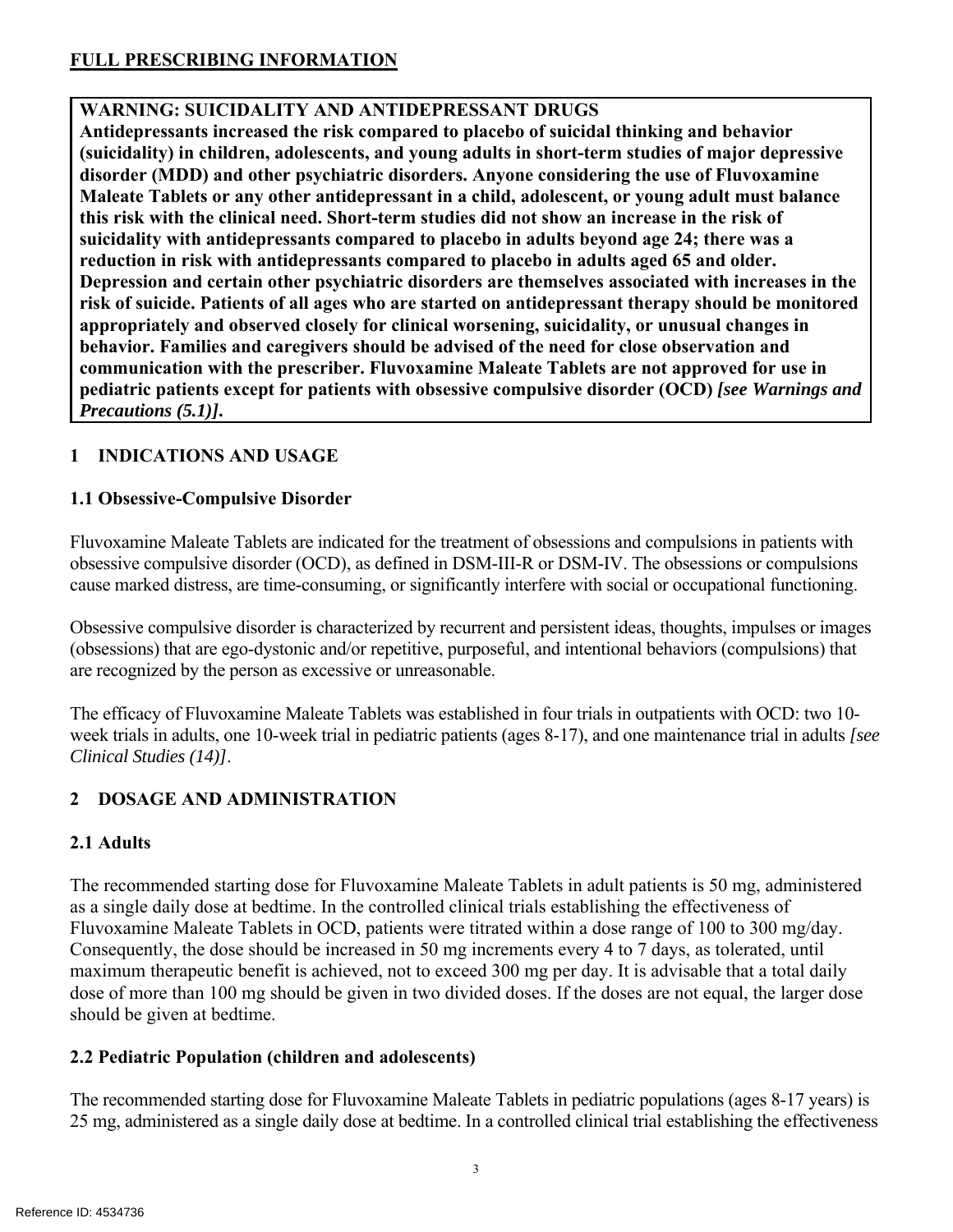of Fluvoxamine Maleate Tablets in OCD, pediatric patients (ages 8-17) were titrated within a dose range of 50 to 200 mg/day. Physicians should consider age and gender differences when dosing pediatric patients. The maximum dose in children up to age 11 should not exceed 200 mg/day. Therapeutic effect in female children may be achieved with lower doses. Dose adjustment in adolescents (up to the adult maximum dose of 300 mg) may be indicated to achieve therapeutic benefit. The dose should be increased in 25 mg increments every 4 to 7 days, as tolerated, until maximum therapeutic benefit is achieved. It is advisable that a total daily dose of more than 50 mg should be given in two divided doses. If the two divided doses are not equal, the larger dose should be given at bedtime.

# **2.3 Elderly or Hepatically Impaired Patients**

Elderly patients and those with hepatic impairment have been observed to have a decreased clearance of fluvoxamine maleate. Consequently, it may be appropriate to modify the initial dose and the subsequent dose titration for these patient groups.

## **2.4 Switching a Patient To or From a Monoamine Oxidase Inhibitor (MAOI) Intended to Treat Psychiatric Disorders**

At least 14 days should elapse between discontinuation of an MAOI intended to treat psychiatric disorders and initiation of therapy with Fluvoxamine Maleate Tablets. Conversely, at least 14 days should be allowed after stopping Fluvoxamine Maleate Tablets before starting an MAOI intended to treat psychiatric disorders *[see Contraindications (4)]*.

# **2.5 Use of Fluvoxamine Maleate Tablets with Other MAOIs such as Linezolid or Methylene Blue**

Do not start Fluvoxamine Maleate Tablets in a patient who is being treated with linezolid or intravenous methylene blue because there is an increased risk of serotonin syndrome. In a patient who requires more urgent treatment of a psychiatric condition, other interventions, including hospitalization, should be considered *[see Contraindications (4)]*.

In some cases, a patient already receiving Fluvoxamine Maleate Tablets therapy may require urgent treatment with linezolid or intravenous methylene blue. If acceptable alternatives to linezolid or intravenous methylene blue treatment are not available and the potential benefits of linezolid or intravenous methylene blue treatment are judged to outweigh the risks of serotonin syndrome in a particular patient, Fluvoxamine Maleate Tablets should be stopped promptly, and linezolid or intravenous methylene blue can be administered. The patient should be monitored for symptoms of serotonin syndrome for two weeks or until 24 hours after the last dose of linezolid or intravenous methylene blue, whichever comes first. Therapy with Fluvoxamine Maleate Tablets may be resumed 24 hours after the last dose of linezolid or intravenous methylene blue *[see Warnings and Precautions (5.2)]*.

The risk of administering methylene blue by non-intravenous routes (such as oral tablets or by local injection) or in intravenous doses much lower than 1 mg/kg with Fluvoxamine Maleate Tablets is unclear. The clinician should, nevertheless, be aware of the possibility of emergent symptoms of serotonin syndrome with such use *[see Warnings and Precautions (5.2)]*.

## **2.6 Maintenance/Continuation Extended Treatment**

It is generally agreed that obsessive compulsive disorder requires several months or longer of sustained pharmacologic therapy. The benefit of maintaining patients with OCD on Fluvoxamine Maleate Tablets after achieving a response for an average duration of about 4 weeks in a 10-week single-blind phase during which patients were titrated to effect was demonstrated in a controlled trial *[see Clinical Trials (14.2)]*.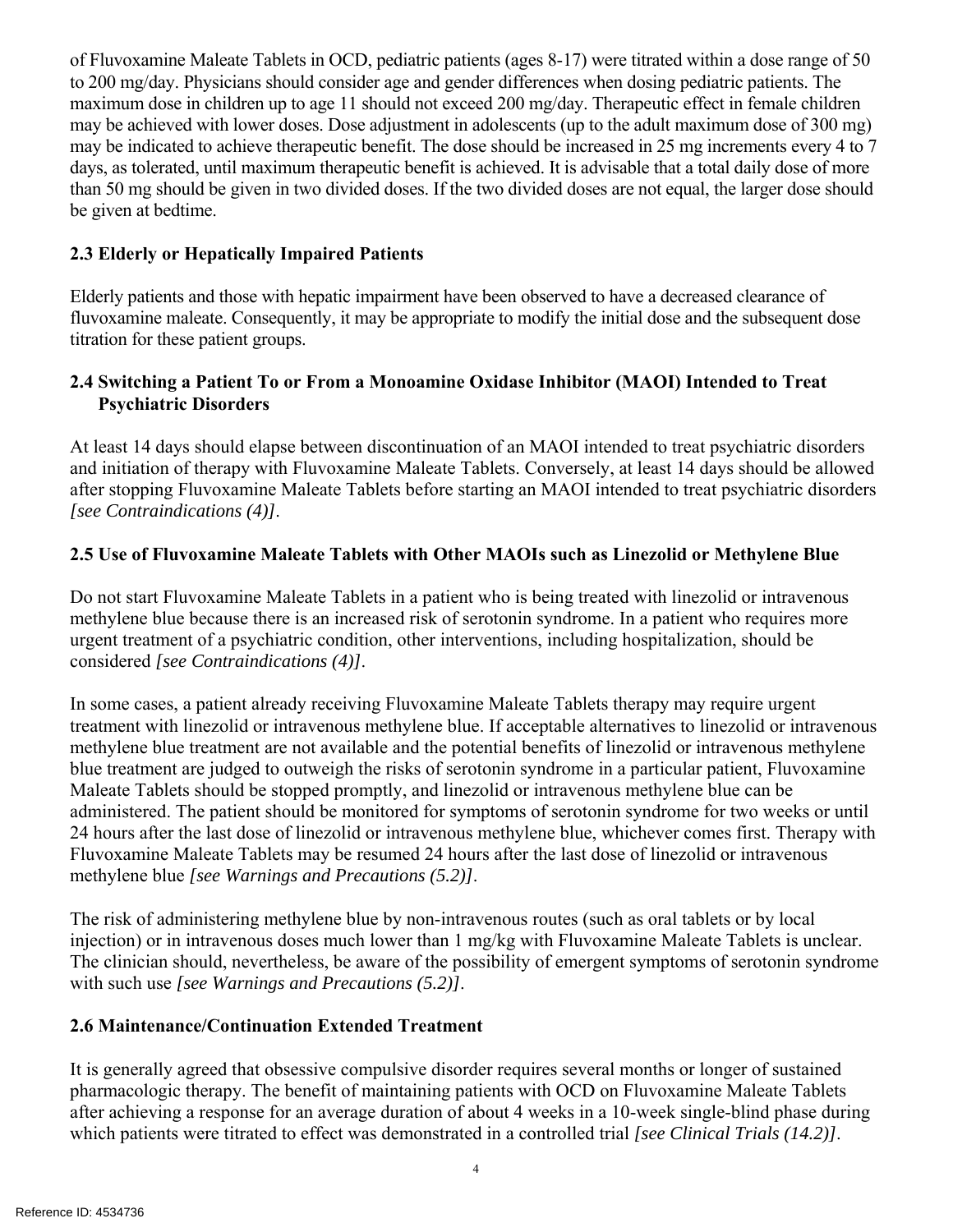The physician who elects to use Fluvoxamine Maleate Tablets for extended periods should periodically reevaluate the long-term usefulness of the drug for the individual patient.

# **2.7 Discontinuation of Treatment with Fluvoxamine Maleate Tablets**

 *Precautions (5.9)]*. Patients should be monitored for these symptoms when discontinuing treatment. A Symptoms associated with discontinuation of other SSRIs or SNRIs have been reported *[see Warnings and*  gradual reduction in the dose rather than abrupt cessation is recommended whenever possible. If intolerable symptoms occur following a decrease in the dose or upon discontinuation of treatment, then resuming the previously prescribed dose may be considered. Subsequently, the physician may continue decreasing the dose but at a more gradual rate.

# **3 DOSAGE FORMS AND STRENGTHS**

Fluvoxamine Maleate Tablets USP are available as:

Tablets 25 mg: unscored, white, elliptical, film-coated (debossed "1222" on one side)

Tablets 50 mg: scored, yellow, elliptical, film-coated (debossed "1225" on one side and scored on the other)

Tablets 100 mg: scored, beige, elliptical, film-coated (debossed "1221" on one side and scored on the other)

# **4 CONTRAINDICATIONS**

# **Coadministration**

Coadministration of tizanidine, thioridazine, alosetron, or pimozide with Fluvoxamine Maleate Tablets is contraindicated *[see Warnings and Precautions (5.4, 5.5, 5.6, 5.7)]*.

# **Serotonin Syndrome and Monoamine Oxidase Inhibitors (MAOIs)**

The use of MAOIs intended to treat psychiatric disorders with Fluvoxamine Maleate Tablets or within 14 days of stopping treatment with Fluvoxamine Maleate Tablets is contraindicated because of an increased risk of serotonin syndrome. The use of Fluvoxamine Maleate Tablets within 14 days of stopping an MAOI intended to treat psychiatric disorders is also contraindicated *[see Dosage and Administration (2.4), Warnings and Precaustions (5.2)]*.

Starting Fluvoxamine Maleate Tablets in a patient who is being treated with MAOIs such as linezolid or intravenous methylene blue is also contraindicated because of an increased risk of serotonin syndrome *[see Dosage and Administration (2.5), Warnings and Precautions (5.2)]*.

# **5 WARNINGS AND PRECAUTIONS**

# **5.1 Clinical Worsening and Suicide Risk**

Patients with major depressive disorder (MDD), both adult and pediatric, may experience worsening of their depression and/or the emergence of suicidal ideation and behavior (suicidality) or unusual changes in behavior, whether or not they are taking antidepressant medications, and this risk may persist until significant remission occurs. Suicide is a known risk of depression and certain other psychiatric disorders, and these disorders themselves are the strongest predictors of suicide. There has been a long-standing concern, however, that antidepressants may have a role in inducing worsening of depression and the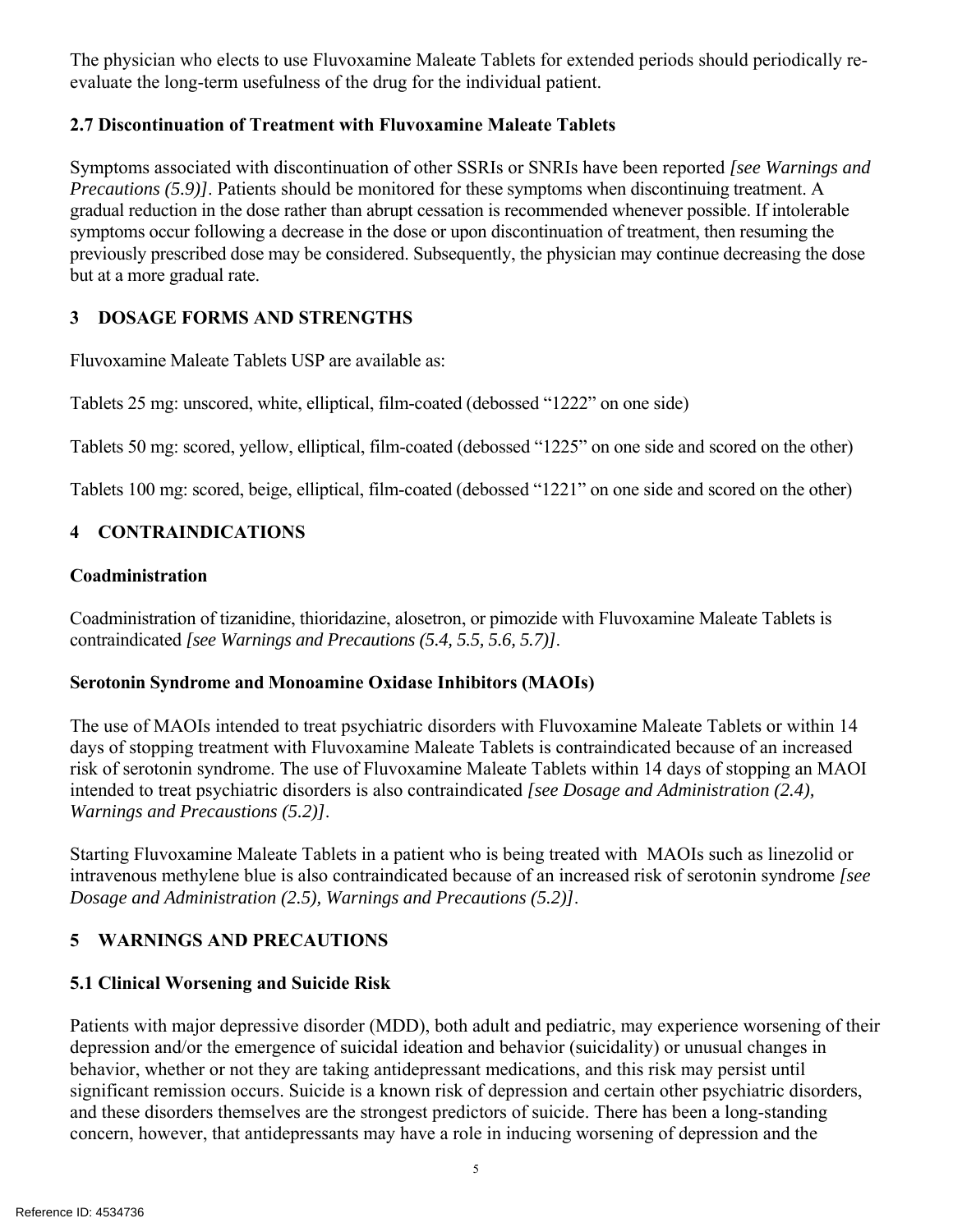emergence of suicidality in certain patients during the early phases of treatment. Pooled analyses of shortterm placebo-controlled trials of antidepressant drugs (SSRIs and others) showed that these drugs increase the risk of suicidal thinking and behavior (suicidality) in children, adolescents, and young adults (ages 18- 24) with major depressive disorder (MDD) and other psychiatric disorders. Short-term studies did not show an increase in the risk of suicidality with antidepressants compared to placebo in adults beyond age 24; there was a reduction with antidepressants compared to placebo in adults aged 65 and older.

The pooled analyses of placebo-controlled trials in children and adolescents with MDD, obsessive compulsive disorder (OCD), or other psychiatric disorders included a total of 24 short-term trials of 9 antidepressant drugs in over 4400 patients. The pooled analyses of placebo-controlled trials in adults with MDD or other psychiatric disorders included a total of 295 short-term trials (median duration of 2 months) of 11 antidepressant drugs in over 77,000 patients. There was considerable variation in risk of suicidality among drugs, but a tendency toward an increase in the younger patients for almost all drugs studied. There were differences in absolute risk of suicidality across the different indications, with the highest incidence in MDD. The risk differences (drug vs placebo), however, were relatively stable within age strata and across indications. These risk differences (drug-placebo difference in the number of cases of suicidality per 1000 patients treated) are provided in Table 1.

| VI VAVED VI DUIUIDAEH I I EIVIVVI AHTERID TIVEATED |                               |  |
|----------------------------------------------------|-------------------------------|--|
| Age Range                                          | Increases Compared to Placebo |  |
| < 18                                               | 14 Additional Cases           |  |
| 18-24                                              | 5 Additional Cases            |  |
| Age Range                                          | Decreases Compared to Placebo |  |
| $25 - 64$                                          | 1 Fewer Case                  |  |
| > 65                                               | 6 Fewer Cases                 |  |

| TABLE 1                                           |
|---------------------------------------------------|
| <b>DRUG-PLACEBO DIFFERENCES IN NUMBER</b>         |
| OF CASES OF SUICIDALITY PER 1000 PATIENTS TREATED |

No suicides occurred in any of the pediatric trials. There were suicides in the adult trials, but the number was not sufficient to reach any conclusion about the drug effect on suicide.

It is unknown whether the suicidality risk extends to longer-term use, i.e., beyond several months. However, there is substantial evidence from placebo-controlled maintenance trials in adults with depression that the use of antidepressants can delay the recurrence of depression.

## **All patients being treated with antidepressants for any indication should be monitored appropriately and observed closely for clinical worsening, suicidality, and unusual changes in behavior, especially during the initial few months of a course of drug therapy, or at times of dose changes, either increases or decreases.**

The following symptoms, anxiety, agitation, panic attacks, insomnia, irritability, hostility, aggressiveness, impulsivity, akathisia (psychomotor restlessness), hypomania, and mania, have been reported in adult and pediatric patients being treated with antidepressants for major depressive disorder as well as for other indications, both psychiatric and nonpsychiatric. Although a causal link between the emergence of such symptoms and either the worsening of depression and/or the emergence of suicidal impulses has not been established, there is concern that such symptoms may represent precursors to emerging suicidality.

Consideration should be given to changing the therapeutic regimen, including possibly discontinuing the medication, in patients whose depression is persistently worse, or who are experiencing emergent suicidality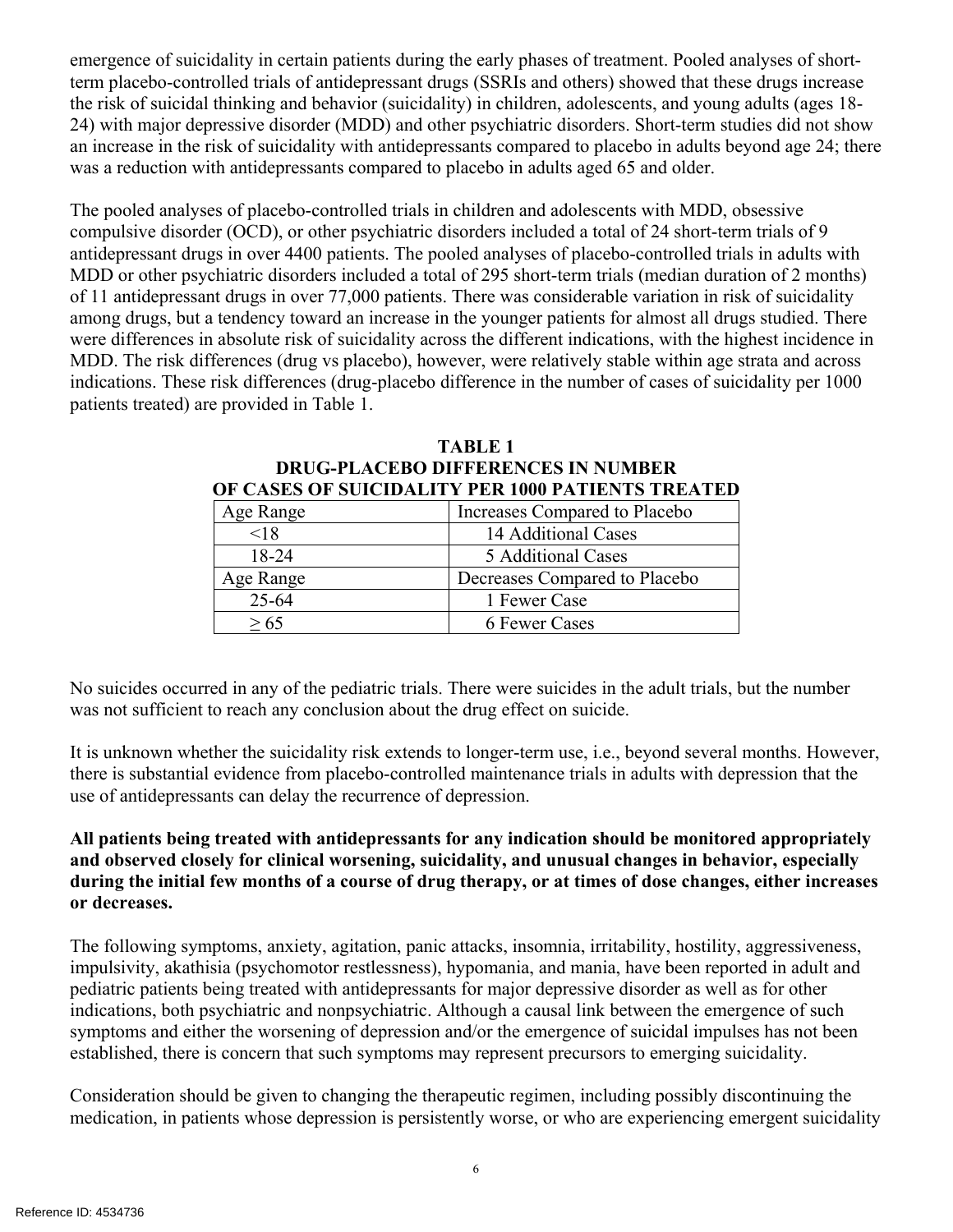or symptoms that might be precursors to worsening depression or suicidality, especially if these symptoms are severe, abrupt in onset, or were not part of the patient's presenting symptoms.

If the decision has been made to discontinue treatment, medication should be tapered, as rapidly as is feasible, but with recognition that abrupt discontinuation can be associated with certain symptoms and risks *[see Dosage and Administration (2.7)].* 

**Families and caregivers of patients being treated with antidepressants for major depressive disorder or other indications, both psychiatric and nonpsychiatric, should be alerted about the need to monitor patients for the emergence of agitation, irritability, unusual changes in behavior, and the other symptoms described above, as well as the emergence of suicidality, and to report such symptoms immediately to healthcare providers. Such monitoring should include daily observation by families and caregivers.** Prescriptions for Fluvoxamine Maleate Tablets should be written for the smallest quantity of tablets consistent with good patient management, in order to reduce the risk of overdose.

**Screening Patients for Bipolar Disorder:** A major depressive episode may be the initial presentation of bipolar disorder. It is generally believed (though not established in controlled trials) that treating such an episode with an antidepressant alone may increase the likelihood of precipitation of a mixed/manic episode in patients at risk for bipolar disorder. Whether any of the symptoms described above represent such a conversion is unknown. However, prior to initiating treatment with an antidepressant, patients with depressive symptoms should be adequately screened to determine if they are at risk for bipolar disorder; such screening should include a detailed psychiatric history, including a family history of suicide, bipolar disorder, and depression. It should be noted that Fluvoxamine Maleate Tablets are not approved for use in treating bipolar depression.

## **5.2 Serotonin Syndrome**

The development of a potentially life-threatening serotonin syndrome has been reported with SNRIs and SSRIs, including Fluvoxamine Maleate Tablets, alone but particularly with concomitant use of serotonergic drugs (including triptans, tricyclic antidepressants, fentanyl, lithium, tramadol, tryptophan, busipirone, amphetamines, and St. John's Wort) and with drugs that impair metabolism of serotonin (in particular MAOIs, both those intended to treat psychiatric disorders and also others, such as linezolid and intravenous methylene blue).

Serotonin syndrome symptoms may include mental status changes (e.g., agitation, hallucinations, delirium, and coma), autonomic instability (e.g., tachycardia, labile blood pressure, dizziness, diaphoresis, flushing, hyperthermia), neuromuscular aberrations (e.g., tremor, rigidity, myoclonus, hyperreflexia, incoordination), seizures, and/or gastrointestinal symptoms (e.g., nausea, vomiting, diarrhea). Patients should be monitored for the emergence of serotonin syndrome.

The concomitant use of Fluvoxamine Maleate Tablets with MAOIs intended to treat psychiatric disorders is contraindicated. Fluvoxamine Maleate Tablets should also not be started in a patient who is being treated with MAOIs such as linezolid or intravenous methylene blue. All reports with methylene blue that provided information on the route of administration involved intravenous administration in the dose range of 1 mg/kg to 8 mg/kg. No reports involved the administration of methylene blue by other routes (such as oral tablets or local tissue injection) or at lower doses. There may be circumstances when it is necessary to initiate treatment with an MAOI such as linezolid or intravenous methylene blue in a patient taking Fluvoxamine Maleate Tablets. Fluvoxamine Maleate Tablets should be discontinued before initiating treatment with the MAOI *[see Contraindications (4), Dosage and Administration (2.4, 2.5)]*.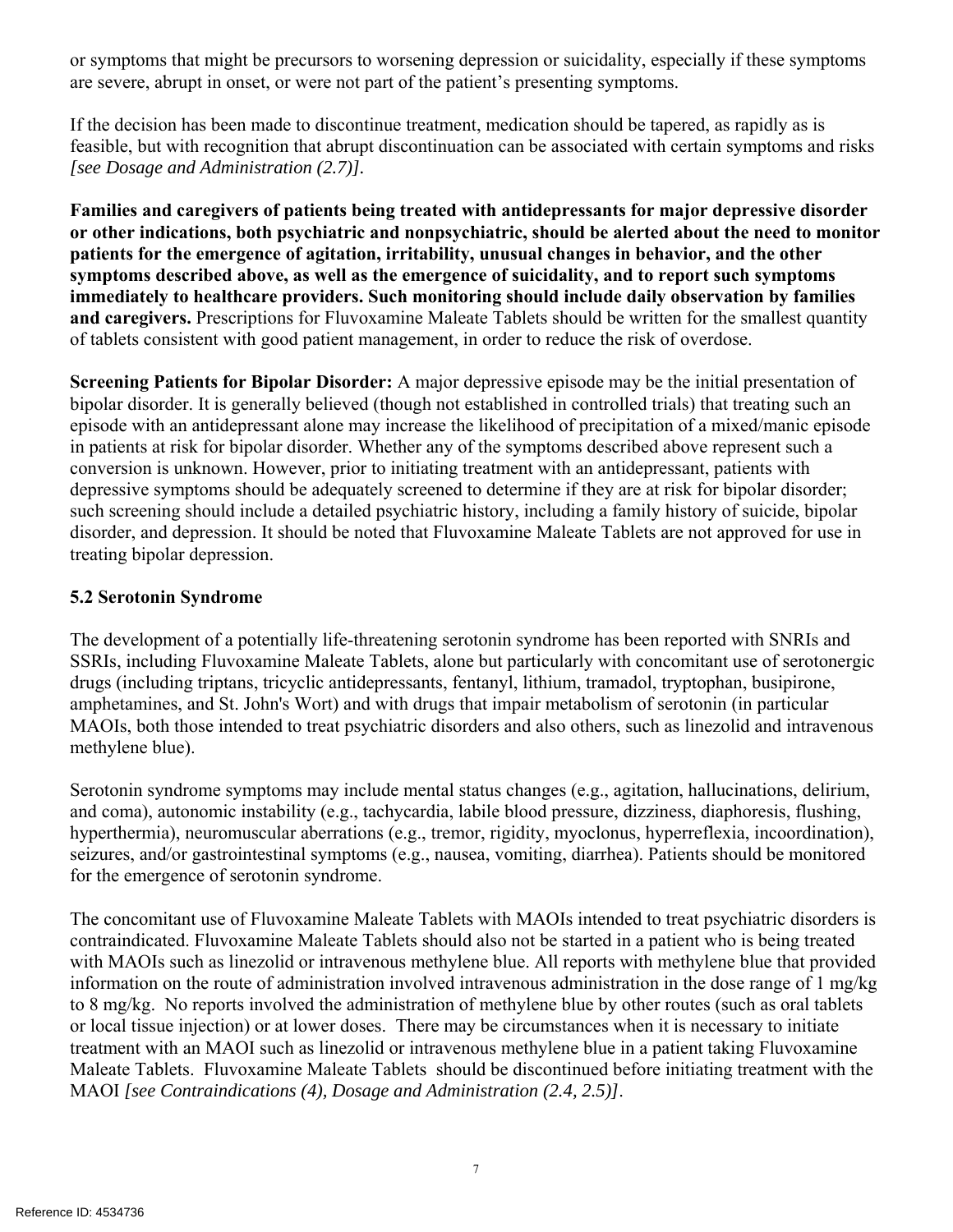If concomitant use of Fluvoxamine Maleate Tablets with other serotonergic drugs, including triptans, tricyclic antidepressants, fentanyl, lithium, tramadol, buspirone, tryptophan, amphetamines, and St. John's Wort is clinically warranted, patients should be made aware of a potential increased risk for serotonin syndrome, particularly during treatment initiation and dose increases.

Treatment with Fluvoxamine Maleate Tablets and any concomitant serotonergic agents, should be discontinued immediately if the above events occur and supportive symptomatic treatment should be initiated.

# **5.3 Angle Closure Glaucoma**

The pupillary dilation that occurs following use of many antidepressant drugs including Fluvoxamine Maleate Tablets may trigger an angle closure attack in a patient with anatomically narrow angles who do not have a patent iridectomy.

# **5.4 Potential Thioridazine Interaction**

The effect of fluvoxamine (25 mg b.i.d. for one week) on thioridazine steady-state concentrations was evaluated in 10 male inpatients with schizophrenia. Concentrations of thioridazine and its two active metabolites, mesoridazine and sulforidazine, increased threefold following coadministration of fluvoxamine.

Thioridazine administration produces a dose-related prolongation of the QTc interval, which is associated with serious ventricular arrhythmias, such as torsades de pointes-type arrhythmias, and sudden death. It is likely that this experience underestimates the degree of risk that might occur with higher doses of thioridazine. Moreover, the effect of fluvoxamine may be even more pronounced when it is administered at higher doses.

Therefore, fluvoxamine and thioridazine should not be coadministered *[see Contraindications (4)]*.

# **5.5 Potential Tizanidine Interaction**

Fluvoxamine is a potent inhibitor of CYP1A2 and tizanidine is a CYP1A2 substrate. The effect of fluvoxamine (100 mg daily for 4 days) on the pharmacokinetics and pharmacodynamics of a single 4 mg dose of tizanidine has been studied in 10 healthy male subjects. Tizanidine  $C_{\text{max}}$  was increased approximately 12-fold (range 5fold to 32-fold), elimination half-life was increased by almost 3-fold, and AUC increased 33-fold (range 14 fold to 103-fold). The mean maximal effect on blood pressure was a 35 mm Hg decrease in systolic blood pressure, a 20 mm Hg decrease in diastolic blood pressure, and a 4 beat/min decrease in heart rate. Drowsiness was significantly increased and performance on the psychomotor task was significantly impaired. Fluvoxamine and tizanidine should not be used together *[see Contraindications (4)]*.

# **5.6 Potential Pimozide Interaction**

Pimozide is metabolized by the cytochrome P4503A4 isoenzyme, and it has been demonstrated that ketoconazole, a potent inhibitor of CYP3A4, blocks the metabolism of this drug, resulting in increased plasma concentrations of parent drug. An increased plasma concentration of pimozide causes QT prolongation and has been associated with torsades de pointes-type ventricular tachycardia, sometimes fatal. As noted below, a substantial pharmacokinetic interaction has been observed for fluvoxamine in combination with alprazolam, a drug that is known to be metabolized by CYP3A4. Although it has not been definitively demonstrated that fluvoxamine is a potent CYP3A4 inhibitor, it is likely to be, given the substantial interaction of fluvoxamine with alprazolam. Consequently, it is recommended that fluvoxamine not be used in combination with pimozide *[see Contraindications (4)]*.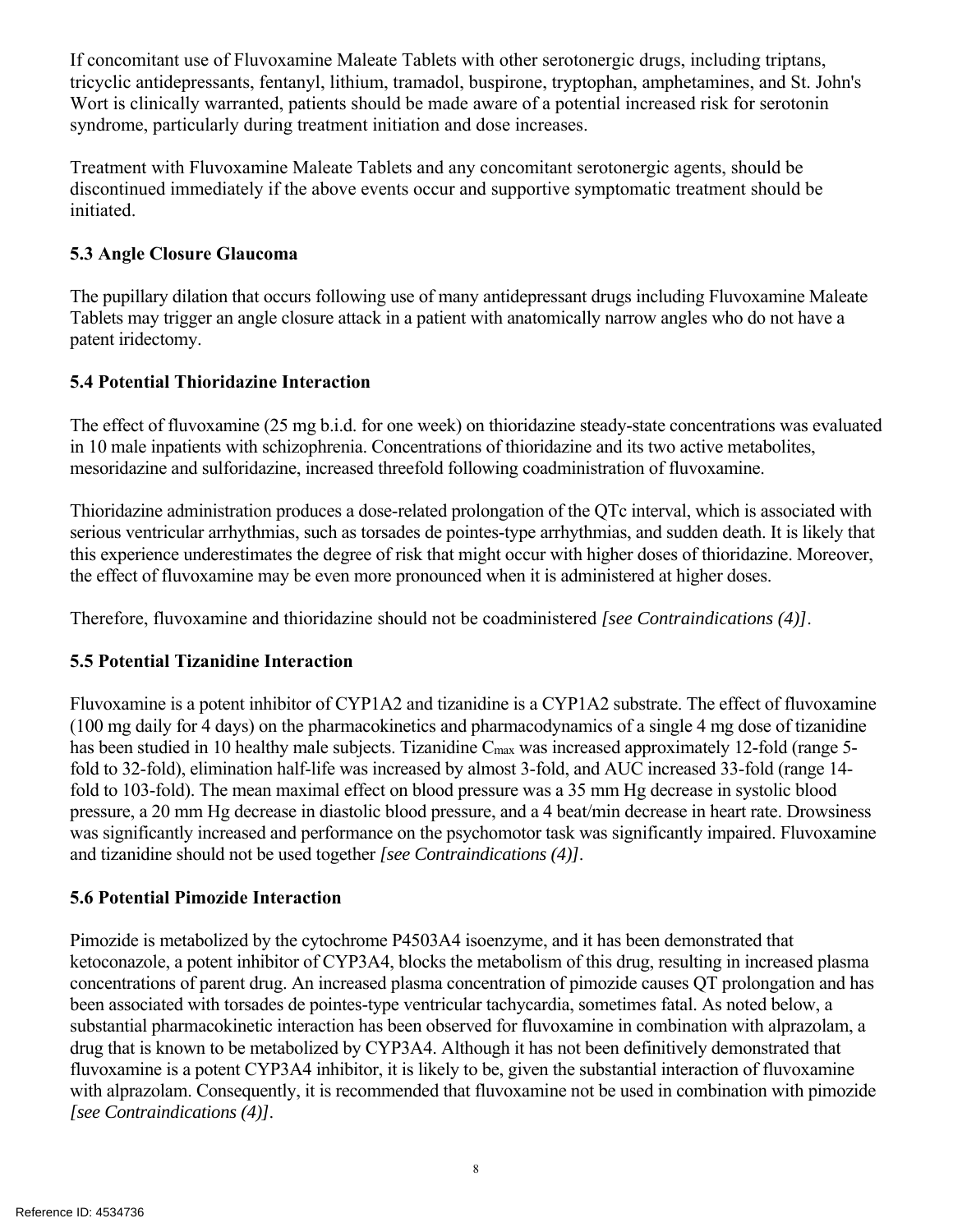# **5.7 Potential Alosetron Interaction**

 inhibitors of these enzymes may change the clearance of alosetron. Fluvoxamine is a known potent inhibitor of Because alosetron is metabolized by a variety of hepatic CYP drug metabolizing enzymes, inducers or CYP1A2 and also inhibits CYP3A4, CYP2C9, and CYP2C19. In a pharmacokinetic study, 40 healthy female subjects received fluvoxamine in escalating doses from 50 mg to 200 mg a day for 16 days, with coadministration of alosetron 1 mg on the last day. Fluvoxamine increased mean alosetron plasma concentration (AUC) approximately 6-fold and prolonged the half-life by approximately 3-fold. *[See Contraindications (4) and LotronexTM (alosetron) package insert].* 

# **5.8 Other Potentially Important Drug Interactions**

 etc.) should be used with caution because the clearance of these drugs is likely to be reduced by fluvoxamine. *Benzodiazepines:* Benzodiazepines metabolized by hepatic oxidation (e.g., alprazolam, midazolam, triazolam, The clearance of benzodiazepines metabolized by glucuronidation (e.g., lorazepam, oxazepam, temazepam) is unlikely to be affected by fluvoxamine.

**Alprazolam** - When fluvoxamine maleate (100 mg q.d.) and alprazolam (1 mg q.i.d.) were coadministered to steady state, plasma concentrations and other pharmacokinetic parameters (AUC,  $C_{\text{max}}$ ,  $T_{\text{2}}$ ) of alprazolam were approximately twice those observed when alprazolam was administered alone; oral clearance was reduced by about 50%. The elevated plasma alprazolam concentrations resulted in decreased psychomotor performance and memory. This interaction, which has not been investigated using higher doses of fluvoxamine, may be more pronounced if a 300 mg daily dose is coadministered, particularly since fluvoxamine exhibits non-linear pharmacokinetics over the dosage range 100-300 mg. If alprazolam is coadministered with Fluvoxamine Maleate Tablets, the initial alprazolam dosage should be at least halved and titration to the lowest effective dose is recommended. No dosage adjustment is required for Fluvoxamine Maleate Tablets.

**Diazepam** - The coadministration of Fluvoxamine Maleate Tablets and diazepam is generally not advisable. Because fluvoxamine reduces the clearance of both diazepam and its active metabolite, Ndesmethyldiazepam, there is a strong likelihood of substantial accumulation of both species during chronic coadministration.

Evidence supporting the conclusion that it is inadvisable to coadminister fluvoxamine and diazepam is derived from a study in which healthy volunteers taking 150 mg/day of fluvoxamine were administered a single oral dose of 10 mg of diazepam. In these subjects  $(N=8)$ , the clearance of diazepam was reduced by 65% and that of N-desmethyldiazepam to a level that was too low to measure over the course of the 2 week long study.

It is likely that this experience significantly underestimates the degree of accumulation that might occur with repeated diazepam administration. Moreover, as noted with alprazolam, the effect of fluvoxamine may even be more pronounced when it is administered at higher doses.

Accordingly, diazepam and fluvoxamine should not ordinarily be coadministered.

**Clozapine -** Elevated serum levels of clozapine have been reported in patients taking fluvoxamine maleate and clozapine. Since clozapine-related seizures and orthostatic hypotension appear to be dose related, the risk of these adverse events may be higher when fluvoxamine and clozapine are coadministered. Patients should be closely monitored when fluvoxamine maleate and clozapine are used concurrently.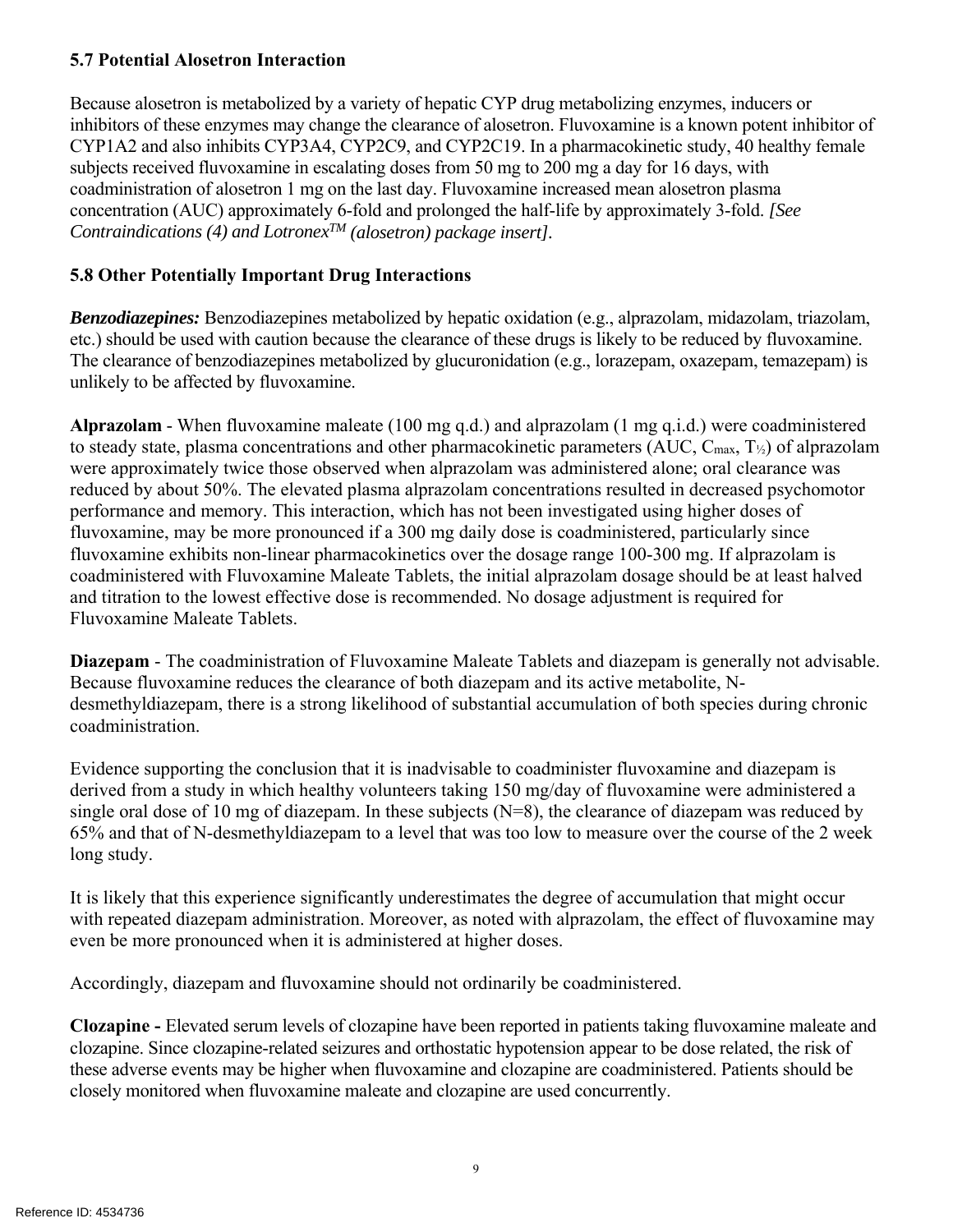fluvoxamine maleate was administered to patients receiving maintenance methadone treatment, with symptoms *Methadone*: Significantly increased methadone (plasma level:dose) ratios have been reported when of opioid intoxication in one patient. Opioid withdrawal symptoms were reported following fluvoxamine maleate discontinuation in another patient.

 *Mexiletine:* The effect of steady-state fluvoxamine (50 mg b.i.d. for 7 days) on the single dose pharmacokinetics of mexiletine (200 mg) was evaluated in 6 healthy Japanese males. The clearance of mexiletine was reduced by 38% following coadministration with fluvoxamine compared to mexiletine alone. If fluvoxamine and mexiletine are coadministered, serum mexiletine levels should be monitored.

**Ramelteon:** When fluvoxamine 100 mg twice daily was administered for 3 days prior to single-dose coadministration of ramelteon 16 mg and fluvoxamine, the AUC for ramelteon increased approximately 190 fold and the C<sub>max</sub> increased approximately 70-fold compared to ramelteon administered alone. Ramelteon should not be used in combination with fluvoxamine**.** 

*Theophylline:* The effect of steady-state fluvoxamine (50 mg bid) on the pharmacokinetics of a single dose of theophylline (375 mg as 442 mg aminophylline) was evaluated in 12 healthy non-smoking, male volunteers. The clearance of theophylline was decreased approximately 3-fold. Therefore, if theophylline is coadministered with fluvoxamine maleate, its dose should be reduced to one-third of the usual daily maintenance dose and plasma concentrations of theophylline should be monitored. No dosage adjustment is required for Fluvoxamine Maleate Tablets.

 drugs concurrently with fluvoxamine *[see Warnings and Precautions (5.10)]*. *Warfarin and Other Drugs That Interfere With Hemostasis (NSAIDs, Aspirin, etc.): Serotonin release by* platelets plays an important role in hemostasis. Epidemiological studies of the case-control and cohort design have demonstrated an association between use of psychotropic drugs that interfere with serotonin reuptake and the occurrence of upper gastrointestinal bleeding. These studies have also shown that concurrent use of an NSAID or aspirin may potentiate this risk of bleeding. Thus, patients should be cautioned about the use of such

**Warfarin -** When fluvoxamine maleate (50 mg t.i.d.) was administered concomitantly with warfarin for two weeks, warfarin plasma concentrations increased by 98% and prothrombin times were prolonged. Thus patients receiving oral anticoagulants and Fluvoxamine Maleate Tablets should have their prothrombin time monitored and their anticoagulant dose adjusted accordingly. No dosage adjustment is required for Fluvoxamine Maleate Tablets.

## **5.9 Dicontinuation of Treatment with Fluvoxamine Maleate Tablets**

During marketing of Fluvoxamine Maleate Tablets and other SSRIs and SNRIs (serotonin and norepinephrine reuptake inhibitors), there have been spontaneous reports of adverse events occurring upon discontinuation of these drugs, particularly when abrupt, including the following: dysphoric mood, irritability, agitation, dizziness, sensory disturbances (e.g., paresthesias, such as electric shock sensations), anxiety, confusion, headache, lethargy, emotional lability, insomnia, and hypomania. While these events are generally self-limiting, there have been reports of serious discontinuation symptoms.

Patients should be monitored for these symptoms when discontinuing treatment with Fluvoxamine Maleate Tablets. A gradual reduction in the dose rather than abrupt cessation is recommended whenever possible. If intolerable symptoms occur following a decrease in the dose or upon discontinuation of treatment, then resuming the previously prescribed dose may be considered. Subsequently, the physician may continue decreasing the dose but at a more gradual rate *[see Dosage and Administration (2.7)]*.

# **5.10 Abnormal Bleeding**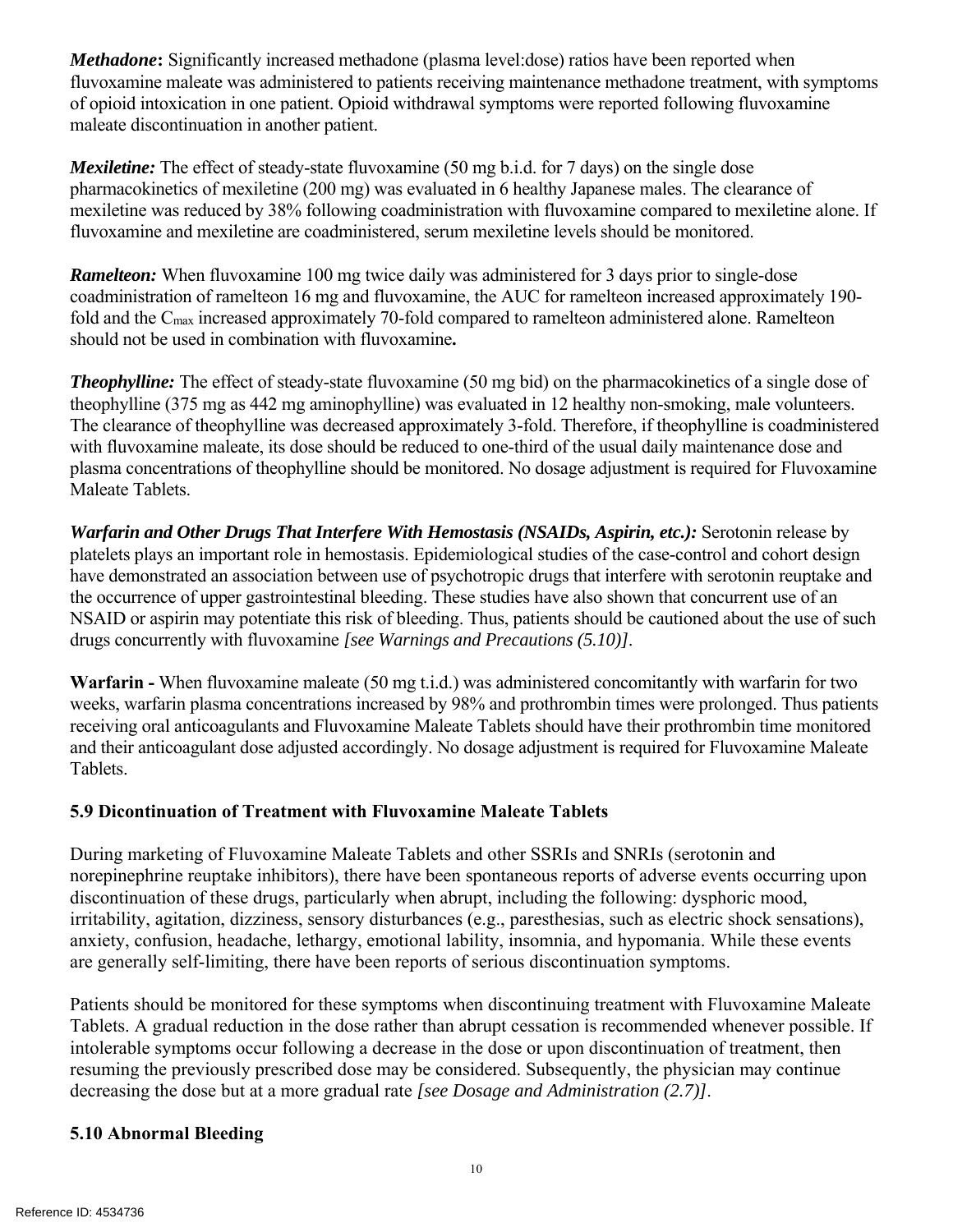SSRIs and SNRIs, including Fluvoxamine Maleate Tablets, may increase the risk of bleeding events. Concomitant use of aspirin, nonsteroidal anti-inflammatory drugs, warfarin, and other anticoagulants may add to this risk. Case reports and epidemiological studies (case-control and cohort design) have demonstrated an association between use of drugs that interfere with serotonin reuptake and the occurrence of gastrointestinal bleeding. Bleeding events related to SSRIs and SNRIs have ranged from ecchymoses, hematomas, epistaxis, and petechiae to life-threatening hemorrhages.

Patients should be cautioned about the risk of bleeding associated with the concomitant use of Fluvoxamine Maleate Tablets and NSAIDs, aspirin, or other drugs that affect coagulation *[see Warnings and Precautions (5.8)]*.

# **5.11 Activation of Mania/Hypomania**

During premarketing studies involving primarily depressed patients, hypomania or mania occurred in approximately 1% of patients treated with fluvoxamine. In a ten week pediatric OCD study, 2 out of 57 patients (4%) treated with fluvoxamine experienced manic reactions, compared to none of 63 placebo patients. Activation of mania/hypomania has also been reported in a small proportion of patients with major affective disorder who were treated with other marketed antidepressants. As with all antidepressants, Fluvoxamine Maleate Tablets should be used cautiously in patients with a history of mania.

## **5.12 Siezures**

During premarketing studies, seizures were reported in 0.2% of fluvoxamine-treated patients. Caution is recommended when the drug is administered to patients with a history of convulsive disorders. Fluvoxamine should be avoided in patients with unstable epilepsy and patients with controlled epilepsy should be carefully monitored. Treatment with fluvoxamine should be discontinued if seizures occur or if seizure frequency increases.

## **5.13 Hyponatremia**

Hyponatremia may occur as a result of treatment with SSRIs and SNRIs, including Fluvoxamine Maleate Tablets. In many cases, this hyponatremia appears to be the result of the syndrome of inappropriate antidiuretic hormone (SIADH). Cases with serum sodium lower than 110 mmol/L have been reported. Elderly patients may be at greater risk of developing hyponatremia with SSRIs and SNRIs *[see Use in Specific Populations (8.5)]*. Also, patients taking diuretics or who are otherwise volume depleted may be at greater risk. Discontinuation of Fluvoxamine Maleate Tablets should be considered in patients with symptomatic hyponatremia and appropriate medical intervention should be instituted.

Signs and symptoms of hyponatremia include headache, difficulty concentrating, memory impairment, confusion, weakness, and unsteadiness, which may lead to falls. Signs and symptoms associated with more severe and/or acute cases have included hallucination, syncope, seizure, coma, respiratory arrest, and death.

## **5.14 Use in Patients with Concomitant Illness**

Closely monitored clinical experience with Fluvoxamine Maleate Tablets in patients with concomitant systemic illness is limited. Caution is advised in administering Fluvoxamine Maleate Tablets to patients with diseases or conditions that could affect hemodynamic responses or metabolism.

 Fluvoxamine Maleate Tablets have not been evaluated or used to any appreciable extent in patients with a recent history of myocardial infarction or unstable heart disease. Patients with these diagnoses were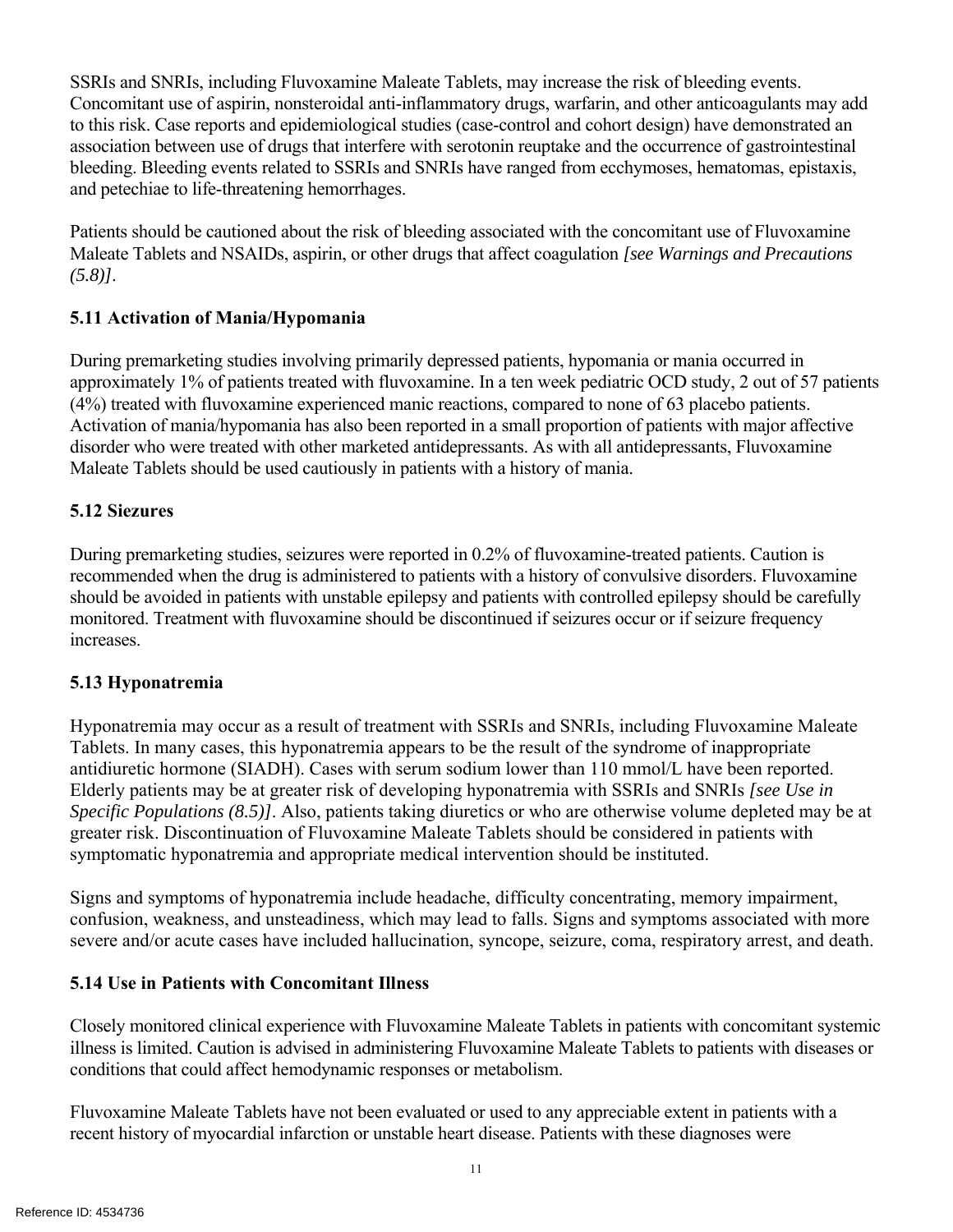systematically excluded from many clinical studies during the product's premarketing testing. Evaluation of the electrocardiograms for patients with depression or OCD who participated in premarketing studies revealed no differences between fluvoxamine and placebo in the emergence of clinically important ECG changes.

 Tablets and increase it slowly with careful monitoring. **Patients with Hepatic Impairment -** In patients with liver dysfunction, fluvoxamine clearance was decreased by approximately 30%. Patients with liver dysfunction should begin with a low dose of Fluvoxamine Maleate

# **5.15 Laboratory Tests**

There are no specific laboratory tests recommended.

# **6 ADVERSE REACTIONS**

Because clinical trials are conducted under widely varying conditions, adverse reaction rates observed in the clinical trials of a drug cannot be directly compared to rates in the clinical trials of another drug and may not reflect the rates observed in practice.

## **6.1 Adverse Reactions Leading to Treatment Discontinuation**

Of the 1087 OCD and depressed patients treated with fluvoxamine maleate in controlled clinical trials in North America, 22% discontinued due to an adverse reaction. Adverse reactions that led to discontinuation in at least 2% of fluvoxamine maleate-treated patients in these trials were: nausea (9%), insomnia (4%), somnolence (4%), headache (3%), and asthenia, vomiting, nervousness, agitation, and dizziness (2% each).

# **6.2 Incidence in Controlled Trials**

*Commonly Observed Adverse Reactions in Controlled Clinical Trials:* Fluvoxamine Maleate Tablets have been studied in 10-week short-term controlled trials of OCD (N=320) and depression (N=1350). In general, adverse reaction rates were similar in the two data sets as well as in the pediatric OCD study. The most commonly observed adverse reactions associated with the use of Fluvoxamine Maleate Tablets and likely to be drug-related (incidence of 5% or greater and at least twice that for placebo) derived from Table 2 were: *nausea, somnolence, insomnia, asthenia, nervousness, dyspepsia, abnormal ejaculation, sweating, anorexia, tremor,* and *vomiting.* In a pool of two studies involving only patients with OCD, the following additional reactions were identified using the above rule: *anorgasmia, decreased libido, dry mouth, rhinitis, taste perversion,* and *urinary frequency.* In a study of pediatric patients with OCD, the following additional reactions were identified using the above rule: *agitation, depression, dysmenorrhea, flatulence, hyperkinesia,* and *rash.* 

*Adverse Reactions Occurring at an Incidence of 1%:* Table 2 enumerates adverse reactions that occurred in adults at a frequency of 1% or more, and were more frequent than in the placebo group, among patients treated with Fluvoxamine Maleate Tablets in two short-term placebo controlled OCD trials (10 week) and depression trials (6 week) in which patients were dosed in a range of generally 100 to 300 mg/day. This table shows the percentage of patients in each group who had at least one occurrence of a reaction at some time during their treatment. Reported adverse reactions were classified using a standard COSTART-based Dictionary terminology.

 The prescriber should be aware that these figures cannot be used to predict the incidence of side effects in the prevailed in the clinical trials. Similarly, the cited frequencies cannot be compared with figures obtained from course of usual medical practice where patient characteristics and other factors may differ from those that other clinical investigations involving different treatments, uses, and investigators. The cited figures, however,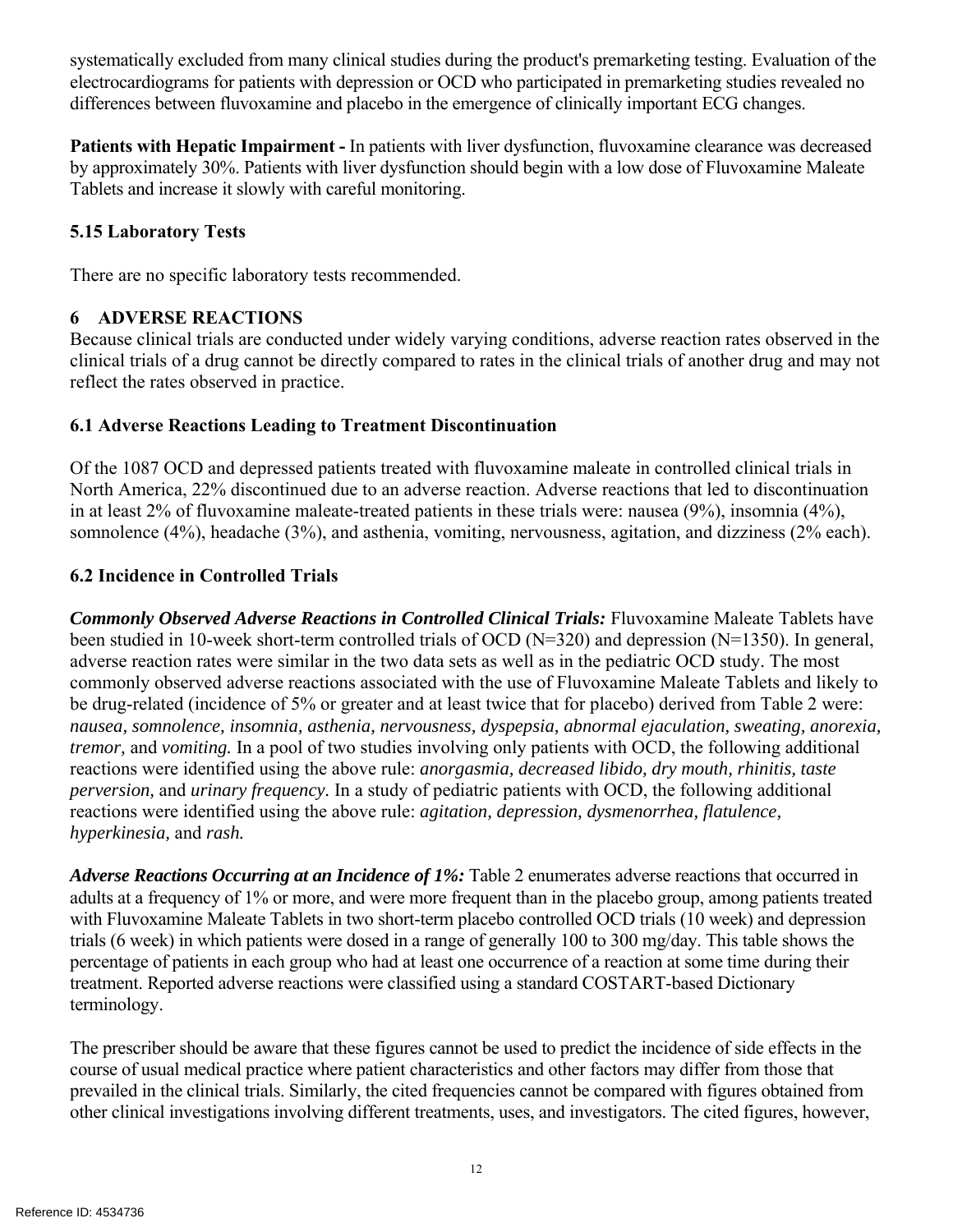do provide the prescribing physician with some basis for estimating the relative contribution of drug and nondrug factors to the side-effect incidence rate in the population studied.

## **TABLE 2 TREATMENT-EMERGENT ADVERSE REACTION INCIDENCE RATES BY BODY SYSTEM IN ADULT OCD AND DEPRESSION POPULATIONS COMBINED1**

| <b>BODY SYSTEM/</b>                | <b>Percentage of Patients Reporting</b><br><b>Reaction</b> |                             |
|------------------------------------|------------------------------------------------------------|-----------------------------|
| <b>ADVERSE REACTION</b>            | <b>FLUVOXAMINE</b><br>$N = 892$                            | <b>PLACEBO</b><br>$N = 778$ |
| <b>BODY AS WHOLE</b>               |                                                            |                             |
| Headache                           | 22                                                         | 20                          |
| Asthenia                           | 14                                                         | 6                           |
| Flu Syndrome                       | $\overline{3}$                                             | $\overline{2}$              |
| Chills                             | $\overline{2}$                                             | 1                           |
| <b>CARDIOVASCULAR</b>              |                                                            |                             |
| Palpitations                       | $\overline{3}$                                             | $\overline{2}$              |
| <b>DIGESTIVE SYSTEM</b>            |                                                            |                             |
| Nausea                             | 40                                                         | 14                          |
| Diarrhea                           | 11                                                         | $\overline{7}$              |
| Constipation                       | 10                                                         | 8                           |
| Dyspepsia                          | 10                                                         | 5                           |
| Anorexia                           | 6                                                          | $\overline{2}$              |
| Vomiting                           | 5                                                          | $\overline{2}$              |
| Flatulence                         | $\overline{4}$                                             | $\overline{3}$              |
| Tooth Disorder <sup>2</sup>        | 3                                                          | 1                           |
| Dysphagia                          | $\overline{2}$                                             | 1                           |
| <b>NERVOUS SYSTEM</b>              |                                                            |                             |
| Somnolence                         | 22                                                         | 8                           |
| Insomnia                           | 21                                                         | 10                          |
| Dry Mouth                          | 14                                                         | 10                          |
| Nervousness                        | 12                                                         | 5                           |
| <b>Dizziness</b>                   | 11                                                         | 6                           |
| Tremor                             | 5                                                          | 1                           |
| Anxiety                            | 5                                                          | 3                           |
| Vasodilatation <sup>3</sup>        | $\overline{\mathbf{3}}$                                    | 1                           |
| Hypertonia                         | $\overline{2}$                                             |                             |
| Agitation                          | $\overline{2}$                                             | 1                           |
| Decreased Libido                   | $\overline{2}$                                             |                             |
| Depression                         | $\overline{2}$                                             |                             |
| <b>CNS</b> Stimulation             | $\overline{2}$                                             | $\mathbf{1}$                |
| <b>RESPIRATORY SYSTEM</b>          |                                                            |                             |
| <b>Upper Respiratory Infection</b> | 9                                                          | 5                           |
| Dyspnea                            | $\overline{2}$                                             |                             |
| Yawn                               | $\overline{2}$                                             | $\overline{0}$              |
| <b>SKIN</b>                        |                                                            |                             |
| Sweating                           | 7                                                          | 3                           |
| <b>SPECIAL SENSES</b>              |                                                            |                             |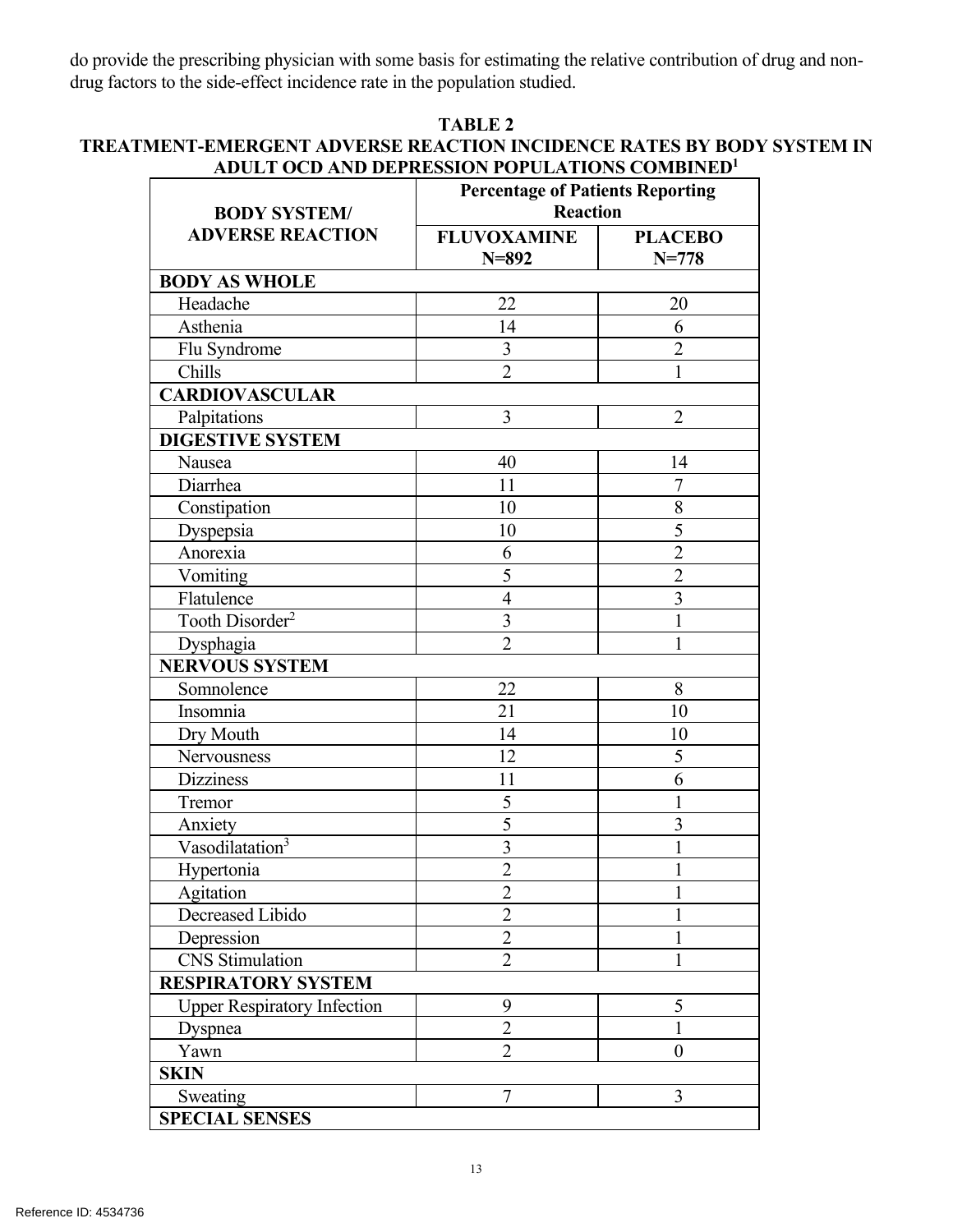| <b>BODY SYSTEM/</b>                 | <b>Percentage of Patients Reporting</b><br><b>Reaction</b> |                             |  |  |
|-------------------------------------|------------------------------------------------------------|-----------------------------|--|--|
| <b>ADVERSE REACTION</b>             | <b>FLUVOXAMINE</b><br>$N = 892$                            | <b>PLACEBO</b><br>$N = 778$ |  |  |
| <b>Taste Perversion</b>             |                                                            |                             |  |  |
| Amblyopia <sup>4</sup>              |                                                            |                             |  |  |
| <b>UROGENITAL</b>                   |                                                            |                             |  |  |
| Abnormal Ejaculation <sup>5,6</sup> |                                                            |                             |  |  |
| <b>Urinary Frequency</b>            |                                                            | ∍                           |  |  |
| Impotence <sup>6</sup>              |                                                            |                             |  |  |
| Anorgasmia                          |                                                            |                             |  |  |
| <b>Urinary Retention</b>            |                                                            |                             |  |  |

- <sup>1</sup> Reactions for which fluvoxamine maleate incidence was equal to or less than placebo are not listed in the table above.
- $\frac{2}{3}$  Includes "toothache," "tooth extraction and abscess," and "caries."
- $\frac{3}{4}$  Mostly feeling warm, hot, or flushed.
- $^{4}$  Mostly "blurred vision."
- $^{5}$  Mostly "delayed ejaculation."
- $6$  Incidence based on number of male patients.

*Adverse Reactions in OCD Placebo Controlled Studies Which are Markedly Different (defined as at least a two-fold difference) in Rate from the Pooled Reaction Rates in OCD and Depression Placebo Controlled Studies:* The reactions in OCD studies with a two-fold decrease in rate compared to reaction rates in OCD and depression studies were dysphagia and amblyopia (mostly blurred vision). Additionally, there was an approximate 25% decrease in nausea.

 The reactions in OCD studies with a two-fold increase in rate compared to reaction rates in OCD and depression studies were: *asthenia, abnormal ejaculation (mostly delayed ejaculation), anxiety, rhinitis, anorgasmia (in males), depression, libido decreased, pharyngitis, agitation, impotence, myoclonus/twitch, thirst, weight loss, leg cramps, myalgia,* and *urinary retention.* These reactions are listed in order of decreasing rates in the OCD trials.

## **6.3 Other Adverse Reactions in OCD Pediatric Population**

In pediatric patients  $(N=57)$  treated with Fluvoxamine Maleate Tablets, the overall profile of adverse reactions was generally similar to that seen in adult studies, as shown in Table 2. However, the following adverse reactions, not appearing in Table 2, were reported in two or more of the pediatric patients and were more frequent with Fluvoxamine Maleate Tablets than with placebo: cough increase, dysmenorrhea, ecchymosis, emotional lability, epistaxis, hyperkinesia, manic reaction, rash, sinusitis, and weight decrease.

## **6.4 Male and Female Sexual Dysfunction with SSRIs**

 Although changes in sexual desire, sexual performance and sexual satisfaction often occur as manifestations of a psychiatric disorder and with aging, they may also be a consequence of pharmacologic treatment. In particular, some evidence suggests that selective serotonin reuptake inhibitors (SSRIs), can cause such untoward sexual experiences.

Reliable estimates of the incidence and severity of untoward experiences involving sexual desire, performance and satisfaction are difficult to obtain, however, in part because patients and physicians may be reluctant to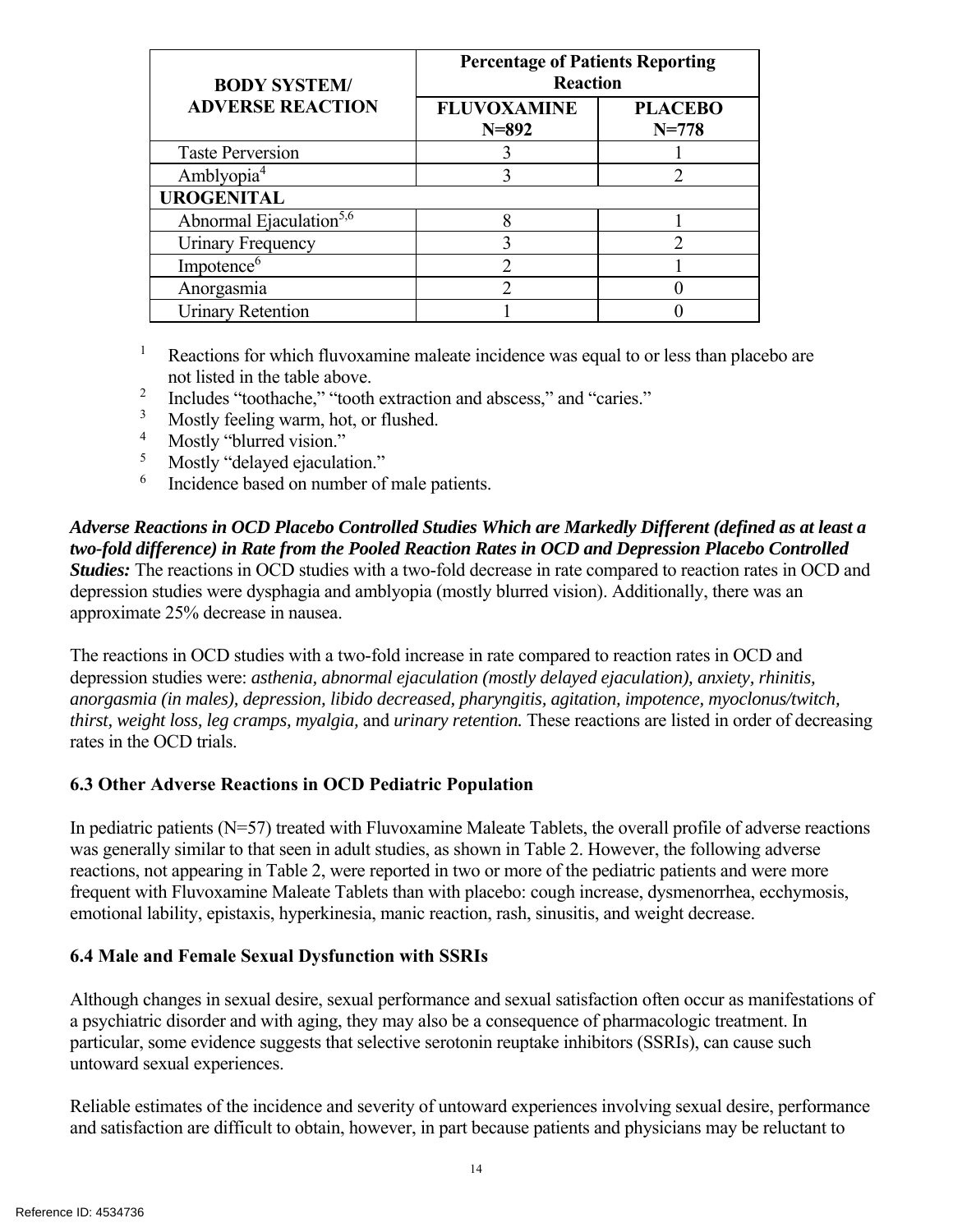discuss them. Accordingly, estimates of the incidence of untoward sexual experience and performance cited in product labeling are likely to underestimate their actual incidence.

Table 3 displays the incidence of sexual side effects reported by at least 2% of patients taking Fluvoxamine Maleate Tablets in placebo-controlled trials in depression and OCD.

#### **TABLE 3 PERCENTAGE OF PATIENTS REPORTING SEXUAL ADVERSE REACTIONS IN ADULT PLACEBO-CONTROLLED TRIALS IN OCD AND DEPRESSION**

|                       | <b>Fluvoxamine</b><br><b>Maleate Tablets</b><br>$N = 892$ | <b>Placebo</b><br>$N = 778$ |
|-----------------------|-----------------------------------------------------------|-----------------------------|
| Abnormal Ejaculation* | 8%                                                        | $1\%$                       |
| Impotence*            | $2\%$                                                     | $1\%$                       |
| Decreased Libido      | $2\%$                                                     | $1\%$                       |
| Anorgasmia            | $2\%$                                                     | $0\%$                       |

\* Based on the number of male patients.

There are no adequate and well-controlled studies examining sexual dysfunction with fluvoxamine treatment.

Fluvoxamine treatment has been associated with several cases of priapism. In those cases with a known outcome, patients recovered without sequelae and upon discontinuation of fluvoxamine.

 should routinely inquire about such possible side effects. While it is difficult to know the precise risk of sexual dysfunction associated with the use of SSRIs, physicians

# **6.5 Vital Sign Changes**

Comparisons of fluvoxamine maleate and placebo groups in separate pools of short-term OCD and depression trials on (1) median change from baseline on various vital signs variables and on (2) incidence of patients meeting criteria for potentially important changes from baseline on various vital signs variables revealed no important differences between fluvoxamine maleate and placebo.

# **6.6 Laboratory Changes**

 on (2) incidence of patients meeting criteria for potentially important changes from baseline on various serum Comparisons of fluvoxamine maleate and placebo groups in separate pools of short-term OCD and depression trials on (1) median change from baseline on various serum chemistry, hematology, and urinalysis variables and chemistry, hematology, and urinalysis variables revealed no important differences between fluvoxamine maleate and placebo.

# **6.7 ECG Changes**

Comparisons of fluvoxamine maleate and placebo groups in separate pools of short-term OCD and depression trials on (1) mean change from baseline on various ECG variables and on (2) incidence of patients meeting criteria for potentially important changes from baseline on various ECG variables revealed no important differences between fluvoxamine maleate and placebo.

## **6.8 Other Reactions Observed During the Premarketing Evaluation of Fluvoxamine Maleate Tablets**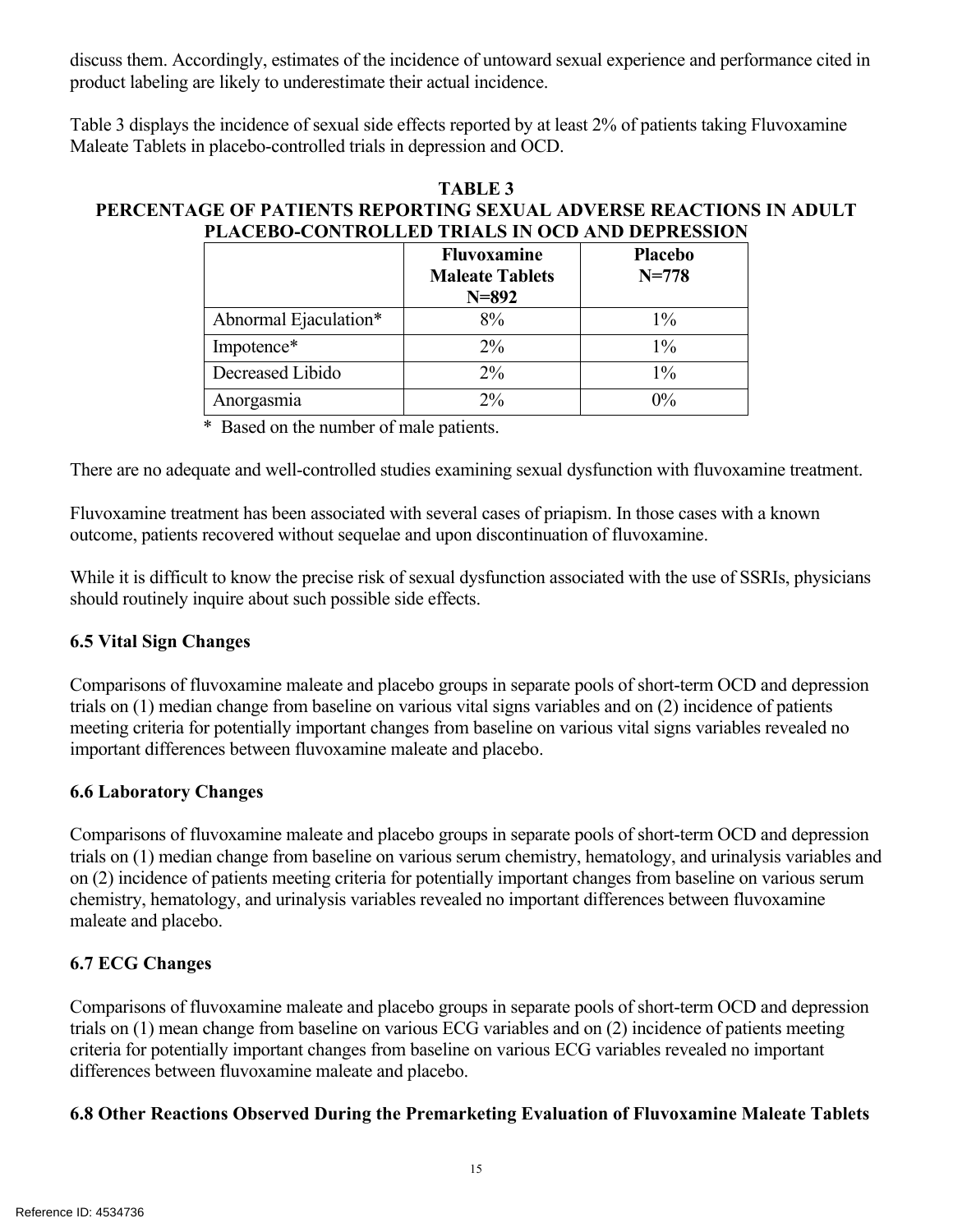During premarketing clinical trials conducted in North America and Europe, multiple doses of fluvoxamine maleate were administered for a combined total of 2737 patient exposures in patients suffering OCD or Major Depressive Disorder. Untoward reactions associated with this exposure were recorded by clinical investigators using descriptive terminology of their own choosing. Consequently, it is not possible to provide a meaningful estimate of the proportion of individuals experiencing adverse reactions without first grouping similar types of untoward reactions into a limited (i.e., reduced) number of standard reaction categories.

 reported adverse reactions. If the COSTART term for a reaction was so general as to be uninformative, it was included. It is important to emphasize that, although the reactions reported did occur during treatment with In the tabulations which follow, a standard COSTART-based Dictionary terminology has been used to classify replaced with a more informative term. The frequencies presented, therefore, represent the proportion of the 2737 patient exposures to multiple doses of fluvoxamine maleate who experienced a reaction of the type cited on at least one occasion while receiving fluvoxamine maleate. All reported reactions are included in the list below, with the following exceptions: 1) those reactions already listed in Table 2, which tabulates incidence rates of common adverse experiences in placebo-controlled OCD and depression clinical trials, are excluded; 2) those reactions for which a drug cause was not considered likely are omitted; 3) reactions for which the COSTART term was too vague to be clinically meaningful and could not be replaced with a more informative term; and 4) reactions which were reported in only one patient and judged to not be potentially serious are not fluvoxamine maleate, a causal relationship to fluvoxamine maleate has not been established.

Reactions are further classified within body system categories and enumerated in order of decreasing frequency using the following definitions: frequent adverse reactions are defined as those occurring on one or more occasions in at least 1/100 patients; infrequent adverse reactions are those occurring between 1/100 and 1/1000 patients; and rare adverse reactions are those occurring in less than 1/1000 patients.

**Body as a Whole** – *Frequent:* malaise; *Infrequent:* photosensitivity reaction and suicide attempt.

**Cardiovascular System** – *Frequent:* syncope.

**Digestive System** – *Infrequent:* gastrointestinal hemorrhage and melena; *Rare:* hematemesis.

**Hemic and Lymphatic Systems** – *Infrequent:* anemia and ecchymosis; *Rare:* purpura.

**Metabolic and Nutritional Systems** – *Frequent:* weight gain and weight loss.

**Nervous System** – *Frequent:* hyperkinesia, manic reaction, and myoclonus; *Infrequent:* abnormal dreams, akathisia, convulsion, dyskinesia, dystonia, euphoria, extrapyramidal syndrome, and twitching; *Rare:*  withdrawal syndrome.

**Respiratory System** – *Infrequent:* epistaxis. *Rare:* hemoptysis and laryngismus.

**Skin** – *Infrequent:* urticaria.

**Urogenital System\*** – *Infrequent:* hematuria, menorrhagia, and vaginal hemorrhage; *Rare:* hematospermia.

\* Based on the number of males or females, as appropriate.

## **6.9 Postmarketing Reports**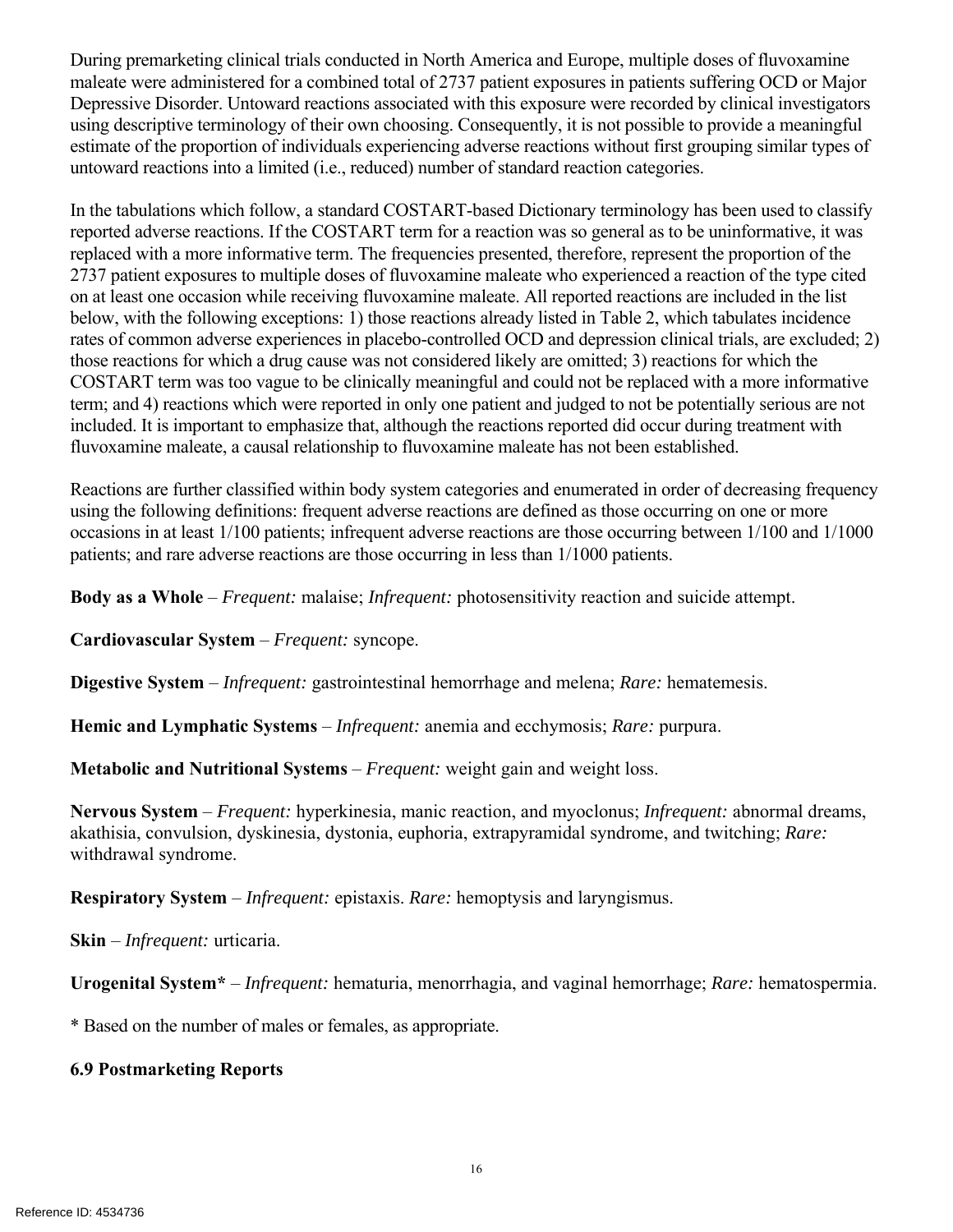The following adverse reactions have been identified during post-approval use of Fluvoxamine Maleate Tablets. Because these reactions are reported voluntarily from a population of uncertain size, it is not always possible to reliably estimate their frequency or establish a causal relationship to drug exposure.

Voluntary reports of adverse reactions in patients taking Fluvoxamine Maleate Tablets that have been received since market introduction and are of unknown causal relationship to Fluvoxamine Maleate Tablets use include: acute renal failure, agranulocytosis, amenorrhea, anaphylactic reaction, angioedema, aplastic anemia, bullous eruption, Henoch-Schoenlein purpura, hepatitis, ileus, pancreatitis, porphyria, Stevens-Johnson syndrome, toxic epidermal necrolysis, vasculitis, and ventricular tachycardia (including torsades de pointes).

# **7 DRUG INTERACTIONS**

## **7.1 Potential Interactions with Drugs that Inhibit or are Metabolized by Cytochrome P450 Isoenzymes**

 Multiple hepatic cytochrome P450 isoenzymes are involved in the oxidative biotransformation of a large available. Based on a finding of substantial interactions of fluvoxamine with certain of these drugs [see later number of structurally different drugs and endogenous compounds. The available knowledge concerning the relationship of fluvoxamine and the cytochrome P450 isoenzyme system has been obtained mostly from pharmacokinetic interaction studies conducted in healthy volunteers, but some preliminary *in vitro* data are also parts of this section and also *Warnings and Precautions (5)*] and limited *in vitro* data for CYP3A4, it appears that fluvoxamine inhibits several cytochrome P450 isoenzymes that are known to be involved in the metabolism of other drugs such as: CYP1A2 (e.g., warfarin, theophylline, propranolol, tizanidine), CYP2C9 (e.g., warfarin), CYP3A4 (e.g., alprazolam), and CYP2C19 (e.g., omeprazole).

*In vitro* data suggest that fluvoxamine is a relatively weak inhibitor of CYP2D6.

Approximately 7% of the normal population has a genetic code that leads to reduced levels of activity of CYP2D6. Such individuals have been referred to as "poor metabolizers" (PM) of drugs such as debrisoquin, dextromethorphan, and tricyclic antidepressants. While none of the drugs studied for drug interactions significantly affected the pharmacokinetics of fluvoxamine, an *in vivo* study of fluvoxamine single-dose pharmacokinetics in 13 PM subjects demonstrated altered pharmacokinetic properties compared to 16 "extensive metabolizers" (EM): mean C<sub>max</sub>, AUC, and half-life were increased by 52%, 200%, and 62%, respectively, in the PM compared to the EM group. This suggests that fluvoxamine is metabolized, at least in part, by CYP2D6. Caution is indicated in patients known to have reduced levels of CYP2D6 activity and those receiving concomitant drugs known to inhibit this cytochrome P450 isoenzyme (e.g., quinidine).

The metabolism of fluvoxamine has not been fully characterized and the effects of potent cytochrome P450 isoenzyme inhibition, such as the ketoconazole inhibition of CYP3A4, on fluvoxamine metabolism have not been studied.

A clinically significant fluvoxamine interaction is possible with drugs having a narrow therapeutic ratio such as pimozide, warfarin, theophylline, certain benzodiazepines, omeprazole and phenytoin. If Fluvoxamine Maleate Tablets are to be administered together with a drug that is eliminated via oxidative metabolism and has a narrow therapeutic window, plasma levels and/or pharmacodynamic effects of the latter drug should be monitored closely, at least until steady-state conditions are reached *[see Contraindications (4), Warnings and Precautions (5)]*.

# **7.2 CNS Active Drugs**

# *Antipsychotics:* See *Warnings and Precautions (5.2).*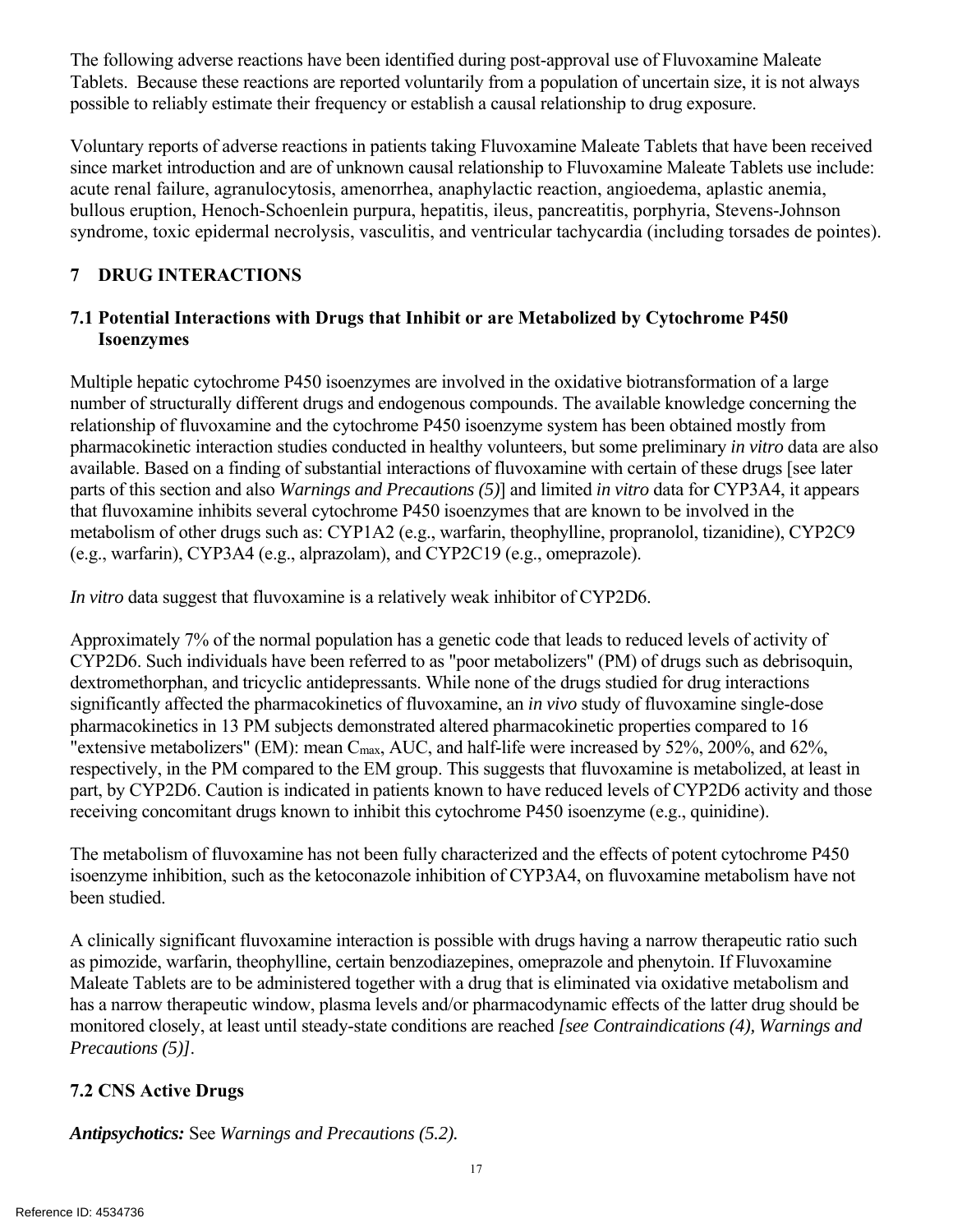*Benzodiazepines:* See *Warnings and Precautions (5.8)*.

*Alprazolam:* See *Warnings and Precautions (5.8)*.

*Diazepam:* See *Warnings and Precautions (5.8)*.

*Lorazepam:* A study of multiple doses of fluvoxamine maleate (50 mg b.i.d.) in healthy male volunteers (N=12) and a single dose of lorazepam (4 mg single dose) indicated no significant pharmacokinetic interaction. On average, both lorazepam alone and lorazepam with fluvoxamine produced substantial decrements in cognitive functioning; however, the coadministration of fluvoxamine and lorazepam did not produce larger mean decrements compared to lorazepam alone.

*Alcohol:* Studies involving single 40 g doses of ethanol (oral administration in one study and intravenous in the other) and multiple dosing with fluvoxamine maleate (50 mg b.i.d.) revealed no effect of either drug on the pharmacokinetics or pharmacodynamics of the other. As with other psychotropic medications, patients should be advised to avoid alcohol while taking Fluvoxamine Maleate Tablets.

*Carbamazepine:* Elevated carbamazepine levels and symptoms of toxicity have been reported with the coadministration of fluvoxamine maleate and carbamazepine.

*Clozapine:* See *Warnings and Precautions (5.8)*.

 *Lithium:* As with other serotonergic drugs, lithium may enhance the serotonergic effects of fluvoxamine and, therefore, the combination should be used with caution. Seizures have been reported with the coadministration of fluvoxamine maleate and lithium.

*Methadone:* See *Warnings and Precautions (5.8)*.

*Monoamine Oxidase Inhibitors:* See *Dosage and Administration (2.4, 2.5), Contraindications (4), Warnings and Precautions (5.2)*.

*Pimozide:* See *Contraindications (4), Warnings and Precautions (5.6)*.

*Ramelteon:* See *Warnings and Precautions (5.8)*.

*Serotonergic Drugs:* See *Dosage and Administration (2.4, 2.5), Contraindications (4), Warnings and Precautions (5.2)*.

**Tacrine:** In a study of 13 healthy, male volunteers, a single 40 mg dose of tacrine added to fluvoxamine 100 mg/day administered at steady-state was associated with five- and eight-fold increases in tacrine Cmax and AUC, respectively, compared to the administration of tacrine alone. Five subjects experienced nausea, vomiting, sweating, and diarrhea following coadministration, consistent with the cholinergic effects of tacrine.

*Thioridazine:* See *Contraindications (4), Warnings and Precautions (5.4)*.

*Tizanidine:* See *Contraindications (4), Warnings and Precautions (5.5)*.

*Tricyclic Antidepressants (TCAs):* Significantly increased plasma TCA levels have been reported with the coadministration of fluvoxamine maleate and amitriptyline, clomipramine or imipramine. Caution is indicated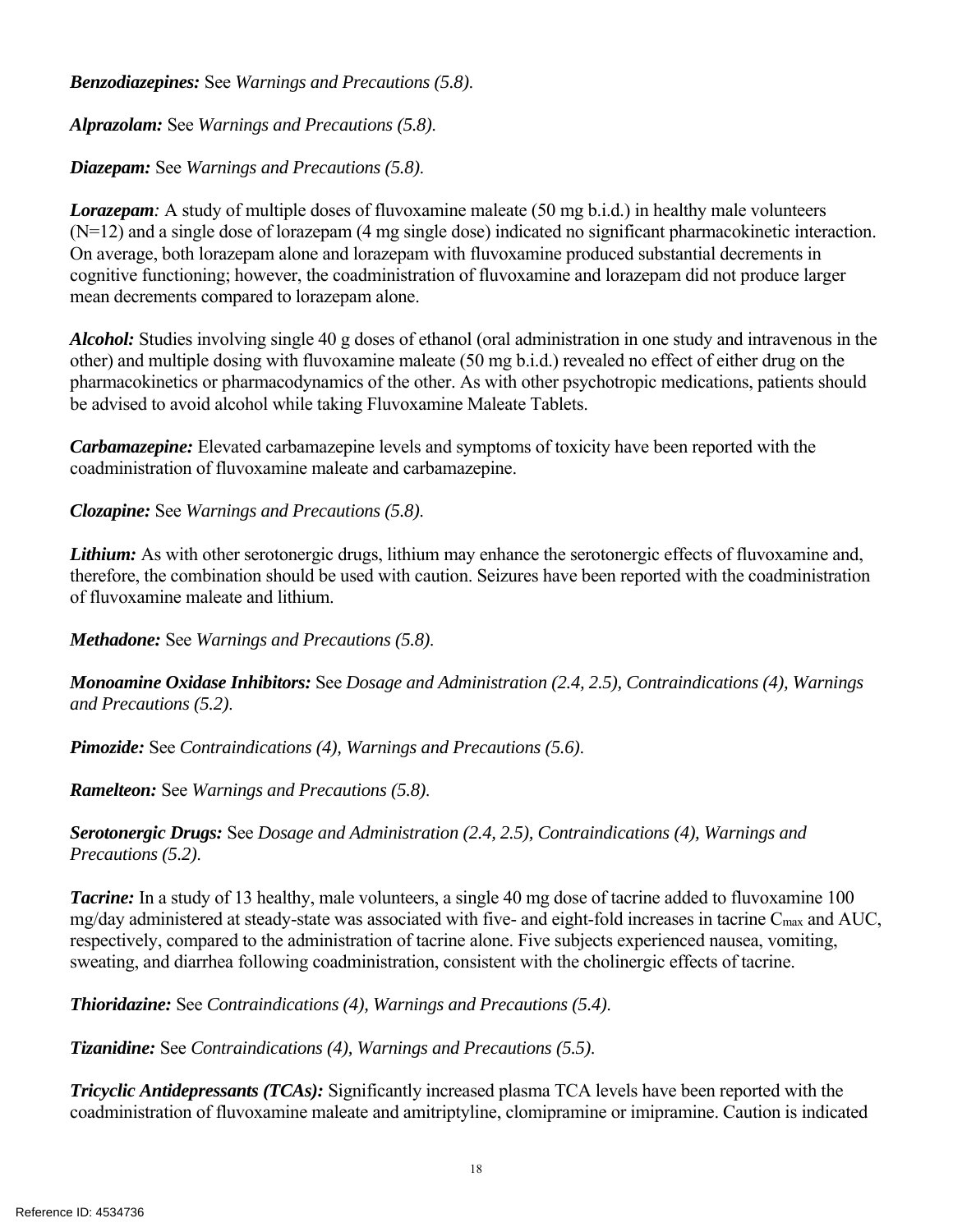with the coadministration of Fluvoxamine Maleate Tablets and TCAs; plasma TCA concentrations may need to be monitored, and the dose of TCA may need to be reduced.

*Triptans:* There have been rare postmarketing reports of serotonin syndrome with use of an SSRI and a triptan. If concomitant treatment of fluvoxamine with a triptan is clinically warranted, careful observation of the patient is advised, particularly during treatment initiation and dose increases *[see Warnings and Precautions (5.2)]*.

 incoordination following the use of a selective serotonin reuptake inhibitor (SSRI) and sumatriptan. If *Sumatriptan:* There have been rare postmarketing reports describing patients with weakness, hyperreflexia, and concomitant treatment with sumatriptan and an SSRI (e.g., fluoxetine, fluvoxamine, paroxetine, sertraline) is clinically warranted, appropriate observation of the patient is advised.

 *Tryptophan:* Tryptophan may enhance the serotonergic effects of fluvoxamine, and the combination should, therefore, be used with caution. Severe vomiting has been reported with the coadministration of fluvoxamine maleate and tryptophan *[see Warnings and Precautions (5.2)]*.

# **7.3 Other Drugs**

*Alosetron:* See *Contrainidications (4), Warnings and Precautions (5.7)*, and LotronexTM (alosetron) package insert.

*Digoxin:* Administration of fluvoxamine maleate 100 mg daily for 18 days (N=8) did not significantly affect the pharmacokinetics of a 1.25 mg single intravenous dose of digoxin.

*Diltiazem:* Bradycardia has been reported with the coadministration of fluvoxamine maleate and diltiazem.

*Mexiletine:* See *Warnings and Precautions (5.8)*.

*Propranolol and Other Beta-Blockers:* Coadministration of fluvoxamine maleate 100 mg per day and propranolol 160 mg per day in normal volunteers resulted in a mean five-fold increase (range 2 to 17) in minimum propranolol plasma concentrations. In this study, there was a slight potentiation of the propranololinduced reduction in heart rate and reduction in the exercise diastolic pressure.

One case of bradycardia and hypotension and a second case of orthostatic hypotension have been reported with the coadministration of fluvoxamine maleate and metoprolol.

If propranolol or metoprolol is coadministered with Fluvoxamine Maleate Tablets, a reduction in the initial beta-blocker dose and more cautious dose titration are recommended. No dosage adjustment is required for Fluvoxamine Maleate Tablets.

Coadministration of fluvoxamine maleate 100 mg per day with atenolol 100 mg per day  $(N=6)$  did not affect the plasma concentrations of atenolol. Unlike propranolol and metoprolol which undergo hepatic metabolism, atenolol is eliminated primarily by renal excretion.

*Theophylline:* See *Warnings and Precautions (5.8)*.

*Warfarin and Other Drugs That Interfere With Hemostasis (NSAIDs, Aspirin, etc.):* See *Warnings and Precautions (5.8, 5.10)*.

# **7.4 Effects of Smoking on Fluvoxamine Metabolism**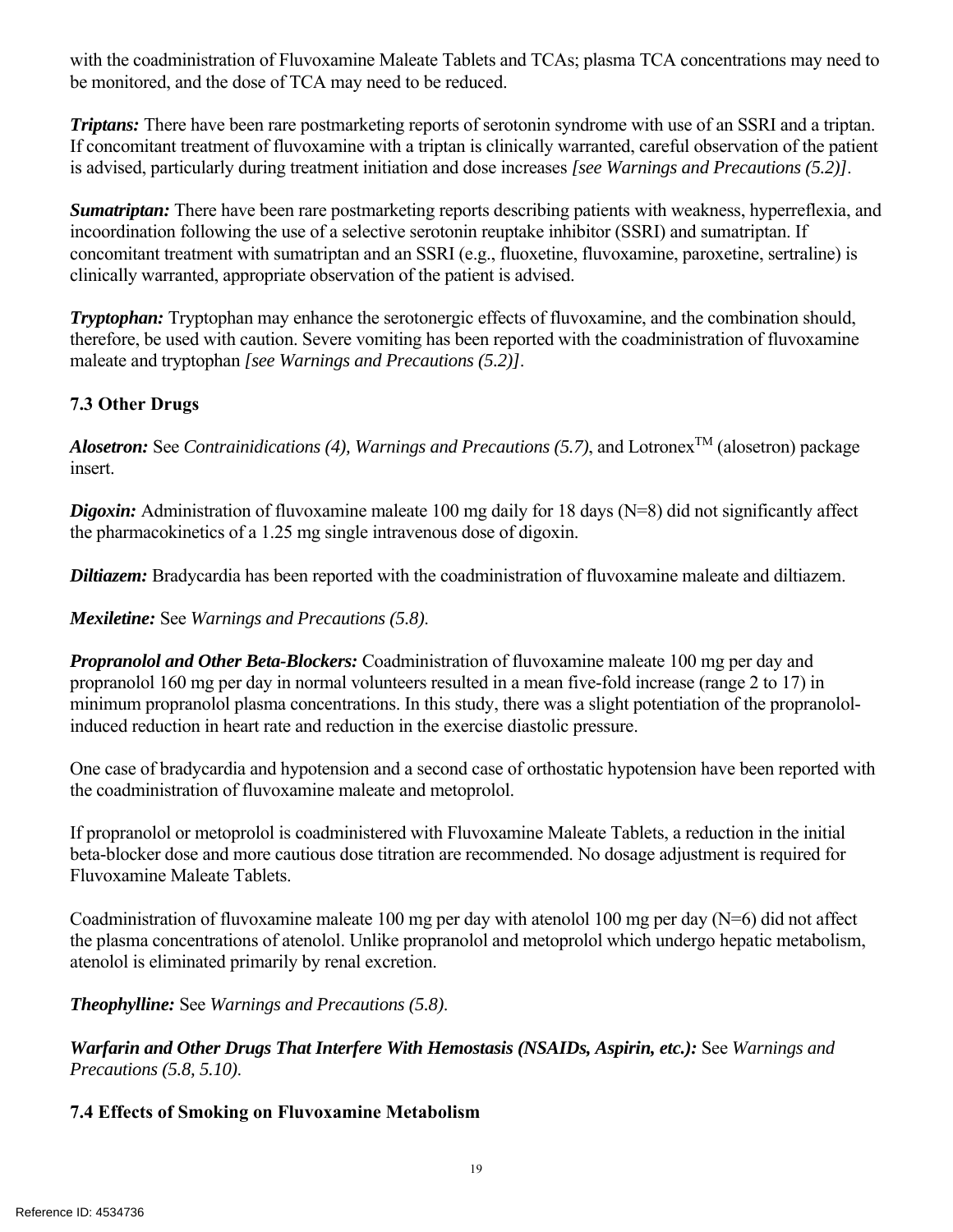Smokers had a 25% increase in the metabolism of fluvoxamine compared to nonsmokers.

# **7.5 Electroconvulsive Therapy (ECT)**

There are no clinical studies establishing the benefits or risks of combined use of ECT and fluvoxamine maleate.

# **8 USE IN SPECIFIC POPULATIONS**

## **8.1 Pregnancy**

## Pregnancy Exposure Registry

There is a pregnancy exposure registry that monitors pregnancy outcomes in women exposed to antidepressants during pregnancy. Healthcare providers are encouraged to register patients by calling the National Pregnancy Registry for Antidepressants at 1-844-405-6185 or visiting online at https://womensmentalhealth.org/clinical-and-research-programs/pregnancyregistry/antidepressants/.

#### Risk Summary

Prolonged experience with fluvoxamine in pregnant women over decades, based on published observational studies, have not identified a clear drug-associated risk of major birth defects or miscarriage *(see Data)*. There are risks associated with untreated depression in pregnancy and risks of persistent pulmonary hypertension of the newborn (PPHN) and poor neonatal adaptation with exposure to selective serotonin reuptake inhibitors (SSRIs), including fluvoxamine, during pregnancy *(see Clinical Considerations)*.

When pregnant rats were treated orally with fluvoxamine throughout the period of organogenesis, increased embryofetal death and increased incidences of fetal eye abnormalities (folded retinas) was observed at doses  $>$ 3 times the maximum recommended human dose (MRHD) of 300 mg/day given to adolescents on a mg/m<sup>2</sup> basis. In addition, decreased fetal body weight was seen at a dose 6 times the MRHD given to adolescents on a mg/m<sup>2</sup> basis. There were no adverse developmental effects in rabbits treated with fluvoxamine during the period of organogenesis up to a dose 2 times the MRHD given to adolescents on a mg/m<sup>2</sup> basis. When fluvoxamine was administered orally to rats during pregnancy and lactation, increased pup mortality at birth was seen at a dose 2 times the MRHD given to adolescents on a mg/m<sup>2</sup> basis. In addition, decreases in pup body weight and survival were observed at doses that are ≥0.13 times the MRHD given to adolescents *(see Data)*.

The estimated background risk of major birth defects and miscarriage for the indicated population is unknown. All pregnancies have a background risk of birth defect, loss, or other adverse outcomes. In the U.S. general population, the estimated background risks of major birth defects and miscarriage in clinically recognized pregnancies is 2 to 4% and 15 to 20%, respectively.

## Clinical Considerations

## *Disease-associated maternal and/or embryo/fetal risk*

Women who discontinue antidepressants during pregnancy are more likely to experience a relapse of major depression than women who continue antidepressants. This finding is from a prospective, longitudinal study that followed 201 pregnant women with a history of major depressive disorder who were euthymic and taking antidepressants at the beginning of pregnancy. Consider the risk of untreated depression when discontinuing or changing treatment with antidepressant medication during pregnancy and postpartum.

## *Fetal/Neonatal adverse reactions*

Neonates exposed to Fluvoxamine Maleate Tablets and other SSRIs or SNRIs late in the third trimester have developed complications requiring prolonged hospitalization, respiratory support, and tube feeding. Such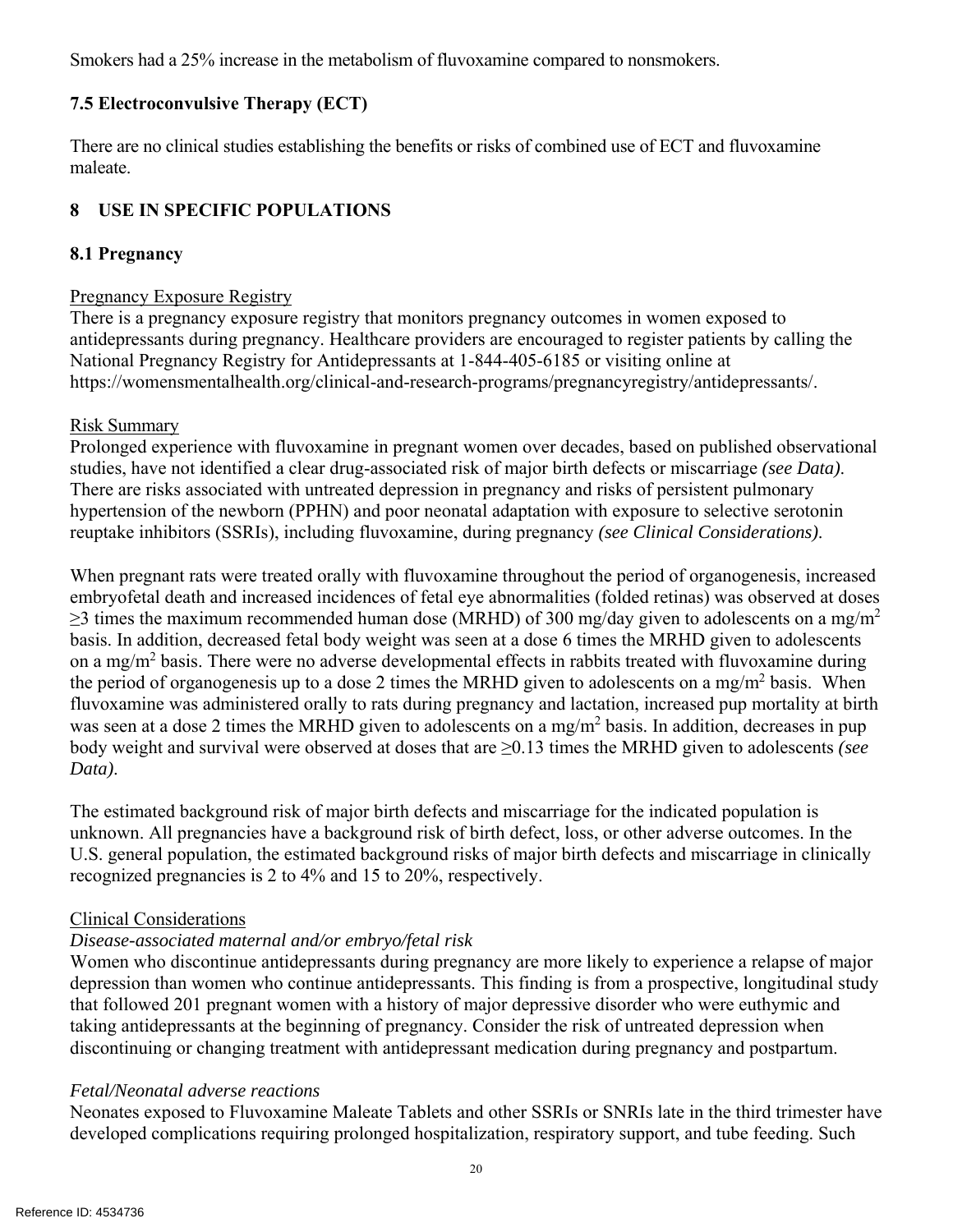syndrome. It should be noted that, in some cases, the clinical picture is consistent with serotonin syndrome complications can arise immediately upon delivery. Reported clinical findings have included respiratory distress, cyanosis, apnea, seizures, temperature instability, feeding difficulty, vomiting, hypoglycemia, hypotonia, hypertonia, hyperreflexia, tremor, jitteriness, irritability, and constant crying. These features are consistent with either a direct toxic effect of SSRIs and SNRIs or, possibly, a drug discontinuation *[see Warnings and Precautions (5.2)]*.

#### Data

#### *Human Data*

Exposure during late pregnancy to SSRIs may have an increased risk for persistent pulmonary hypertension of the newborn (PPHN). PPHN occurs in 1-2 per 1000 live births in the general population and is associated with substantial neonatal morbidity and mortality.

## *Animal Data*

240 mg/kg/day (6 times the MRHD given to adolescents on a mg/m<sup>2</sup> basis). The no effect dose for developmental toxicity in this study was 60 mg/kg/day (1.6 times the MRHD given to adolescents on a mg/m<sup>2</sup> When pregnant rats were given oral doses of fluvoxamine (60, 120, or 240 mg/kg) throughout the period of organogenesis, developmental toxicity in the form of increased embryofetal death and increased incidences of fetal eye abnormalities (folded retinas) was observed at doses of 120 mg/kg or greater (3 times the MRHD of 300 mg/day, given to adolescents on a mg/m<sup>2</sup> basis). Decreased fetal body weight was seen at the high dose of basis).

MRHD given to adolescents on a mg/m<sup>2</sup> basis) during the period of organogenesis, no adverse effects on In a study in which pregnant rabbits were administered doses of up to 40 mg/kg (approximately 2.1 times the embryofetal development were observed.

 In other reproduction studies in which female rats were dosed orally during pregnancy and lactation (5, 20, 80, or 160 mg/kg), increased pup mortality at birth was seen at doses of 80 mg/kg/day (2 times the MRHD given to adolescents on a mg/m<sup>2</sup> basis) or greater and decreases in pup body weight and survival were observed at all doses (low effect dose approximately 0.13 times the MRHD given to adolescents on a mg/m<sup>2</sup> basis).

## **8.2 Lactation**

Data from published literature report the presence of fluvoxamine is in human milk *(see Data)*. No adverse effects on the breastfed infant have been reported in most cases of maternal use of fluvoxamine during breastfeeding. However, there are reports of diarrhea, vomiting, decreased sleep, and agitation *(see Clinical Considerations).* There are no data on the effect of fluvoxamine on milk production. The developmental and health benefits of breastfeeding should be considered along with the mother's clinical need for fluvoxamine and any potential adverse effects on the breastfed child from fluvoxamine or from the underlying maternal condition.

## Clinical Considerations

Monitor infants exposed to fluvoxamine through breast milk for diarrhea, vomiting, decreased sleep, and agitation.

## Data

Milk drug concentrations  $\leq 425$  ng/mL were observed following maternal dosing of fluvoxamine 25 mg/day to 300 mg/day in published case reports and case series.

# **8.3 Females and Males of Reproductive Potential**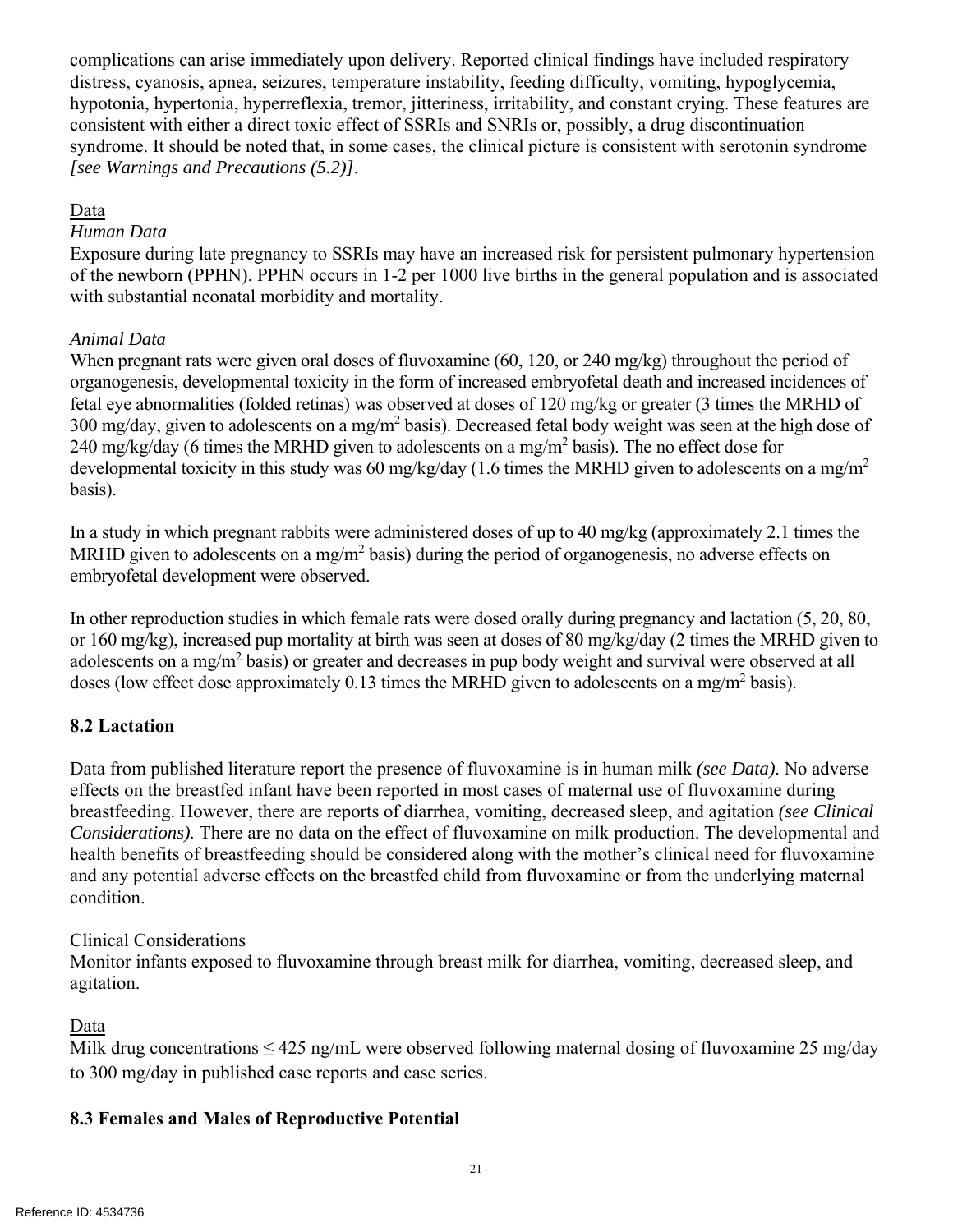# Infertility

Animal findings suggest fertility may be impaired while taking fluvoxamine *[see Nonclinical Toxicology (13.1)]*.

# **8.4 Pediatric Use**

 outpatients continued open-label fluvoxamine maleate treatment for up to another one to three years, equivalent The efficacy of fluvoxamine maleate for the treatment of obsessive compulsive disorder was demonstrated in a 10-week multicenter placebo controlled study with 120 outpatients ages 8-17. In addition, 99 of these to 94 patient years. The adverse event profile observed in that study was generally similar to that observed in adult studies with fluvoxamine *[see Adverse Reactions (6.3), Dosage and Administration (2.2)]*.

Decreased appetite and weight loss have been observed in association with the use of fluvoxamine as well as other SSRIs. Consequently, regular monitoring of weight and growth is recommended if treatment of a child with an SSRI is to be continued long term.

 studies and from extrapolation of experience gained with adult patients. In particular, there are no studies that directly evaluate the effects of long term fluvoxamine use on the growth, cognitive behavioral development, and maturation of children and adolescents. Although there is no affirmative finding to suggest that The risks, if any, that may be associated with fluvoxamine's extended use in children and adolescents with OCD have not been systematically assessed. The prescriber should be mindful that the evidence relied upon to conclude that fluvoxamine is safe for use in children and adolescents derives from relatively short term clinical fluvoxamine possesses a capacity to adversely affect growth, development or maturation, the absence of such findings is not compelling evidence of the absence of the potential of fluvoxamine to have adverse effects in chronic use *[see Warnings and Precautions (5.1)]*.

 Fluvoxamine Maleate Tablets in a child or adolescent must balance the potential risks with the clinical need. Safety and effectiveness in the pediatric population other than pediatric patients with OCD have not been established *[see Boxed Warning; Warnings and Precautions (5.1)]*. Anyone considering the use of

# **8.5 Geriatric Use**

 elderly and younger patients. However, SSRIs and SNRIs, including Fluvoxamine Maleate Tablets, have greater risk for this adverse event *[see Warnings and Precautions (5.13)]*. Furthermore, the clearance of Approximately 230 patients participating in controlled premarketing studies with Fluvoxamine Maleate Tablets were 65 years of age or over. No overall differences in safety were observed between these patients and younger patients. Other reported clinical experience has not identified differences in response between the been associated with several cases of clinically significant hyponatremia in elderly patients, who may be at fluvoxamine is decreased by about 50% in elderly compared to younger patients *[see Clinical Pharmacology (12.3)]*, and greater sensitivity of some older individuals also cannot be ruled out. Consequently, a lower starting dose should be considered in elderly patients and Fluvoxamine Maleate Tablets should be slowly titrated during initiation of therapy.

# **9 DRUG ABUSE AND DEPENDENCE**

# **9.1 Controlled Substance**

Fluvoxamine Maleate Tablets are not a controlled substance.

# **9.3 Dependence**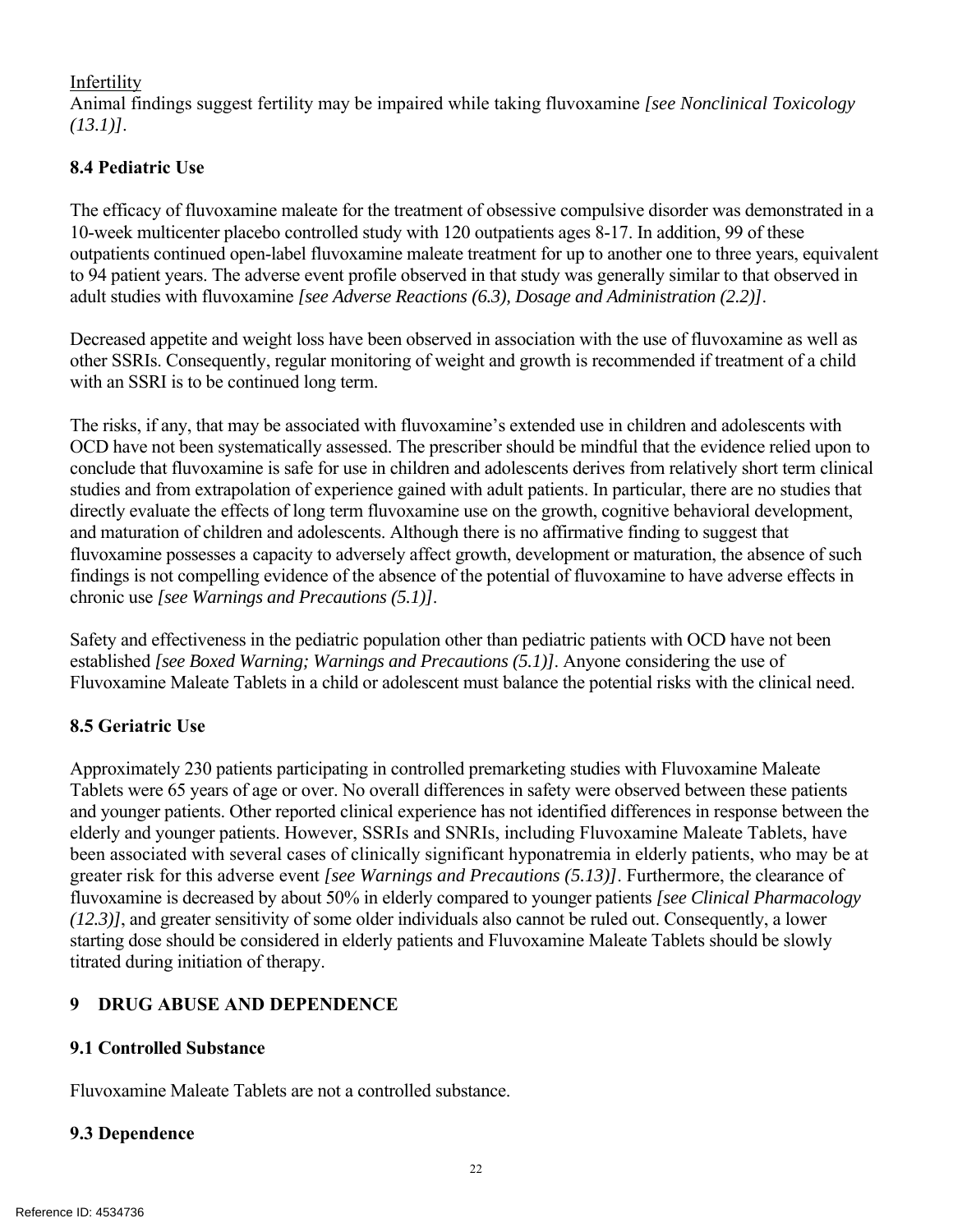The potential for abuse, tolerance and physical dependence with fluvoxamine maleate has been studied in a Fluvoxamine Maleate Tablets were not systematically evaluated in controlled clinical trials. Fluvoxamine Maleate Tablets were not systematically studied in clinical trials for potential for abuse, but there was no not possible to predict on the basis of preclinical or premarketing clinical experience the extent to which a CNS nonhuman primate model. No evidence of dependency phenomena was found. The discontinuation effects of indication of drug-seeking behavior in clinical trials. It should be noted, however, that patients at risk for drug dependency were systematically excluded from investigational studies of fluvoxamine maleate. Generally, it is active drug will be misused, diverted, and/or abused once marketed. Consequently, physicians should carefully evaluate patients for a history of drug abuse and follow such patients closely, observing them for signs of fluvoxamine maleate misuse or abuse (i.e., development of tolerance, incrementation of dose, drug-seeking behavior).

## **10 OVERDOSAGE**

#### **Human Experience**

Worldwide exposure to fluvoxamine includes over 45,000 patients treated in clinical trials and an estimated exposure of 50,000,000 patients treated during worldwide marketing experience (end of 2005). Of the 539 cases of deliberate or accidental overdose involving fluvoxamine reported from this population, there were 55 deaths. Of these, 9 were in patients thought to be taking fluvoxamine alone and the remaining 46 were in patients taking fluvoxamine along with other drugs. Among non-fatal overdose cases, 404 patients recovered completely. Five patients experienced adverse sequelae of overdosage, to include persistent mydriasis, unsteady gait, hypoxic encephalopathy, kidney complications (from trauma associated with overdose), bowel infarction requiring a hemicolectomy, and vegetative state. In 13 patients, the outcome was provided as abating at the time of reporting. In the remaining 62 patients, the outcome was unknown. The largest known ingestion of fluvoxamine involved 12,000 mg (equivalent to 2 to 3 months' dosage). The patient fully recovered. However, ingestions as low as 1,400 mg have been associated with lethal outcome, indicating considerable prognostic variability.

Commonly  $(\geq 5\%)$  observed adverse events associated with fluvoxamine maleate overdose include gastrointestinal complaints (nausea, vomiting and diarrhea), coma, hypokalemia, hypotension, respiratory difficulties, somnolence, and tachycardia. Other notable signs and symptoms seen with fluvoxamine maleate overdose (single or multiple drugs) include bradycardia, ECG abnormalities (such as heart arrest, QT interval prolongation, first degree atrioventricular block, bundle branch block, and junctional rhythm), convulsions, dizziness, liver function disturbances, tremor, and increased reflexes.

#### **Management of Overdosage**

Treatment should consist of those general measures employed in the management of overdosage with any antidepressant.

Ensure an adequate airway, oxygenation, and ventilation. Monitor cardiac rhythm and vital signs. General supportive and symptomatic measures are also recommended. Induction of emesis is not recommended. Gastric lavage with a large-bore orogastric tube with appropriate airway protection, if needed, may be indicated if performed soon after ingestion, or in symptomatic patients.

Activated charcoal should be administered. Due to the large volume of distribution of this drug, forced diuresis, dialysis, hemoperfusion and exchange transfusion are unlikely to be of benefit. No specific antidotes for fluvoxamine are known.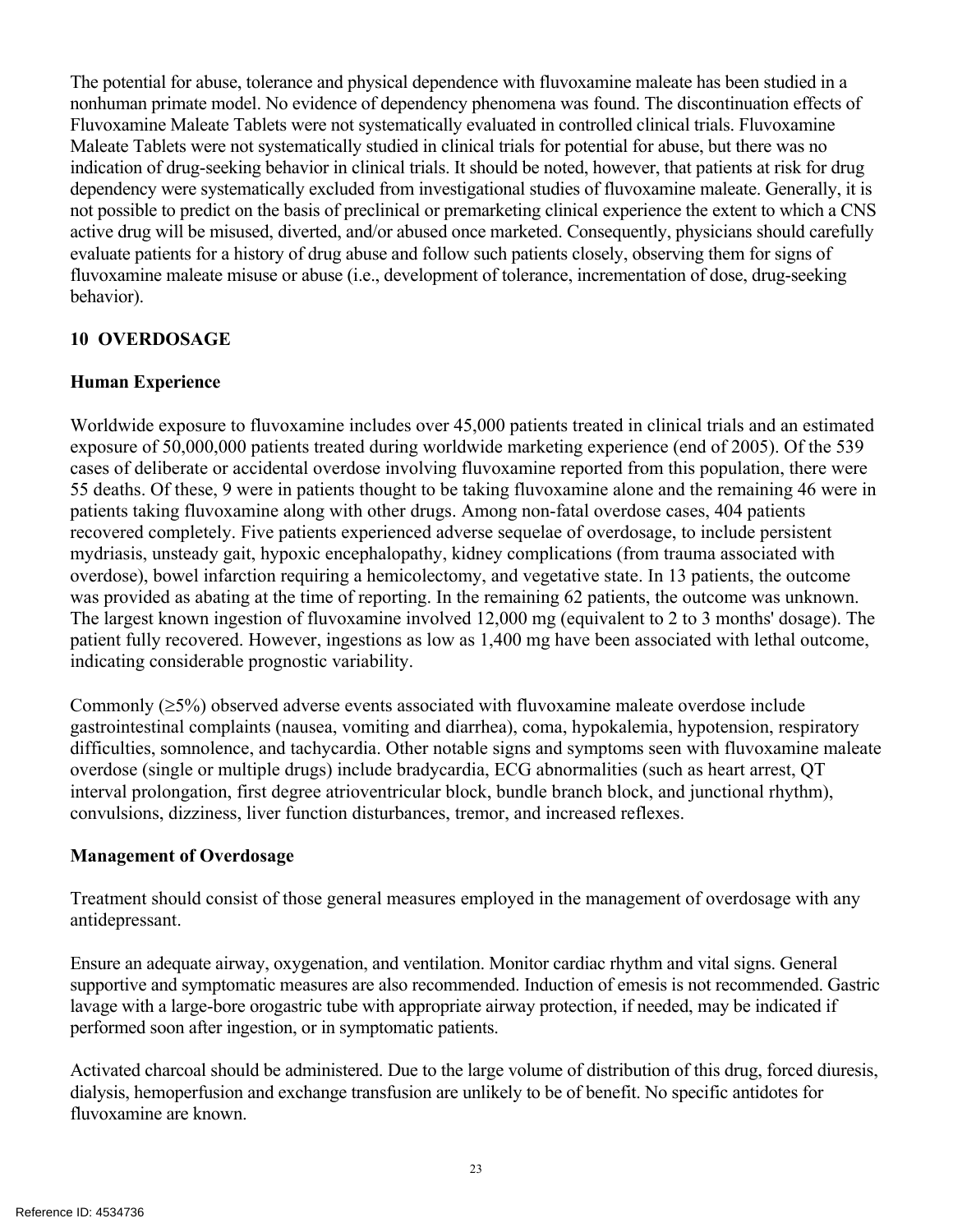A specific caution involves patients taking, or recently having taken, fluvoxamine who might ingest excessive quantities of a tricyclic antidepressant. In such a case, accumulation of the parent tricyclic and/or an active metabolite may increase the possibility of clinically significant sequelae and extend the time needed for close medical observation *[see Drug Interactions (7.2)]*.

 numbers for certified poison control centers are listed in the *Physicians' Desk Reference* (PDR). In managing overdosage, consider the possibility of multiple drug involvement. The physician should consider contacting a poison control center for additional information on the treatment of any overdose. Telephone

# **11 DESCRIPTION**

Fluvoxamine maleate is a selective serotonin (5-HT) reuptake inhibitor (SSRI) belonging to the chemical series, the 2-aminoethyl oxime ethers of aralkylketones.

It is chemically designated as 5-methoxy-4′-(trifluoromethyl)valerophenone-(E)-O-(2-aminoethyl)oxime maleate (1:1) and has the empirical formula  $C_{15}H_{21}O_2N_2F_3\bullet C_4H_4O_4$ . Its molecular weight is 434.41.

The structural formula is:



Fluvoxamine maleate is a white to off white, odorless, crystalline powder which is sparingly soluble in water, freely soluble in ethanol and chloroform and practically insoluble in diethyl ether.

 Fluvoxamine Maleate Tablets are available in 25 mg, 50 mg and 100 mg strengths for oral administration. In addition to the active ingredient, fluvoxamine maleate, each tablet contains the following inactive ingredients: carnauba wax, hypromellose, mannitol, polyethylene glycol, polysorbate 80, pregelatinized starch (potato), silicon dioxide, sodium stearyl fumarate, starch (corn), and titanium dioxide. The 50 mg and 100 mg tablets also contain synthetic iron oxides.

# **12 CLINICAL PHARMACOLOGY**

## **12.1 Mechanism of Action**

The mechanism of action of fluvoxamine maleate in obsessive compulsive disorder is presumed to be linked to its specific serotonin reuptake inhibition in brain neurons. Fluvoxamine has been shown to be a potent inhibitor of the serotonin reuptake transporter in preclinical studies, both *in vitro* and *in vivo*.

## **12.2 Pharmacodynamics**

In *in vitro* studies, fluvoxamine maleate had no significant affinity for histaminergic, alpha or beta adrenergic, muscarinic, or dopaminergic receptors. Antagonism of some of these receptors is thought to be associated with various sedative, cardiovascular, anticholinergic, and extrapyramidal effects of some psychotropic drugs.

## **12.3 Pharmacokinetics**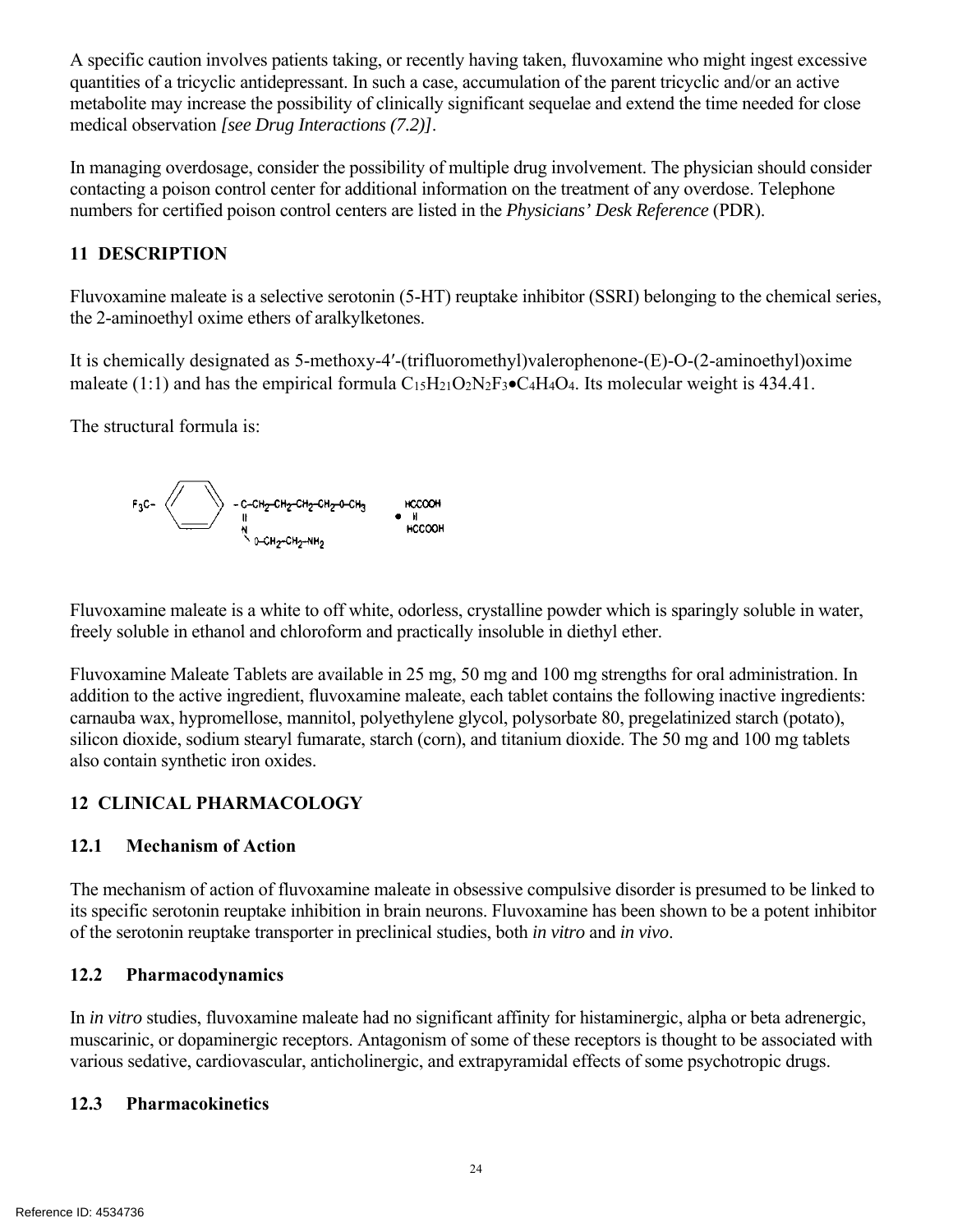*Absorption:* The absolute bioavailability of fluvoxamine maleate is 53%. Oral bioavailability is not significantly affected by food.

In a dose proportionality study involving fluvoxamine maleate at 100, 200 and 300 mg/day for 10 consecutive days in 30 normal volunteers, steady state was achieved after about a week of dosing. Maximum plasma concentrations at steady state occurred within 3 to 8 hours of dosing and reached concentrations averaging 88, 283 and 546 ng/mL, respectively. Thus, fluvoxamine had nonlinear pharmacokinetics over this dose range, i.e., higher doses of fluvoxamine maleate produced disproportionately higher concentrations than predicted from the lower dose.

*Distribution:* The mean apparent volume of distribution for fluvoxamine is approximately 25 L/kg, suggesting extensive tissue distribution.

Approximately 80% of fluvoxamine is bound to plasma protein, mostly albumin, over a concentration range of 20 to 2000 ng/mL.

*Metabolism:* Fluvoxamine maleate is extensively metabolized by the liver; the main metabolic routes are oxidative demethylation and deamination. Nine metabolites were identified following a 5 mg radiolabelled dose of fluvoxamine maleate, constituting approximately 85% of the urinary excretion products of fluvoxamine. The main human metabolite was fluvoxamine acid which, together with its N-acetylated analog, accounted for about 60% of the urinary excretion products. A third metabolite, fluvoxethanol, formed by oxidative deamination, accounted for about 10%. Fluvoxamine acid and fluvoxethanol were tested in an *in vitro* assay of serotonin and norepinephrine reuptake inhibition in rats; they were inactive except for a weak effect of the former metabolite on inhibition of serotonin uptake (1-2 orders of magnitude less potent than the parent compound). Approximately 2% of fluvoxamine was excreted in urine unchanged *[see Drug Interactions (7)]*.

*Elimination:* Following a <sup>14</sup>C-labelled oral dose of fluvoxamine maleate (5 mg), an average of 94% of drug-related products was recovered in the urine within 71 hours.

The mean plasma half-life of fluvoxamine at steady state after multiple oral doses of 100 mg/day in healthy, young volunteers was 15.6 hours.

*Elderly Subjects:* In a study of Fluvoxamine Maleate Tablets at 50 and 100 mg comparing elderly (ages 66-73) and young subjects (ages 19-35), mean maximum plasma concentrations in the elderly were 40% higher. The multiple dose elimination half-life of fluvoxamine was 17.4 and 25.9 hours in the elderly compared to 13.6 and 15.6 hours in the young subjects at steady state for 50 and 100 mg doses, respectively. In elderly patients, the clearance of fluvoxamine was reduced by about 50% and, therefore, Fluvoxamine Maleate Tablets should be slowly titrated during initiation of therapy *[see Dosage and Administration (2.3)]*.

*Pediatric Subjects:* The multiple-dose pharmacokinetics of fluvoxamine were determined in male and female children (ages 6-11) and adolescents (ages 12-17). Steady-state plasma fluvoxamine concentrations were 2-3 fold higher in children than in adolescents. AUC and C<sub>max</sub> in children were 1.5- to 2.7-fold higher than that in adolescents. (See Table 4.) As in adults, both children and adolescents exhibited nonlinear multiple-dose pharmacokinetics. Female children showed significantly higher AUC (0-12) and  $C_{\text{max}}$ compared to male children and, therefore, lower doses of Fluvoxamine Maleate Tablets may produce therapeutic benefit. (See Table 5.) No gender differences were observed in adolescents. Steady-state plasma fluvoxamine concentrations were similar in adults and adolescents at a dose of 300 mg/day, indicating that fluvoxamine exposure was similar in these two populations. (See Table 4.) Dose adjustment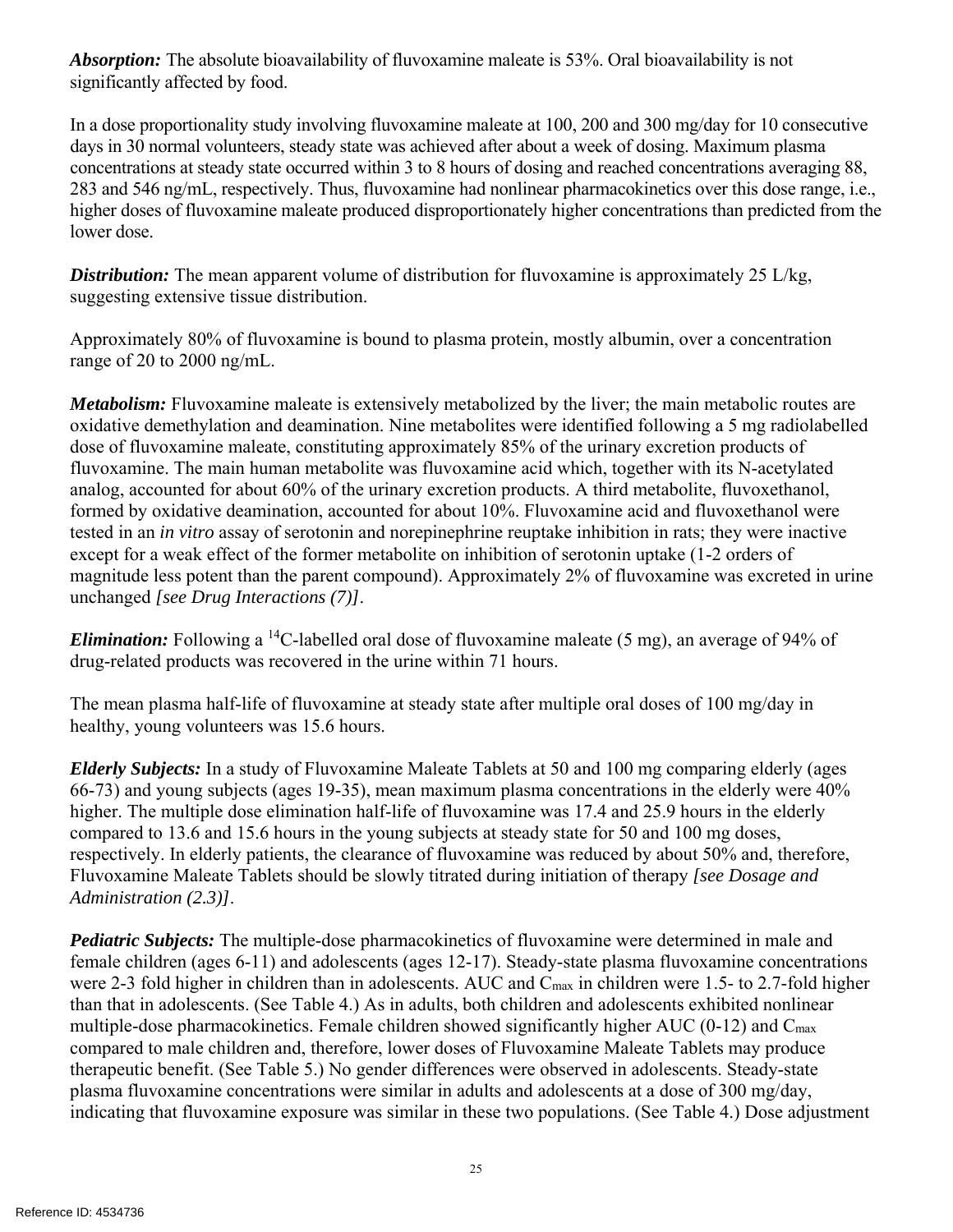in adolescents (up to the adult maximum dose of 300 mg) may be indicated to achieve therapeutic benefit *[see Dosage and Administration (2.2)]*.

#### **COMPARISON OF MEAN (SD) FLUVOXAMINE PHARMACOKINETIC TABLE 4 PARAMETERS BETWEEN CHILDREN, ADOLESCENTS, AND ADULTS**

| <b>Pharmacokinetic Parameter</b>   | $Dose = 200$ mg/day<br>$(100 \text{ mg b.i.d.})$ |                               | Dose = $300$ mg/day<br>$(150 \text{ mg b.i.d.})$ |                          |
|------------------------------------|--------------------------------------------------|-------------------------------|--------------------------------------------------|--------------------------|
| (body weight corrected)            | <b>Children</b><br>$(N=10)$                      | <b>Adolescent</b><br>$(N=17)$ | <b>Adolescent</b><br>$(N=13)$                    | <b>Adult</b><br>$(N=16)$ |
| $AUC 0-12$ (ng $\bullet h/mL/kg$ ) | 155.1 (160.9)                                    | 43.9(27.9)                    | 69.6(46.6)                                       | 59.4 (40.9)              |
| $C_{\text{max}}$ (ng/mL/kg)        | 14.8(14.9)                                       | 4.2(2.6)                      | 6.7(4.2)                                         | 5.7(3.9)                 |
| $C_{\min}$ (ng/mL/kg)              | 11.0(11.9)                                       | 2.9(2.0)                      | 4.8(3.8)                                         | 4.6(3.2)                 |

#### **TABLE 5**

# **COMPARISON OF MEAN (SD) FLUVOXAMINE PHARMACOKINETIC PARAMETERS BETWEEN MALE AND FEMALE CHILDREN (6-11 YEARS)**

| <b>Pharmacokinetic Parameter</b> | Dose = $200 \text{ mg/day} (100 \text{ mg b.i.d.})$ |                                   |  |
|----------------------------------|-----------------------------------------------------|-----------------------------------|--|
| (body weight corrected)          | <b>Male Children</b><br>$(N=7)$                     | <b>Female Children</b><br>$(N=3)$ |  |
| $AUC 0-12$ (ng•h/mL/kg)          | 95.8 (83.9)                                         | 293.5 (233.0)                     |  |
| $C_{\text{max}}$ (ng/mL/kg)      | 9.1(7.6)                                            | 28.1(21.1)                        |  |
| $C_{\min}$ (ng/mL/kg)            | 6.6(6.1)                                            | 21.2(17.6)                        |  |

*Hepatic and Renal Disease:* A cross study comparison (healthy subjects versus patients with hepatic dysfunction) suggested a 30% decrease in fluvoxamine clearance in association with hepatic dysfunction. The mean minimum plasma concentrations in renally impaired patients (creatinine clearance of 5 to 45 mL/min) after 4 and 6 weeks of treatment (50 mg b.i.d.,  $N=13$ ) were comparable to each other, suggesting no accumulation of fluvoxamine in these patients *[see Warnings and Precautions (5.14)]*.

# **13 NONCLINICAL TOXICOLOGY**

## **13.1 Carcinogenesis, Mutagenesis, Impairment of Fertility**

*Carcinogenesis:* There was no evidence of carcinogenicity in rats treated orally with fluvoxamine maleate for 30 months or hamsters treated orally with fluvoxamine maleate for 20 (females) or 26 (males) months. The daily doses in the high dose groups in these studies were increased over the course of the study from a minimum of 160 mg/kg to a maximum of 240 mg/kg in rats, and from a minimum of 135 mg/kg to a maximum of 240 mg/kg in hamsters. The maximum dose of 240 mg/kg is approximately 5 and 6 times, respectively (in hamsters and rats), the MRHD given to children on a mg/m<sup>2</sup> basis.

*Mutagenesis:* No evidence of genotoxic potential was observed in a mouse micronucleus test, an *in vitro*  chromosome aberration test, or the Ames microbial mutagen test with or without metabolic activation.

*Impairment of Fertility:* In a study in which male and female rats were administered fluvoxamine (60, 120, or 240 mg/kg) prior to and during mating and gestation, fertility was impaired at oral doses of 120 mg/kg (3 times the MRHD given to adolescents on a mg/m<sup>2</sup> basis) or greater, as evidenced by increased latency to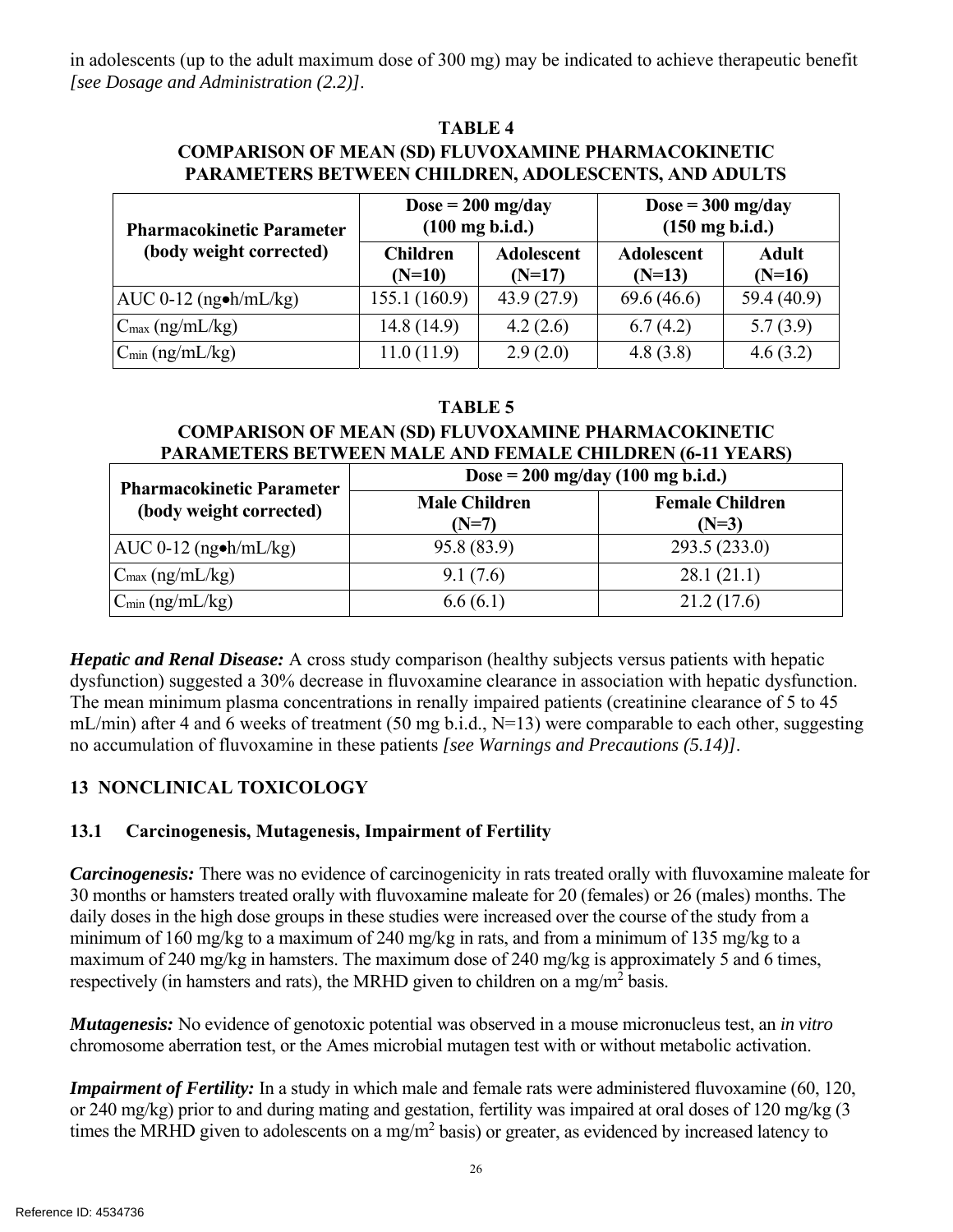mating, decreased sperm count, decreased epididymal weight, and decreased pregnancy rate. In addition, the numbers of implantations and embryos were decreased at the highest dose (6 times the MRHD in adolescents on a mg/m<sup>2</sup> basis). The no effect dose for fertility impairment was 60 mg/kg (1.6 times the MRHD given to adolescents on a mg/m<sup>2</sup> basis).

# **14 CLINICAL STUDIES**

# **14.1 Adult OCD Studies**

 following which the dose was adjusted within a range of 100-300 mg/day (on a b.i.d. schedule), on the basis of The effectiveness of Fluvoxamine Maleate Tablets for the treatment of obsessive compulsive disorder (OCD) was demonstrated in two 10-week multicenter, parallel group studies of adult outpatients. Patients in these trials were titrated to a total daily fluvoxamine maleate dose of 150 mg/day over the first two weeks of the trial, response and tolerance. Patients in these studies had moderate to severe OCD (DSM-III-R), with mean baseline ratings on the Yale-Brown Obsessive Compulsive Scale (Y-BOCS), total score of 23. Patients receiving fluvoxamine maleate experienced mean reductions of approximately 4 to 5 units on the Y-BOCS total score, compared to a 2 unit reduction for placebo patients.

 Table 6 provides the outcome classification by treatment group on the Global Improvement item of the Clinical Global Impressions (CGI) scale for both studies combined.

| <b>OUTCOME CLASSIFICATION (%) ON CGI-GLOBAL IMPROVEMENT</b><br>ITEM FOR COMPLETERS IN POOL OF TWO ADULT OCD STUDIES |       |       |  |
|---------------------------------------------------------------------------------------------------------------------|-------|-------|--|
| <b>Fluvoxamine (N=120)</b><br>Placebo $(N=134)$<br><b>Outcome Classification</b>                                    |       |       |  |
| Very Much Improved                                                                                                  | 13%   | $2\%$ |  |
| Much Improved                                                                                                       | 30%   | 10%   |  |
| Minimally Improved                                                                                                  | 22%   | 32%   |  |
| No Change                                                                                                           | 31%   | 51%   |  |
| Worse                                                                                                               | $4\%$ | 6%    |  |

**TABLE 6** 

Exploratory analyses for age and gender effects on outcomes did not suggest any differential responsiveness on the basis of age or sex.

## **14.2 Adult OCD Maintenance Study**

In a maintenance trial of adult outpatients with OCD, 114 patients meeting DSM-IV criteria for OCD and with a Yale-Brown Obsessive Compulsive Scale (Y-BOCS) score ≥18 were titrated to an effective dose of Fluvoxamine Maleate Tablets 100 to 300 mg/day as part of an initial 10-week single-blind treatment phase. Treatment response during this single-blind phase was defined as Y-BOCS scores at least 30% lower than baseline at the end of weeks 8 and 10. Of the patients who responded, their average duration of response was 4 weeks. Patients who responded during this initial phase were randomized either to continuation of Fluvoxamine Maleate Tablets (N=56) or to placebo (N=58) in a double-blind phase for observation of relapse. Relapse during the double-blind phase was defined as an increase in the Y-BOCS score of at least 30% over the baseline for that phase or patient refusal to continue treatment due to a substantial increase in OCD symptoms. In the double-blind phase, patients receiving continued Fluvoxamine Maleate Tablets treatment experienced, on average, a significantly lower relapse rate than those receiving placebo.

An examination of population subgroups from this trial did not reveal any clear evidence of a differential maintenance effect on the basis of age or gender.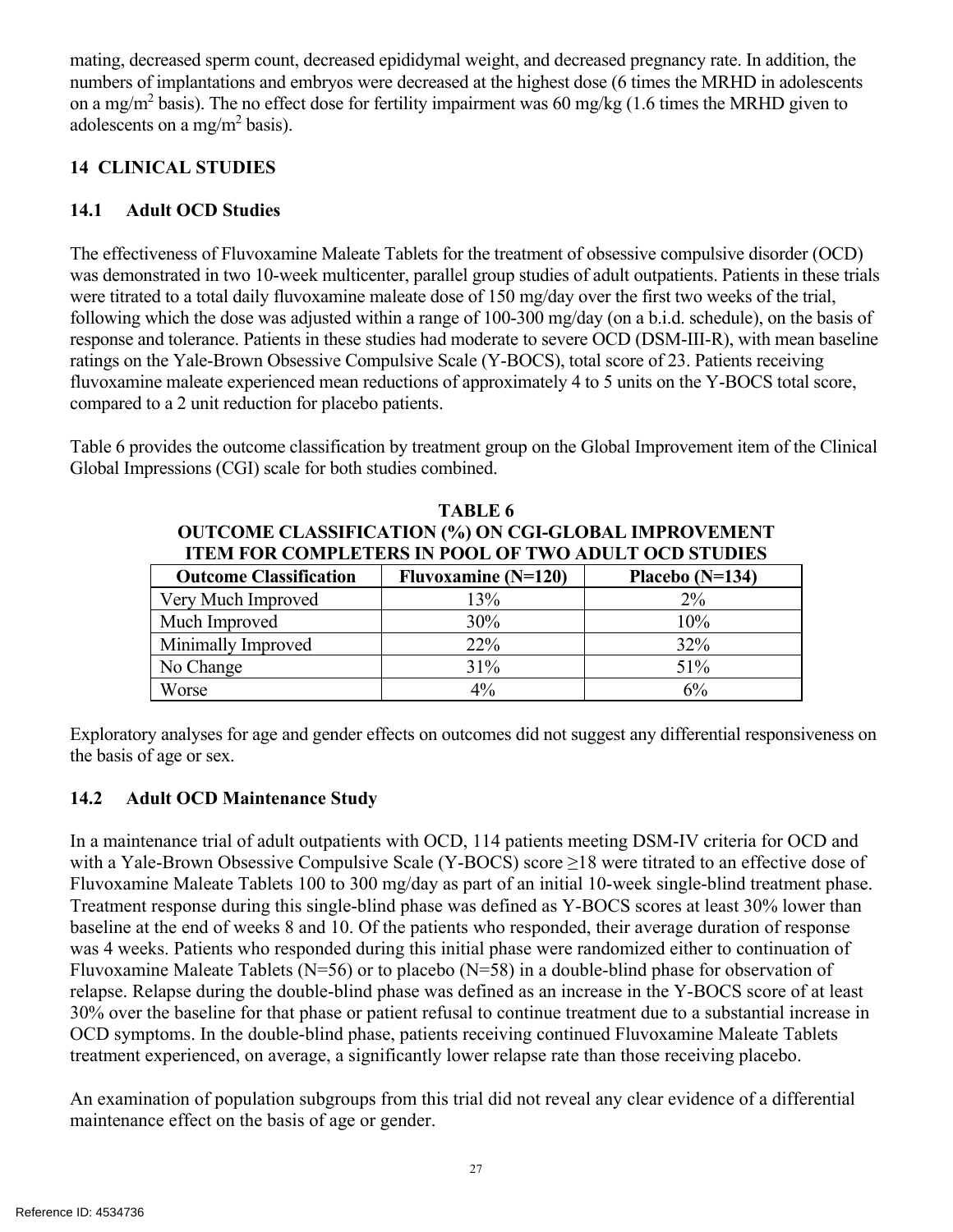# **14.3 Pediatric OCD Study**

 mean baseline ratings on the Children's Yale-Brown Obsessive Compulsive Scale (CY-BOCS) total score of The effectiveness of Fluvoxamine Maleate Tablets for the treatment of OCD was also demonstrated in a 10 week multicenter, parallel group study in a pediatric outpatient population (children and adolescents, ages 8- 17). Patients in this study were titrated to a total daily fluvoxamine dose of approximately 100 mg/day over the first two weeks of the trial, following which the dose was adjusted within a range of 50-200 mg/day (on a b.i.d. schedule) on the basis of response and tolerance. All patients had moderate to severe OCD (DSM-III-R) with 24. Patients receiving fluvoxamine maleate experienced mean reductions of approximately six units on the CY-BOCS total score, compared to a three-unit reduction for placebo patients.

 Table 7 provides the outcome classification by treatment group on the Global Improvement item of the Clinical Global Impression (CGI) scale for the pediatric study.

| <b>OUTCOME CLASSIFICATION (%) ON CGI-GLOBAL IMPROVEMENT</b><br><b>ITEM FOR COMPLETERS IN PEDIATRIC STUDY</b> |                      |                  |  |
|--------------------------------------------------------------------------------------------------------------|----------------------|------------------|--|
| <b>Outcome Classification</b>                                                                                | Fluvoxamine $(N=38)$ | Placebo $(N=36)$ |  |
| Very Much Improved                                                                                           | 21%                  | 11%              |  |
| Much Improved                                                                                                | 18%                  | 17%              |  |
| Minimally Improved                                                                                           | 37%                  | 22%              |  |
| No Change                                                                                                    | 16%                  | 44%              |  |
| Worse                                                                                                        | 8%                   | 6%               |  |

# **TABLE 7**

Post hoc exploratory analyses for gender effects on outcomes did not suggest any differential responsiveness on the basis of gender. Further exploratory analyses revealed a prominent treatment effect in the 8-11 age group and essentially no effect in the 12-17 age group. While the significance of these results is not clear, the 2-3 fold higher steady-state plasma fluvoxamine concentrations in children compared to adolescents *[see Clinical Pharmacology (12.3)]* is suggestive that decreased exposure in adolescents may have been a factor, and dose adjustment in adolescents (up to the adult maximum dose of 300 mg) may be indicated to achieve therapeutic benefit.

## **16 HOW SUPPLIED/STORAGE AND HANDLING**

Fluvoxamine Maleate Tablets USP are available in the following strengths, colors, imprints, and presentations:

**Tablets 25 mg:** unscored, white, elliptical, film-coated (debossed "1222" on one side) Bottles of 100 ........................................................................................................ NDC 62559-158-01 **Tablets 50 mg:** scored, yellow, elliptical, film-coated (debossed "1225" on one side and scored on the other) Bottles of 100 ........................................................................................................ NDC 62559-159-01 **Tablets 100 mg**: scored, beige, elliptical, film-coated (debossed "1221" on one side and scored on the other) Bottles of 100 ........................................................................................................ NDC 62559-160-01

## **Keep out of reach of children.**

Fluvoxamine Maleate Tablets should be protected from high humidity and stored at 20° to 25°C (68° to 77°F); excursions permitted to 15° to 30°C (59° to 86°F) [see USP Controlled Room Temperature].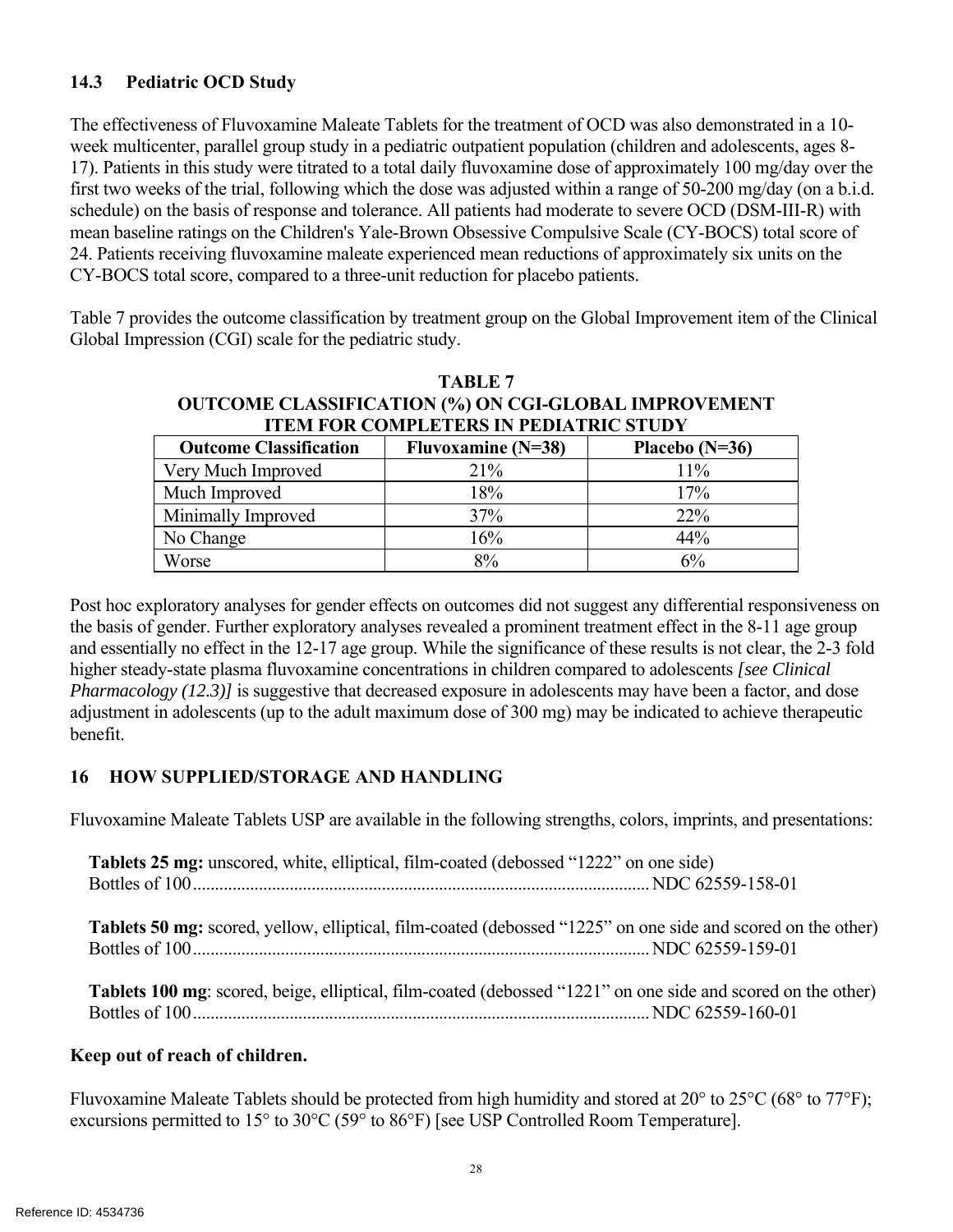Dispense in tight containers.

# **17 PATIENT COUNSELING INFORMATION**

Advise the patient to read the FDA-approved patient labeling (Medication Guide).

 Medication Guide and should assist them in understanding its contents. Patients should be given the opportunity Prescribers or other health professionals should inform patients, their families, and their caregivers about the benefits and risks associated with treatment with Fluvoxamine Maleate Tablets and should counsel them in the appropriate use. A patient Medication Guide about "Antidepressant Medicines, Depression and other Serious Mental Illnesses, and Suicidal Thoughts or Actions" is available for Fluvoxamine Maleate Tablets. The prescriber or health professional should instruct patients, their families, and their caregivers to read the to discuss the contents of the Medication Guide and to obtain answers to any questions they may have. The complete text of the Medication Guide is reprinted at the end of this document.

Patients should be advised of the following issues and asked to alert their prescriber if these occur while taking Fluvoxamine Maleate Tablets.

# **Clinical Worsening and Suicide Risk**

 Patients, their families, and their caregivers should be encouraged to be alert to the emergence of anxiety, agitation, panic attacks, insomnia, irritability, hostility, aggressiveness, impulsivity, akathisia (psychomotor restlessness), hypomania, mania, other unusual changes in behavior, worsening of depression, and suicidal ideation, especially early during antidepressant treatment and when the dose is adjusted up or down. Families and caregivers of patients should be advised to look for the emergence of such symptoms on a day-to-day basis, since changes may be abrupt. Such symptoms should be reported to the patient's prescriber or health professional, especially if they are severe, abrupt in onset, or were not part of the patient's presenting symptoms. Symptoms such as these may be associated with an increased risk for suicidal thinking and behavior and indicate the need for very close monitoring and possibly changes in the medication *[see Boxed Warning, Warnings and Precautions (5.1)]* 

## **Serotonin Syndrome**

Patients should be cautioned about the risk of serotonin syndrome particularly with the concomitant use of fluvoxamine with other serotonergic agents (including triptans, tricyclic antidepressants, fentanyl, lithium, tramadol, tryptophan, buspirone, amphetamines, and St. John's Wort) *[see Warnings and Precautions (5.2)]*.

## **Angle Closure Glaucoma**

 iridectomy), if they are susceptible *[see Warnings and Precautions (5.3)]*. Patients should be advised that taking Fluvoxamine Maleate Tablets can cause mild pupillary dilation, which in susceptible individuals, can lead to an episode of angle closure glaucoma. Pre-existing glaucoma is almost always open-angle glaucoma because angle closure glaucoma, when diagnosed, can be treated definitively with iridectomy. Open-angle glaucoma is not a risk factor for angle closure glaucoma. Patients may wish to be examined to determine whether they are susceptible to angle closure, and have a prophylactic procedure (e.g.,

# **Interference with Cognitive or Motor Performance**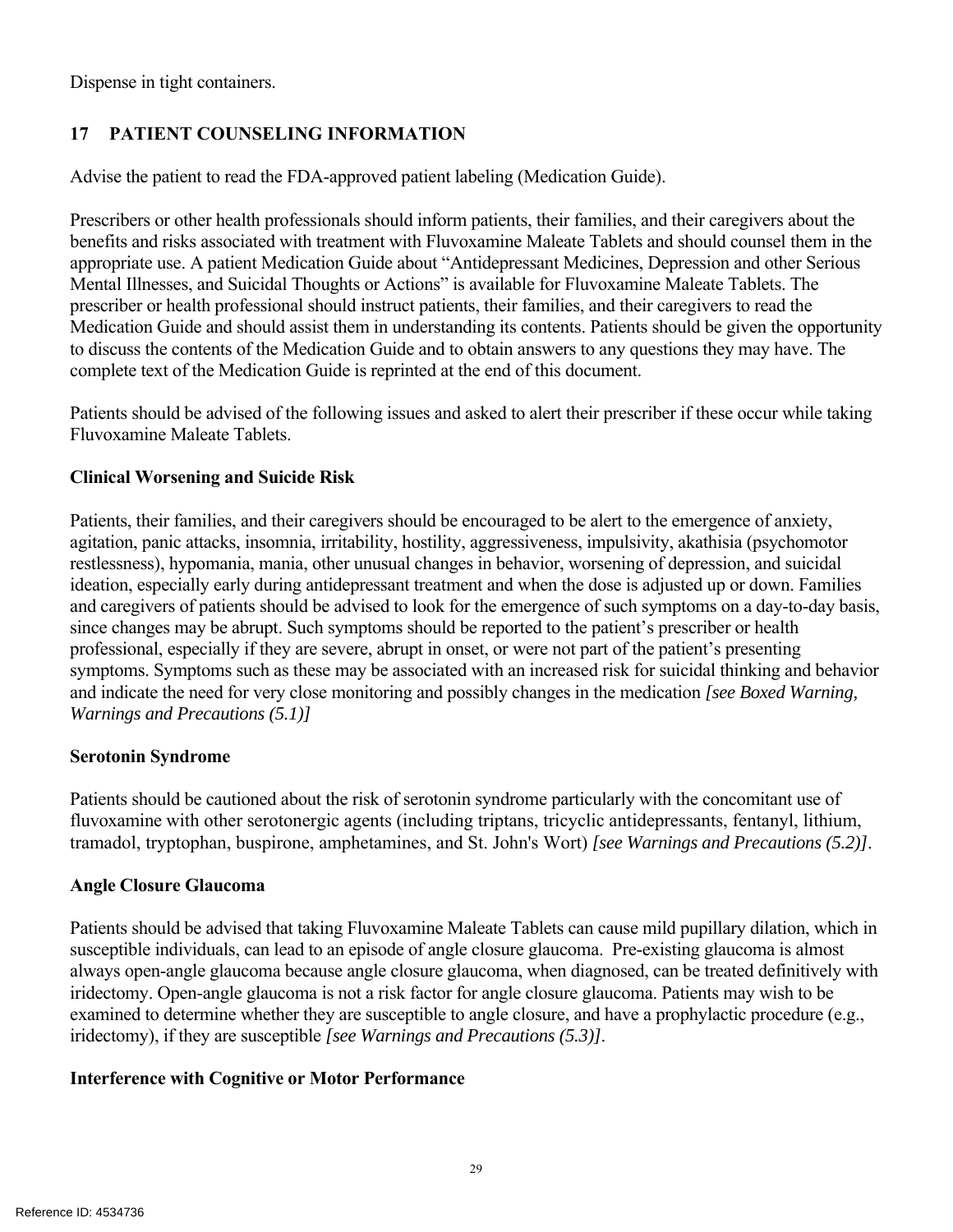Since any psychoactive drug may impair judgment, thinking, or motor skills, patients should be cautioned about operating hazardous machinery, including automobiles, until they are certain that Fluvoxamine Maleate Tablets therapy does not adversely affect their ability to engage in such activities.

# **Pregnancy**

- pregnant during treatment with Fluvoxamine Maleate Tablets. Advise pregnant women to notify their healthcare provider if they become pregnant or intend to become
- Advise patients that Fluvoxamine Maleate Tablets use late in pregnancy may lead to an increased risk for neonatal complications requiring prolonged hospitalization, respiratory support, tube feeding, and/or persistent pulmonary hypertension of the newborn (PPHN).
- Advise women that there is a risk of relapse with discontinuation of antidepressants.
- Advise women that there is a pregnancy exposure registry that monitors pregnancy outcomes in women exposed to Fluvoxamine Maleate Tablets during pregnancy *[see Use in Specific Populations (8.1)]*.

# **Lactation**

Advise breastfeeding women using Fluvoxamine Maleate Tablets to monitor infants for diarrhea, vomiting, decreased sleep, and agitation and to seek medical care if they notice these signs *[see Use in Specific Populations (8.2)]*.

# **Concomitant Medication**

 the-counter drugs, since there is a potential for clinically important interactions with Fluvoxamine Maleate Patients should be advised to notify their physicians if they are taking, or plan to take, any prescription or over-Tablets.

Patients should be cautioned about the concomitant use of fluvoxamine and NSAIDs, aspirin, or other drugs that affect coagulation since the combined use of psychotropic drugs that interfere with serotonin reuptake and these agents has been associated with an increased risk of bleeding *[see Warnings and Precautions (5.8)]*.

 pressure and sedation when fluvoxamine and tizanidine are used together, fluvoxamine should not be used with Because of the potential for the increased risk of serious adverse reactions including severe lowering of blood tizanidine *[see Warnings and Precautions (5.5)]*.

Because of the potential for the increased risk of serious adverse reactions when fluvoxamine and alosetron are used together, fluvoxamine should not be used with LotronexTM (alosetron) *[see Warnings and Precautions (5.7)]*.

## **Alcohol**

As with other psychotropic medications, patients should be advised to avoid alcohol while taking Fluvoxamine Maleate Tablets.

# **Allergic Reactions**

Patients should be advised to notify their physicians if they develop a rash, hives, or a related allergic phenomenon during therapy with Fluvoxamine Maleate Tablets.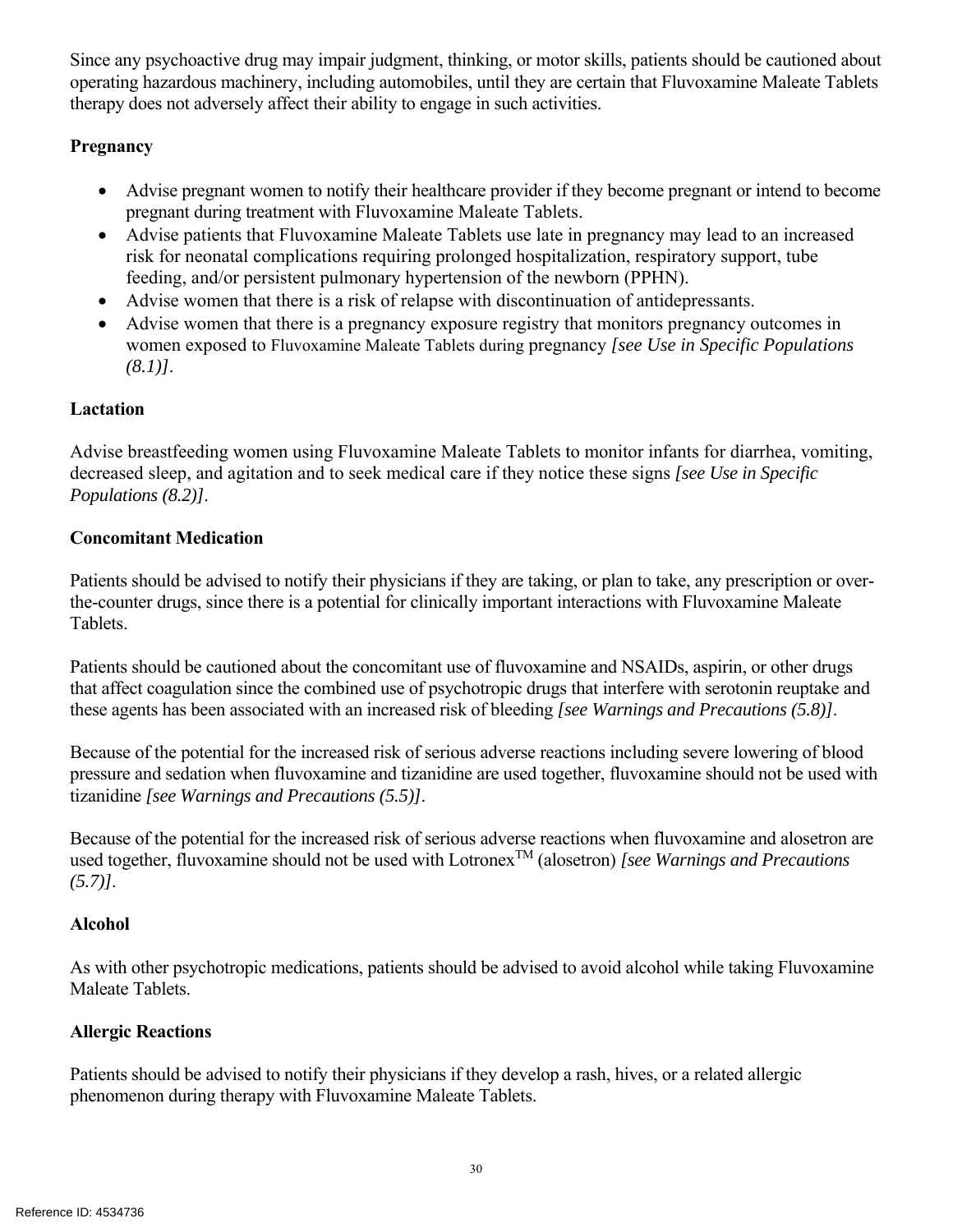All brand names listed are the registered trademarks of their respective owners and are not trademarks of ANI Pharmaceuticals, Inc.

 Manufactured by: ANI Pharmaceuticals, Inc. Baudette, MN 56623

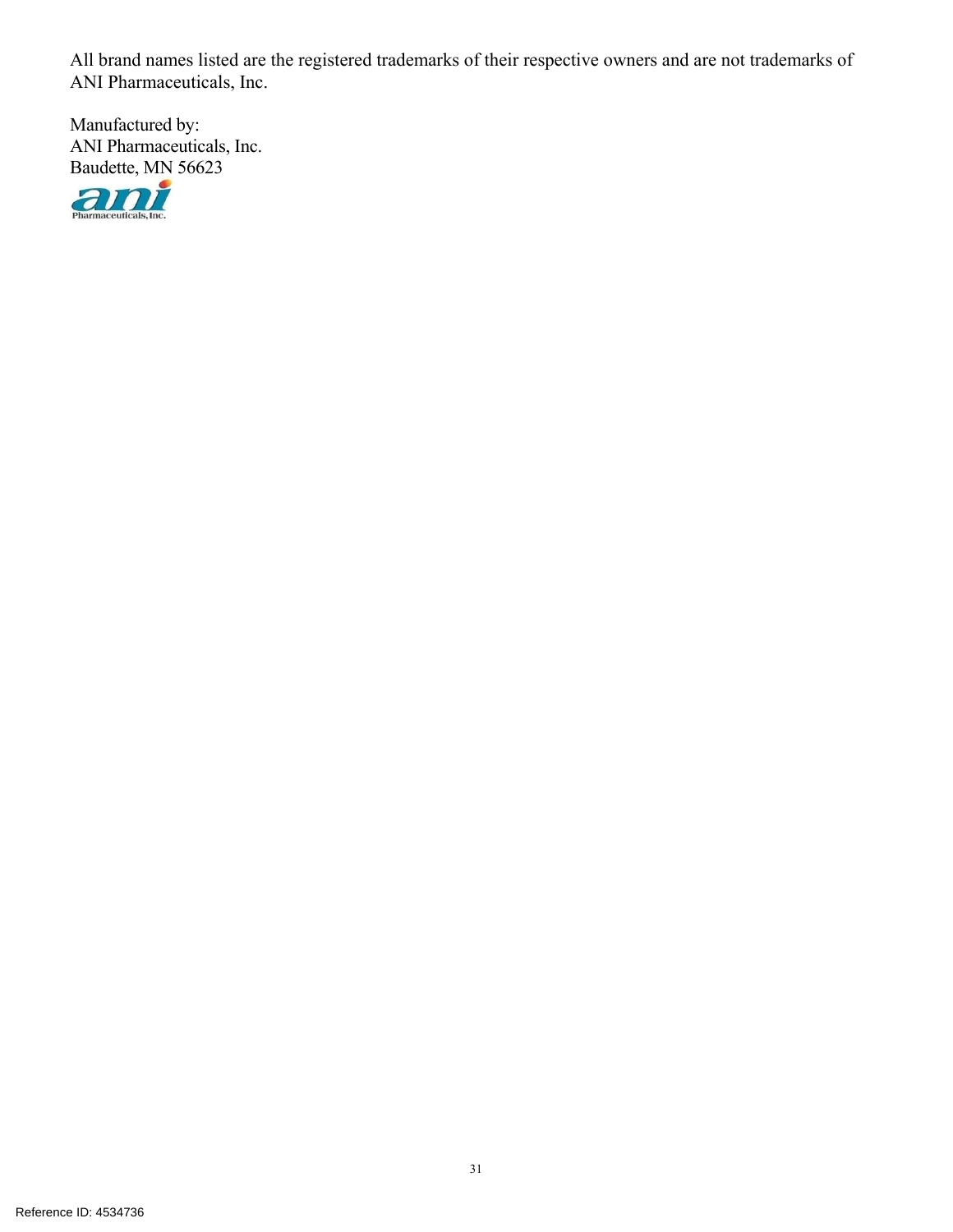#### **MEDICATION GUIDE**

Fluvoxamine (Flu VOX ah meen) Maleate Tablets

Read the Medication Guide that comes with Fluvoxamine Maleate Tablets before you start taking it and each time you get a refill. There may be new information. This Medication Guide does not take the place of talking to your healthcare provider about your medical condition or treatment. Talk with your healthcare provider if there is something you do not understand or want to learn more about.

#### **What is the most important information I should know about Fluvoxamine Maleate Tablets?**

including: Fluvoxamine is the same kind of medicine as those used to treat depression and may cause serious side effects,

#### **1. Suicidal thoughts or actions:**

- **Fluvoxamine Maleate Tablets and antidepressant medicines may increase suicidal thoughts or actions** in some children, teenagers, or young adults within the **first few months of treatment or when the dose is changed.**
- Depression or other serious mental illnesses are the most important causes of suicidal thoughts or actions.
- Watch for these changes and call your healthcare provider right away if you notice:
	- New or sudden changes in mood, behavior, actions, thoughts, or feelings, especially if severe.
	- Pay particular attention to such changes when Fluvoxamine Maleate Tablets is started or when the dose is changed.

Keep all follow-up visits with your healthcare provider and call between visits if you are worried about symptoms.

#### **Call your healthcare provider right away if you have any of the following symptoms, or call 911 if an emergency, especially if they are new, worse, or worry you:**

- attempts to commit suicide
- acting on dangerous impulses
- acting aggressive or violent
- thoughts about suicide or dying
- new or worse depression
- new or worse anxiety or panic attacks
- feeling agitated, restless, angry or irritable
- trouble sleeping
- an increase in activity or talking more than what is normal for you
- other unusual changes in behavior or mood

#### **Tell your healthcare provider right away if you have any of the following symptoms, or call 911 if an emergency. Fluvoxamine Maleate Tablets may be associated with these serious side effects:**

#### **2. Serotonin Syndrome: This condition can be life-threatening and may include**:

- agitation, hallucinations, coma or other changes in mental status
- coordination problems or muscle twitching (overactive reflexes)
- racing heartbeat, high or low blood pressure
- sweating or fever
- nausea, vomiting, or diarrhea
- muscle rigidity

#### **3. Visual problems**

- $\bullet$  eye pain
- changes in vision
- swelling or redness in or around the eye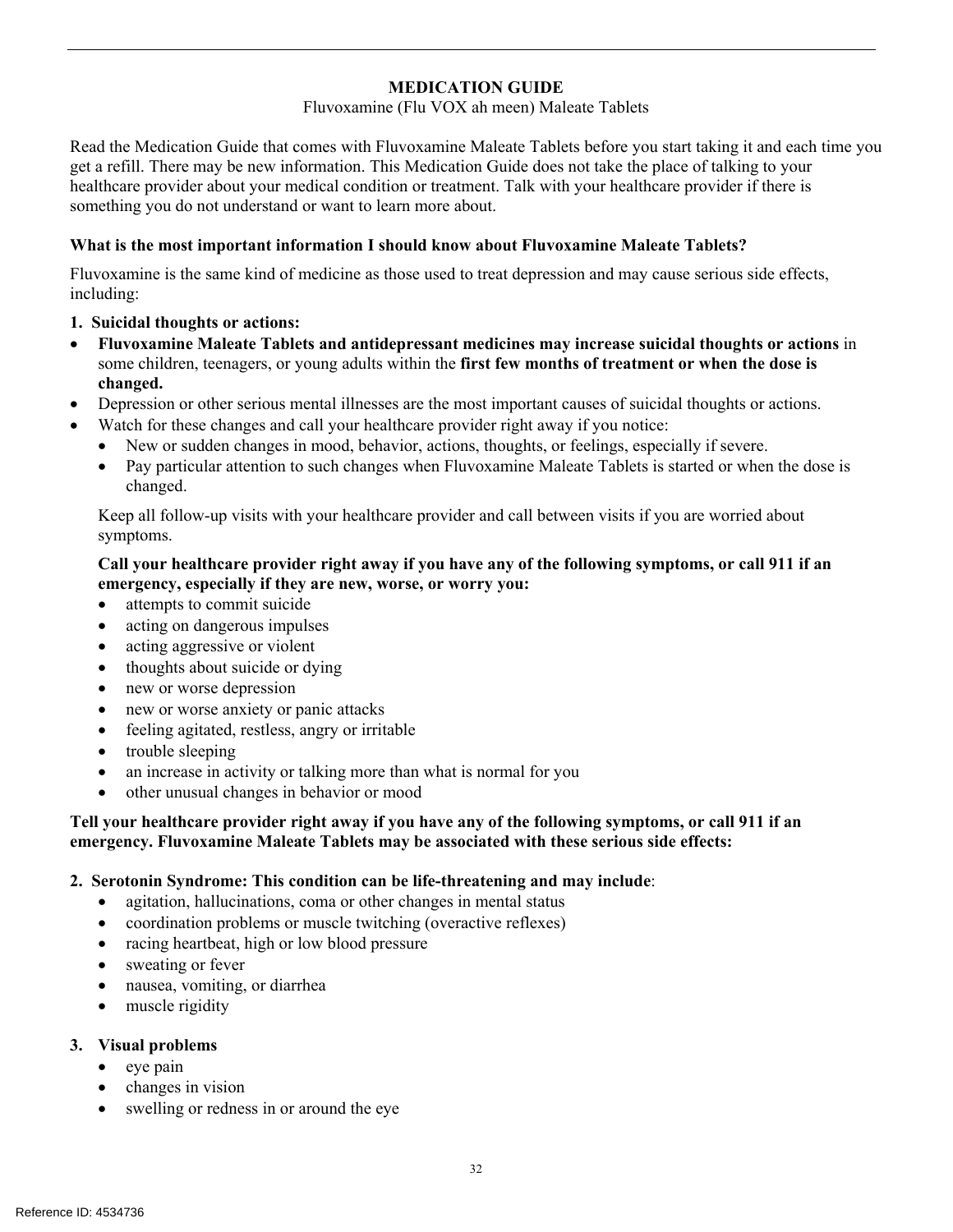Only some people are at risk for these problems. You may want to undergo an eye examination to see if you are at risk and receive preventative treatment if you are.

#### **4. Severe allergic reactions:**

- trouble breathing
- swelling of the face, tongue, eyes, or mouth
- rash, itchy welts (hives) or blisters, alone or with fever or joint pain
- anti-inflammatory drug (NSAIDs, like ibuprofen, naproxen, or aspirin). **5. Abnormal bleeding**: Fluvoxamine Maleate Tablets and antidepressant medicines may increase your risk of bleeding or bruising, especially if you take the blood thinner warfarin (Coumadin®, Jantoven®), or a non-steroidal

#### **6. Seizures or convulsions**

#### **7. Manic episodes:**

- greatly increased energy
- severe trouble sleeping
- racing thoughts
- reckless behavior
- unusually grand ideas
- excessive happiness or irritability
- talking more or faster than usual
- **8. Changes in appetite or weight.** Children and adolescents should have height and weight monitored during treatment.

#### **9. Low salt (sodium) levels in the blood.** Elderly people may be at greater risk for this. Symptoms may include:

- headache
- weakness or feeling unsteady
- confusion, problems concentrating or thinking or memory problems

#### **Do not stop Fluvoxamine Maleate Tablets without first talking to your healthcare provider**.

Stopping Fluvoxamine Maleate Tablets too quickly may cause serious symptoms including:

- anxiety, irritability, high or low mood, feeling restless or changes in sleep habits
- headache, sweating, nausea, dizziness
- electric shock-like sensations, shaking, confusion

#### **What are Fluvoxamine Maleate Tablets?**

Fluvoxamine Maleate Tablets are a prescription medicine used to treat obsessive compulsive disorder (OCD). It is important to talk with your healthcare provider about the risks of treating OCD and also the risks of not treating it. You should discuss all treatment choices with your healthcare provider.

Talk to your healthcare provider if you do not think that your condition is getting better with Fluvoxamine Maleate Tablets treatment.

#### **Who should not take Fluvoxamine Maleate Tablets?**

Do not take Fluvoxamine Maleate Tablets if you:

- are allergic to fluvoxamine maleate or any of the ingredients in Fluvoxamine Maleate Tablets. See the end of this Medication Guide for a complete list of ingredients in Fluvoxamine Maleate Tablets.
- take a Monoamine Oxidase Inhibitor (MAOI). Ask your healthcare provider or pharmacist if you are not sure if you take an MAOI, including the antibiotic linezolid.
	- Do not take an MAOI within 2 weeks of stopping Fluvoxamine Maleate Tablets unless directed to do so by your physician.
	- Do not start Fluvoxamine Maleate Tablets if you stopped taking an MAOI in the last 2 weeks unless directed to do so by your physician.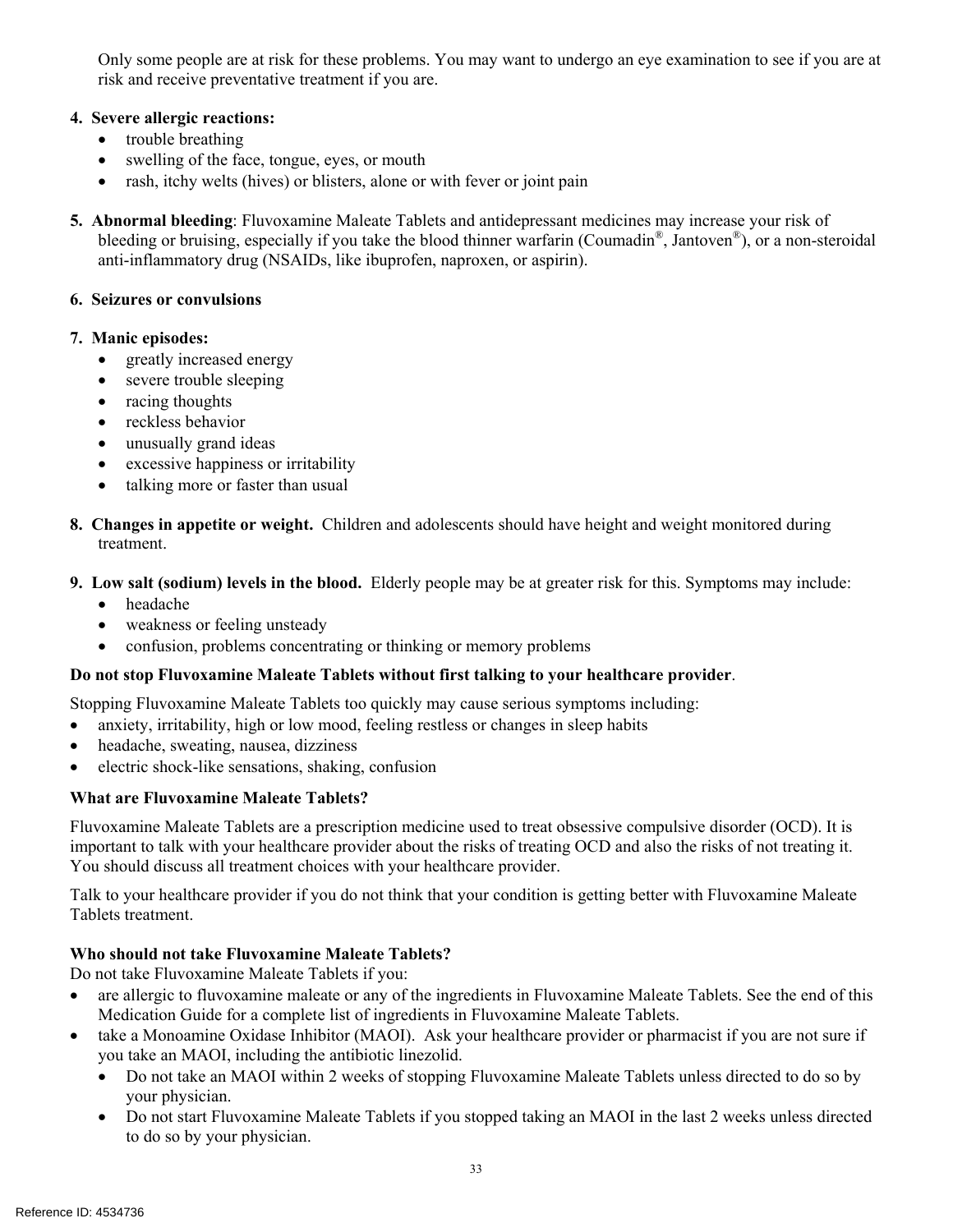**threatening side effects. Get medical help right away if you have any of these symptoms: People who take Fluvoxamine Maleate Tablets close in time to an MAOI may have serious or even life-**

- high fever
- uncontrolled muscle spasms
- stiff muscles
- rapid changes in heart rate or blood pressure
- confusion
- loss of consciousness (pass out)
- **take Mellaril® (thioridazine). Do not take Mellaril® within 2 weeks of stopping Fluvoxamine Maleate Tablets because this can cause serious heart rhythm problems or sudden death.**
- **take Orap®(pimozide) because taking this drug with Fluvoxamine Maleate Tablets can cause serious heart rhythm problems or sudden death.**
- take Zanaflex<sup>®</sup> (tizanidine). Fluvoxamine Maleate Tablets could increase the amount of Zanaflex in your body, which could increase its actions and side effects. This could include drowsiness and a drop in blood pressure and affecting how well you do things that require alertness.
- which could increase its actions and side effects. • **Take Lotronex<sup>®</sup> (alosetron).** Fluvoxamine maleate tablets may increase the amount of Lotronex in your body,

#### **What should I tell my healthcare provider before taking Fluvoxamine Maleate Tablets? Ask if you are not sure.**

Before starting Fluvoxamine Maleate Tablets, tell your healthcare provider if you:

- Are taking certain drugs such as:
	- **Monoamine oxidase inhibitors (MAOIs) such as Emsam® (selegiline), Nardil® (phenelzine), or Parnate® (tranylcypromine)**
	- **Mellaril**® **(thioridazine): used to treat mental or mood problems**
	- **Zanaflex® (tizanidine): used to treat spasticity (a condition in which muscles keep tightening and cramping)**
	- **Orap® (pimozide): used to treat Tourette Syndrome (a brain condition causing tics)**
	- **Lotronex® (alosetron): used to treat a condition with diarrhea, continuing stomach pain, cramps, and bloating**
	- Triptans: used to treat migraine headache
	- Medicines used to treat mood, anxiety, psychotic or thought disorders, including tricyclics, lithium, SSRIs, SNRIs, or antipsychotics
	- Tramadol: used to reduce pain
	- Benzodiazepines: used to reduce anxiety, stress, emotional upset, or seizures; helps you sleep; helps with alcohol withdrawal; reduces restlessness; and relaxes muscles
	- Methadone: used to relieve pain or to help with addiction
	- Clozapine: used to treat mental disorders
	- Mexiletine: used to treat abnormalities in heart rhythm
	- Theophylline: used to treat swollen air passages in your lungs, to relax the muscles in your chest to ease shortness of breath, often to treat asthma
	- Warfarin and other drugs that affect how your blood clots
	- Diuretics to treat high blood pressure, congestive heart failure, or swelling
	- Over-the-counter supplements such as tryptophan or St. John's Wort
- have liver problems
- have kidney problems
- have heart problems
- have or had seizures or convulsions
- have bipolar disorder or mania
- have low sodium levels in your blood
- have a history of a stroke
- have high blood pressure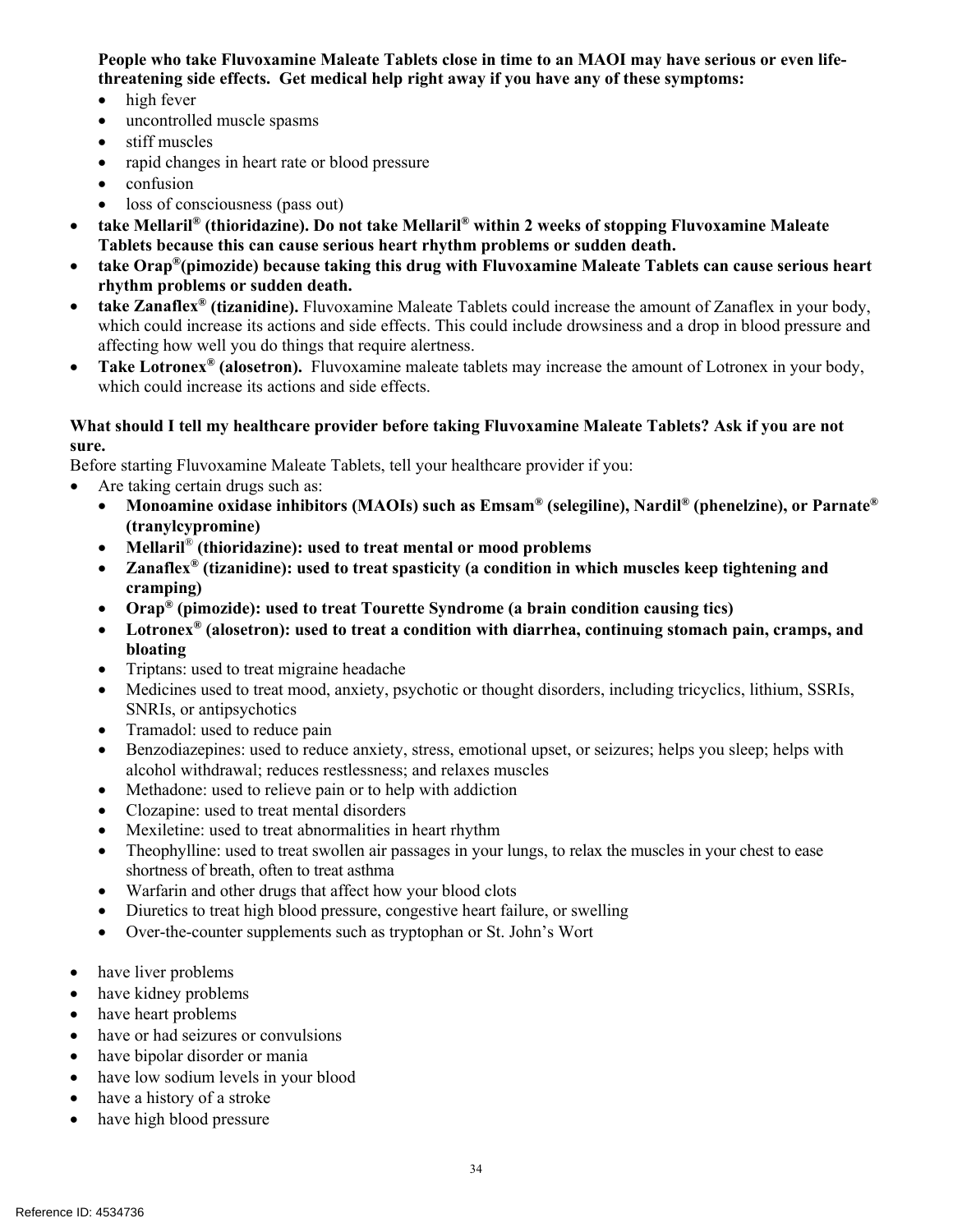- have or had bleeding problems
- are pregnant or plan to become pregnant. Talk to your healthcare provider about the risk to your unborn baby if you take Fluvoxamine Maleate Tablets.
	- Talk to your healthcare provider about the benefits and risks of treating OCD during pregnancy.
	- If you become pregnant during treatment with Fluvoxamine Maleate Tablets, talk to your healthcare provider about registering with the National Pregnancy Registry for Antidepressants. You can register by calling 1- 844-405-6185.
- are breast-feeding or plan to breast-feed. Fluvoxamine Maleate Tablets pass into your breast milk. Talk to your healthcare provider about the best way to feed your baby while taking Fluvoxamine Maleate Tablets.

**Tell your healthcare provider about all the medicines that you take,** including prescription and non-prescription medicines, vitamins, and herbal supplements. Fluvoxamine Maleate Tablets and some medicines may interact with each other, may not work as well, or may cause serious side effects.

Your healthcare provider or pharmacist can tell you if it is safe to take Fluvoxamine Maleate Tablets with your other medicines. Do not start or stop any medicine while taking Fluvoxamine Maleate Tablets without talking to your healthcare provider first.

If you take Fluvoxamine Maleate Tablets, you should not take any other medicines that contain fluvoxamine including: LUVOX CR®

#### **How should I take Fluvoxamine Maleate Tablets?**

- Take Fluvoxamine Maleate Tablets exactly as prescribed. Your healthcare provider may need to change the dose of Fluvoxamine Maleate Tablets until it is the right dose for you.
- Fluvoxamine Maleate Tablets may be taken with or without food.
- If you miss a dose of Fluvoxamine Maleate Tablets, take the missed dose as soon as you remember. If it is almost time for the next dose, skip the missed dose and take your next dose at the regular time. Do not take two doses of Fluvoxamine Maleate Tablets at the same time.
- If you take too much Fluvoxamine Maleate Tablets, call your healthcare provider or poison control center right away, or get emergency treatment.

#### **What should I avoid while taking Fluvoxamine Maleate Tablets?**

Fluvoxamine Maleate Tablets can cause sleepiness or may affect your ability to make decisions, think clearly, or react quickly. You should not drive, operate heavy machinery, or do other dangerous activities until you know how Fluvoxamine Maleate Tablets affects you. Do not drink alcohol while using Fluvoxamine Maleate Tablets.

#### **What are the possible side effects of Fluvoxamine Maleate Tablets?**

Fluvoxamine Maleate Tablets may cause serious side effects, including:

- See "What is the most important information I should know about Fluvoxamine Maleate Tablets?"
- **Feeling anxious or trouble sleeping**

Common possible side effects in people who take Fluvoxamine Maleate Tablets include:

- nausea
- sleepiness
- weakness
- indigestion
- sweating
- loss of appetite
- shaking
- vomiting
- delayed ejaculation
- inability to have an orgasm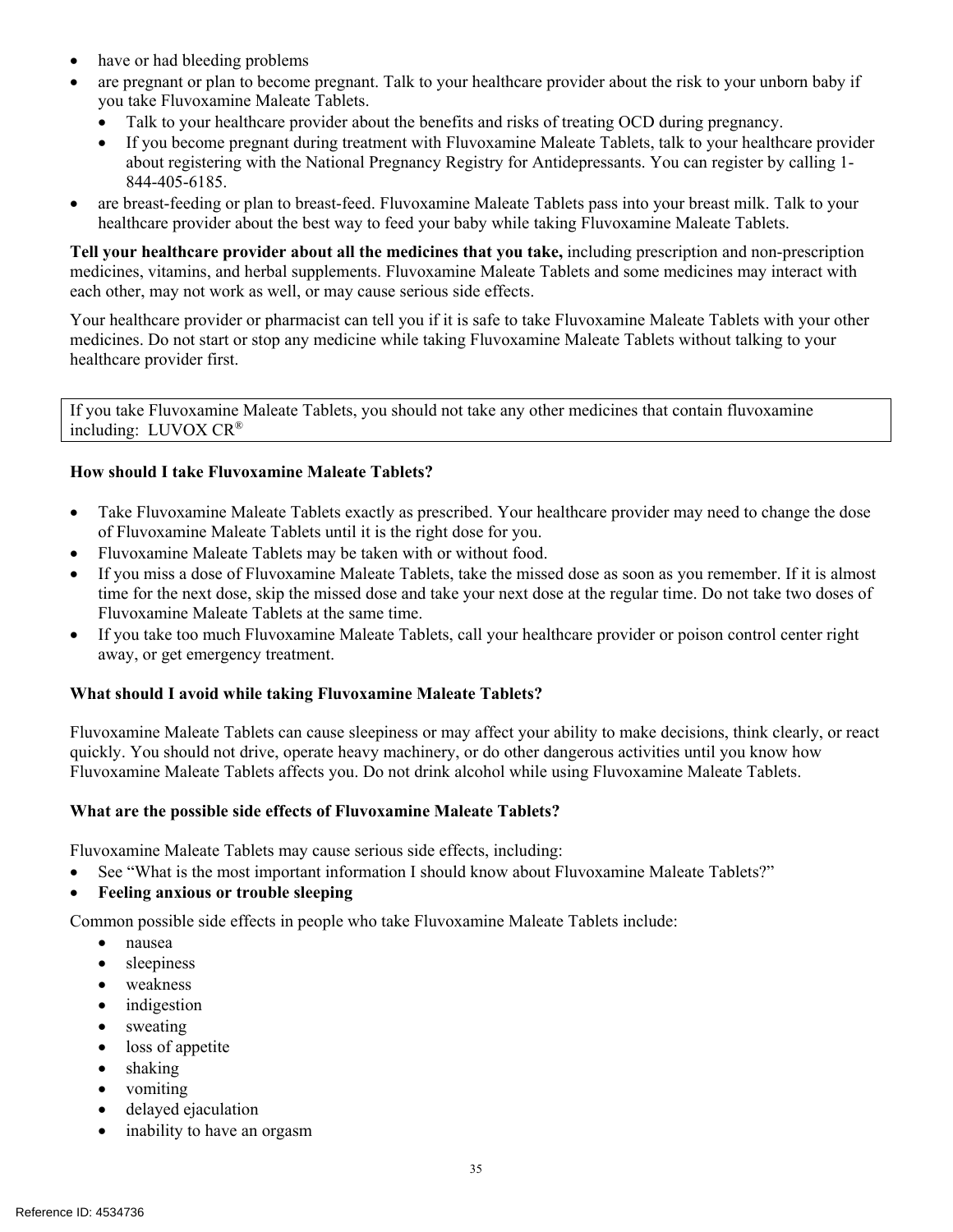- decreased sex drive
- dry mouth
- stuffy nose
- unusual taste
- frequent urination

Other side effects in children and adolescents include:

- agitation or abnormal increase in activity
- feeling depressed or sad
- excessive gas
- heavy menstrual periods
- rash
- possible slowed growth rate and weight change.

Tell your healthcare provider if you have any side effect that bothers you or that does not go away. These are not all the possible side effects of Fluvoxamine Maleate Tablets. For more information, ask your healthcare provider or pharmacist.

#### **CALL YOUR DOCTOR FOR MEDICAL ADVICE ABOUT SIDE EFFECTS. YOU MAY REPORT SIDE EFFECTS at 1-800-308-6755 or FDA at 1-800-FDA-1088**

## **How should I store Fluvoxamine Maleate Tablets?**

Store Fluvoxamine Maleate Tablets at room temperature between 59°F to 86°F (15°C to 30°C).

- Keep Fluvoxamine Maleate Tablets away from high humidity.
- Keep Fluvoxamine Maleate Tablets bottle closed tightly.

#### **Keep Fluvoxamine Maleate Tablets and all medicines out of the reach of children.**

#### **General information about Fluvoxamine Maleate Tablets**

 Fluvoxamine Maleate Tablets for a condition for which it was not prescribed. Do not give Fluvoxamine Maleate Tablets to other people, even if they have the same condition. It may harm them. Medicines are sometimes prescribed for purposes other than those listed in a Medication Guide. Do not use

This Medication Guide summarizes the most important information about Fluvoxamine Maleate Tablets. If you would like more information, talk with your healthcare provider. You may ask your healthcare provider or pharmacist for information about Fluvoxamine Maleate Tablets that is written for healthcare professionals.

For more information about Fluvoxamine Maleate Tablets call toll free at 1-800-308-6755 or go to www.anipharmaceuticals.com.

#### **What are the ingredients in Fluvoxamine Maleate Tablets?**

Active ingredient: Fluvoxamine maleate

Inactive ingredients:

The 25 mg tablets: carnauba wax, hypromellose, mannitol, polyethylene glycol, polysorbate 80, pregelatinized starch (potato), silicon dioxide, sodium stearyl fumarate, starch (corn), and titanium dioxide.

The 50 mg and 100 mg tablets: In addition to the above inactive ingredients, contain synthetic iron oxides.

All brand names listed are the registered trademarks of their respective owners and are not trademarks of ANI Pharmaceuticals, Inc.

Manufactured by: ANI Pharmaceuticals, Inc. Baudette, MN 56623